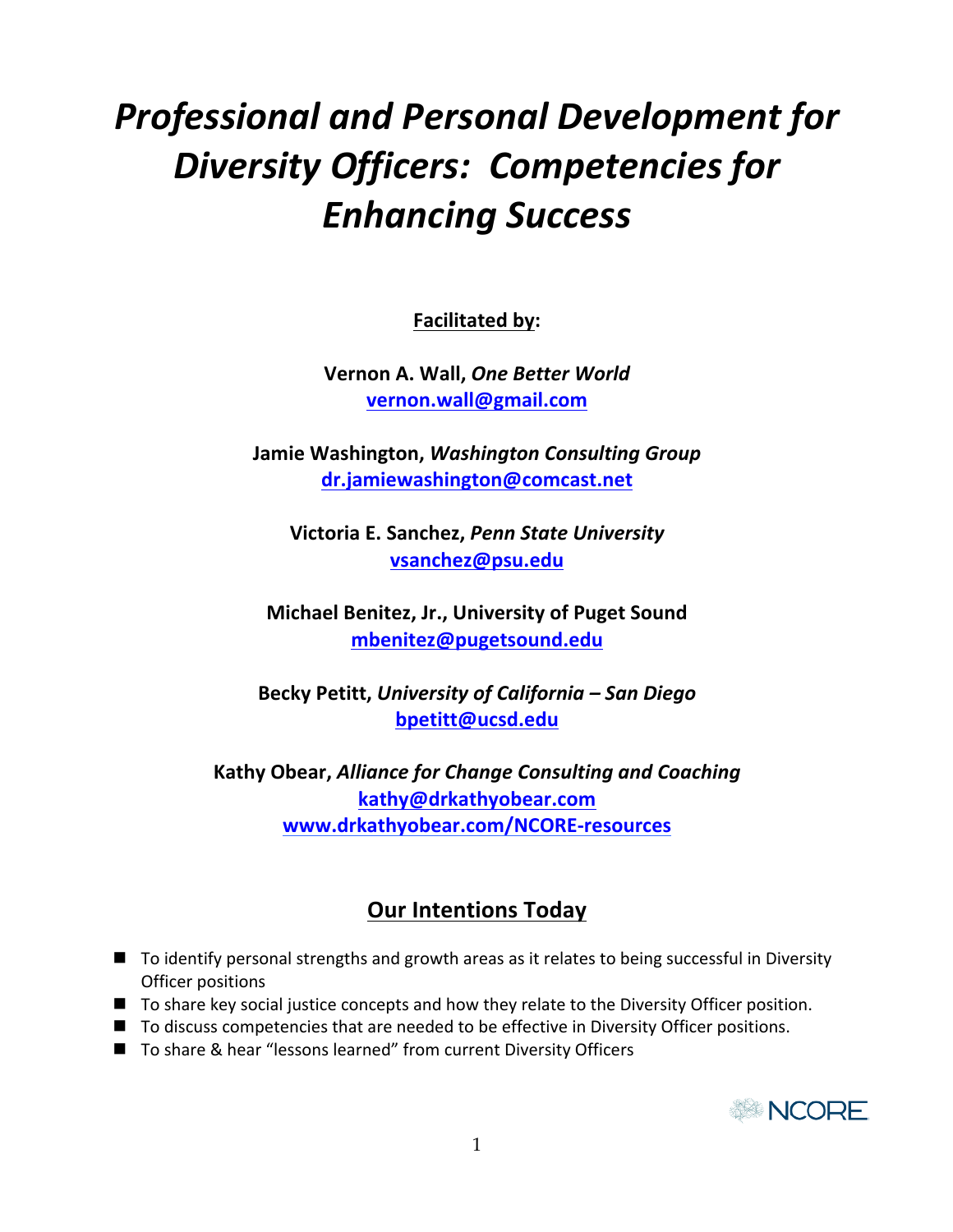# **What Is a Chief Diversity Officer?**

*By Dr. Damon A. Williams & Dr. Katrina C. Wade-Golden*

To meet the needs of increasingly diverse campuses, many institutions have developed executive positions to guide their diversity agendas. In many instances, these individuals and their units are the "face" of diversity efforts and carry formal administrative titles like vice provost, vice chancellor, associate provost, vice president, assistant provost, dean, or special assistant to the president for multicultural, international, equity, diversity, and inclusion  $-$  to cite only a few of the most frequently used titles.

Yet despite so many different monikers, if you ask most officers what they do, they often respond in a remarkably similar manner, noting that they are the institution's "chief diversity officer" (or CDO, as many say), using the title more commonly found among their counterparts in the corporate world. We've just finished a national study of these positions: why these roles are emerging, their main characteristics, and the key knowledge, skills, and abilities that institutions should seek when searching for a new officer. 

In the last five years, no fewer than 30 institutions have created these new roles. A review of recent higher education job listings illustrates the scope of this phenomenon, as institutions moving towards the CDO are swelling in number and differ by type, control, size, and geographic location. Institutions like the Berklee College of Music, Oklahoma State University, Harvard University, Xavier University, Miami University, Marquette University, Washington State University, and the University of Virginia, have recently hired inaugural officers. These roles have been constructed in an effort to build diversity capabilities similar to those found at institutions like the University of Michigan, University of Connecticut, Indiana University, the University of Washington, Brown University, the University of Denver, and Rensselaer Polytechnic Institute, to name a few of the places that have had these positions for some time.

The emergence of these offices in higher education is not without historical precedence, as some institutions had "vice president for minority affairs" roles in the 1970s, when the first large group of African Americans enrolled at what were nearly all-white colleges and universities. These early units were often criticized as a symbolic appeasement to protesting minority groups and others demanding infrastructure for newly admitted minority populations and campus change.

While these positions have been consistently mentioned in diversity plans, senior leadership and others were often resistant, falsely criticizing these roles as "ghettoizing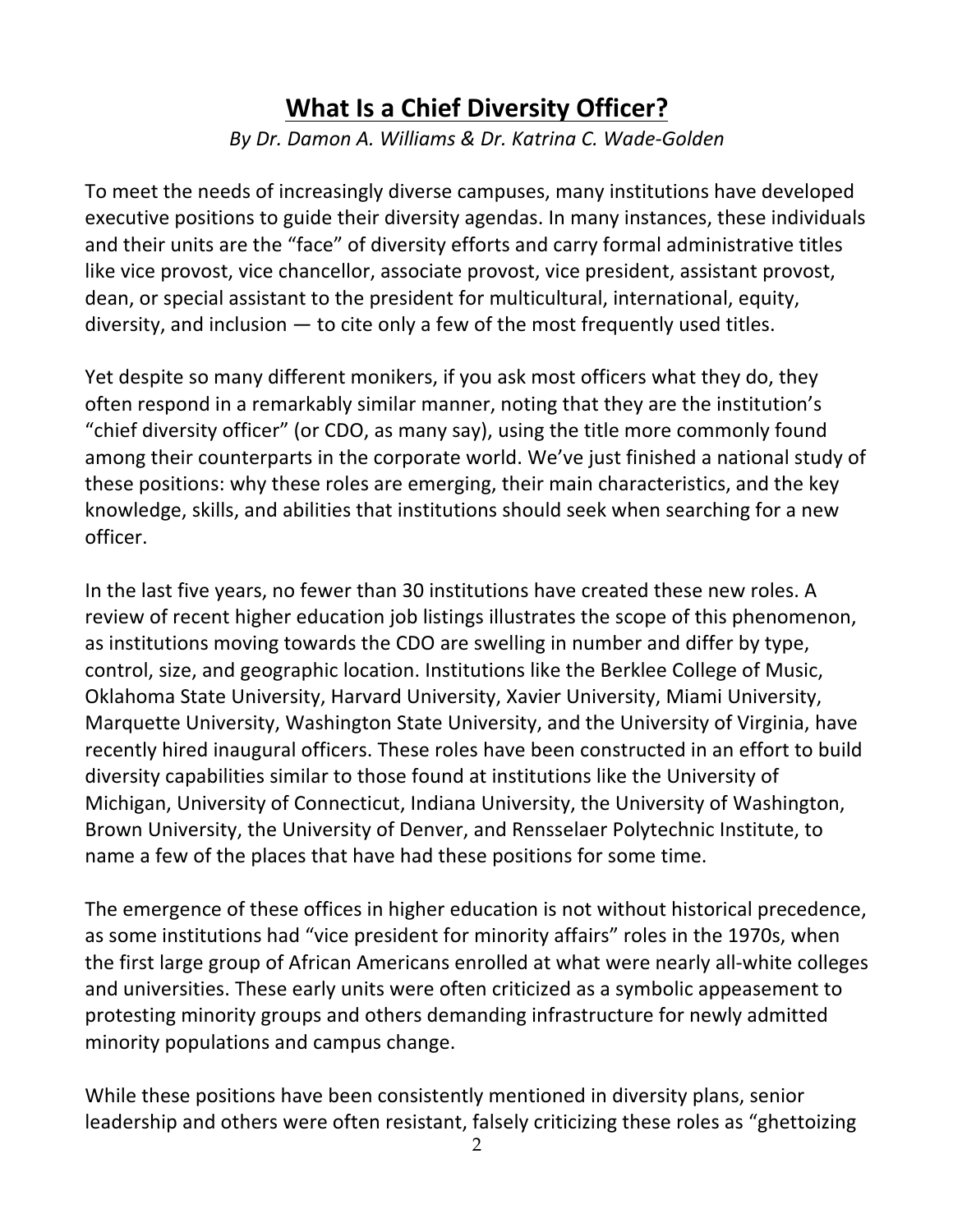diversity" by putting the full burden on the shoulders of one person, and creating a campus police officer who would "tell people what to do." Additionally, many individuals believed that these officers would simply be "student development specialist" or "affirmative action officers" in new clothing.

What distinguishes the current executive diversity officer from its historical predecessors is the functional definition of diversity as a resource that can be leveraged to enhance the learning of all students and is fundamental to institutional excellence, in addition to its historic definition as the presence of individuals that differ by race, gender, or some other social identity characteristic.

The most influential of these officers is also distinguished by ability to infuse diversity into the most important academic issues of the institution. For example, the chief diversity officer may collaborate with the academic senate to develop a general education diversity distribution requirement; lead international negotiations for establishing a sister campus in Dubai; or develop incentives to develop new programs and initiatives that infuse diversity into the curriculum and co-curriculum. These types of initiatives are distinct from the traditional responsibilities of affirmative action officers, although chief diversity officers may play a key role in resolving sexual harassment and workplace discrimination complaints, or supervising the unit that performs this function.

# **Defining the CDO Role**

Where others work on issues of diversity as a matter of second or third priority, chief diversity officers engage matters of diversity as a matter of first-priority. Although the structures and vertical portfolios of the CDO range from basic one-person offices, to more complex multi-unit configurations, a number of threads define this emerging administrative role across all areas of corporate, higher education, health administration, non-profit and other areas of organizational life.

A Functional Approach: Chief diversity officers have responsibility for guiding efforts to conceptualize, define, assess, nurture, and cultivate diversity as an institutional and educational resource. Although duties may include affirmative action/equal employment opportunity, or the constituent needs of minorities, women, and other bounded social identity groups, chief diversity officers define their mission as providing point and coordinating leadership for diversity issues institution-wide.

Building a robust chief diversity officer capability insures that the institution has expertise on diversity related matters and infusing this understanding throughout the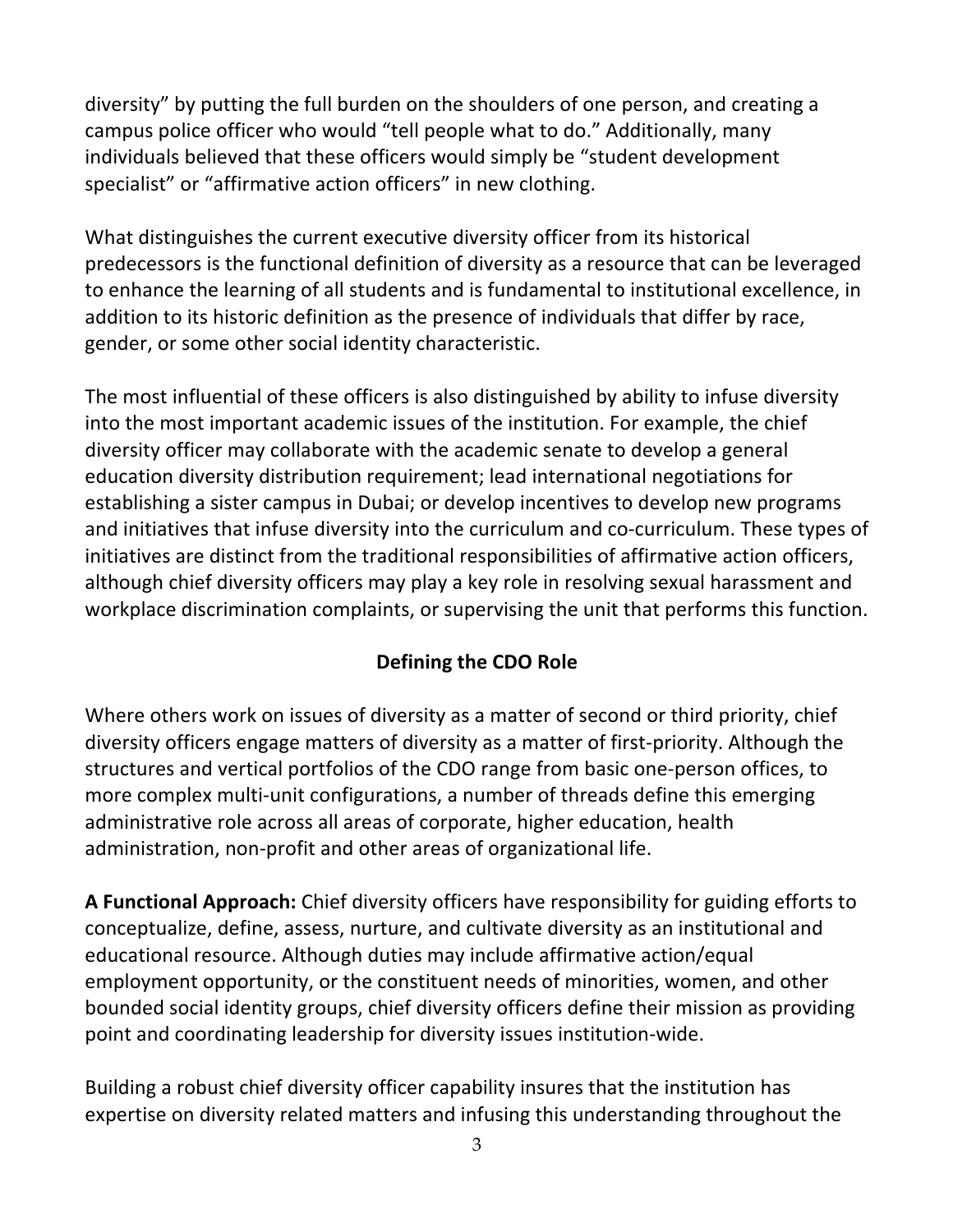campus environment. For instance, at the University of Connecticut, the Office of the Vice Provost for Multicultural & International Affairs leads the execution of a five-year board-sponsored strategic plan for diversity and provides key input and leadership to several committees focused on minority faculty mentoring, undergraduate student retention, and increasing the number of historically underrepresented students of color and women studying in the science, technology, engineering and mathematics areas. Moreover, members of the office's senior leadership team participate in many of the most substantive non-diversity centered committees at the university, ranging from information technology usage, to space allocations, to athletics.

**Collaboration:** Given complexities like infusing diversity into the curriculum, enhancing the compositional diversity profile of students, faculty, and staff, and developing policies designed to improve the campus climate, the challenge of diversity is beyond the capabilities of any one individual, division, or team. Hence, chief diversity officers serve as powerful integrating forces for diversity issues, collaborating and working through the lateral networks of the institution no matter how large or small their staffs.

Like comparable roles in other administrative areas, such as the "chief financial officer" or "chief technology officer," the work of the chief diversity officer does not fit into a traditional administrative box. Like diversity, the role of the chief diversity officer spans the boundaries of the institution as officers and their units collaborate with areas like admissions, human resources, faculty development, marketing and communication, academic deans, and institutional advancement in an effort to enhance diversity up, down, and across the institution.

Collaboration is often achieved through consultative relationships. Many officers regularly co-author, write letters of support, and build relationships with community colleges and historically minority serving institutions to support and strengthen the grant writing efforts of faculty members interested in obtaining National Science Foundation and National Institute of Health awards that often emphasize diversity and collaborative relationships. Others work closely with their development offices, playing a key role in identifying prospective donors, cultivating new relationships, and securing resources to fund everything from scholarships, to study abroad opportunities in developing nations.

Because of the boundary spanning nature of the chief diversity officer role, the types of possible relationships is nearly endless. Consequently, these officers must be malleable, innovative, and committed to fluidly adding value in areas outside of their core area of expertise and experience.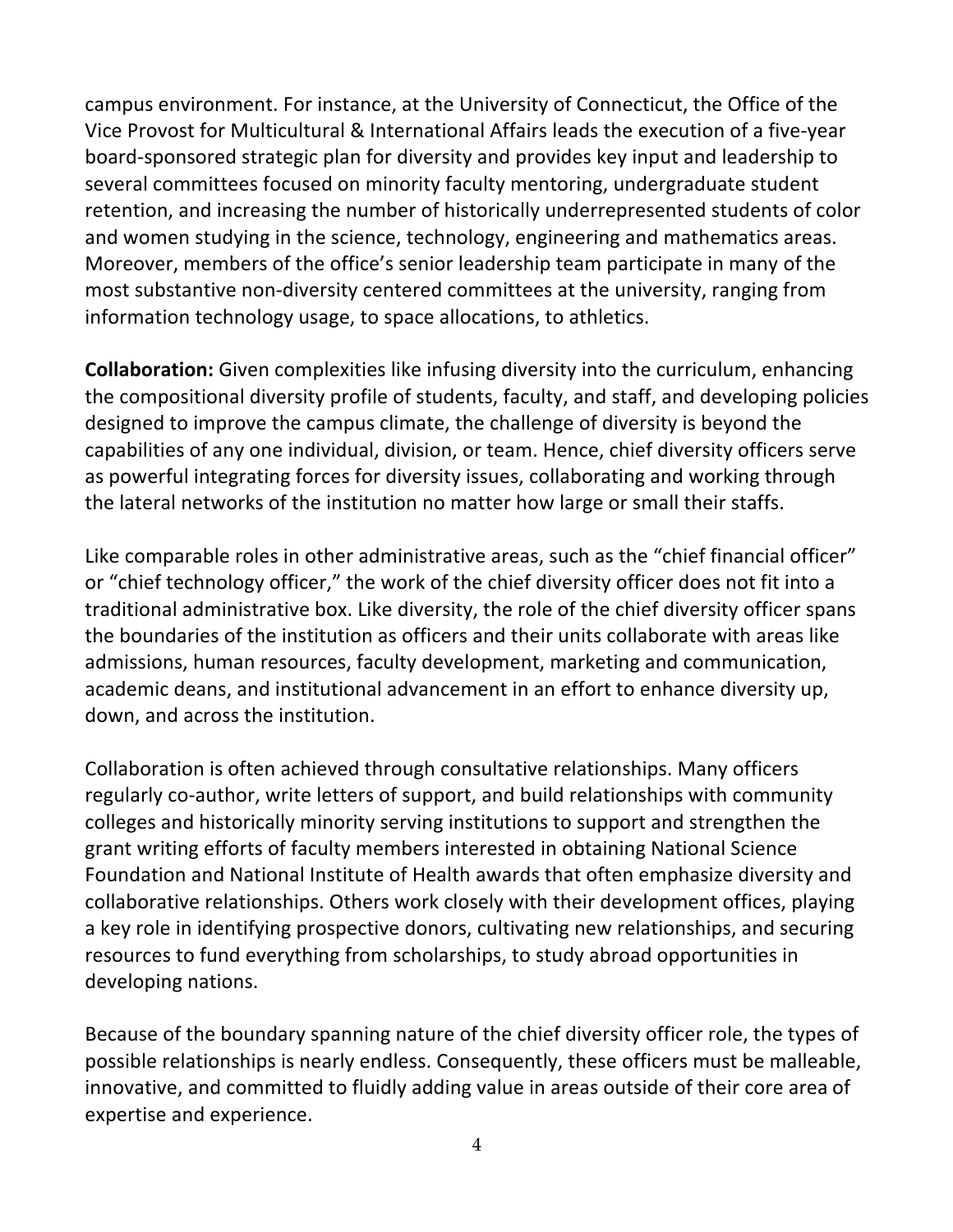Leading Through Status and Influence: Chief diversity officers generally have no formal authority to command, reward, or punish individuals outside of their formal span of control and leadership. As a result, their source of "power" is often grounded in status, persuasion, and symbols. For example, no chief diversity officer has the authority to hire faculty members without support of the academic department or dean, even if they have the resources to provide a portion or all of the salary necessary for the position. Nevertheless, some officers can persuade department chairs to pool resources and hire a potentially high caliber diversity candidate by offering these resources as a start-up incentive. This is one of the main reasons that it is important for chief diversity officers to have resources allowing them to encourage behavior that advances the diversity goals of the institution.

Another primary source of power for these officers is their location at the presidential or provost level of formal administrative hierarchy. Participation in the executive cabinet of the institution insures that the position has visibility, access, and symbolic impact. For that reason, chief diversity officers can infuse diversity into highly politicized discussions about budget allocations, new initiatives, and future priorities of the institution. If these officers were not present, these issues may not be mentioned, nor understand in a manner consistent with diversity goals so often mentioned in institutional academic plans, websites, and marketing materials.

By titling officers at the vice or associate vice president, provost, or chancellor level, a powerful symbolic message is sent to the entire campus community regarding the important role of the CDO and diversity on campus. Some of the most influential officers often have a dual title like academic affairs, student development, international affairs, or faculty development, in addition to their "diversity" title. According to one officer that we interviewed, the presence of a title like "vice provost for diversity and academic affairs," in combination with a portfolio of units and responsibilities in both areas, signals that the officer is "more than simply a resource on matters of diversity and suggests a fundamental connection between diversity and academic excellence."

**Promoting Change:** Chief diversity officers are best defined as "change management specialists" because of the importance that they place on strategies designed to intentionally move the culture of their institutions. At least at the surface, no CDO is hired to maintain the status quo, although some institutions are not serious about change and extend only superficial support to the efforts of the officer.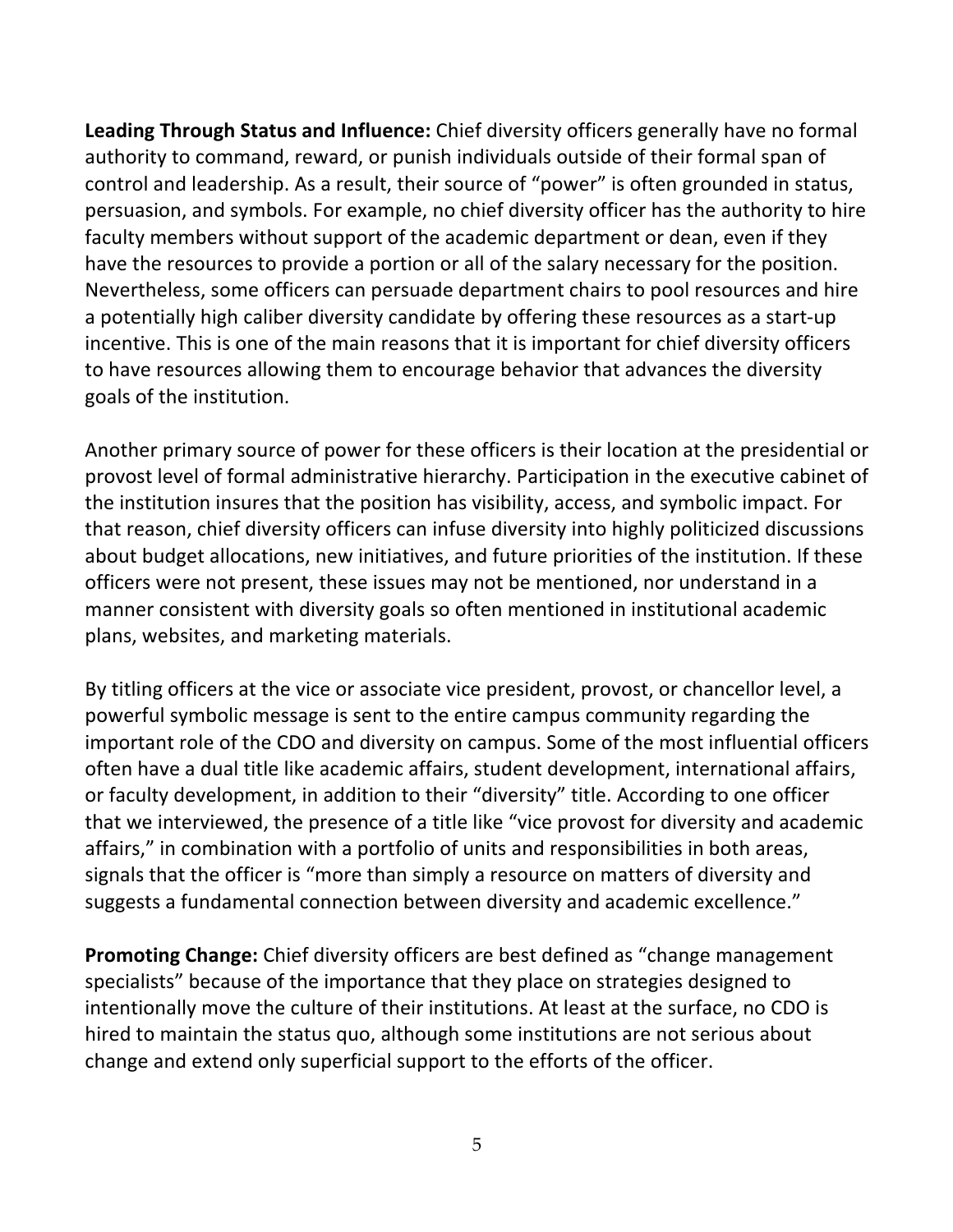Nevertheless, change is a fundamental aspect of the chief diversity officer role leading campus-wide diversity planning and implementation efforts, seeding new diversity initiatives to create bubble-up energy and involve others in change projects, developing diversity training and educational strategies for executives, faculty, staff, and students to shift their mental models and skills regarding diversity, developing high profile and symbolic campus diversity events to suggest diversity's relationship to institutional excellence, and creating new systems to insure that faculty and staff search committees cast a broad hiring net. Although diversity is the targeted domain area, each of these initiatives and projects is intended to affect some type of intentional change in the systems, structure, and culture of the institution.

# **The Making of a Good Higher Education CDO**

When a higher education institution specifically decides to hire a CDO and develop this new capability, great care must be given to finding the right candidate. This task can be difficult with applicant pools that regularly yield between 120 and 150 persons, and include faculty members with a diversity research agenda, lawyers well-versed in affirmative action law, student development specialists, individuals from the corporate community, and others.

In gearing up for a search, a number of tough issues are often bantered by senior administrators and others designing the position and thinking about the type of knowledge, skills, and abilities that define a qualified candidate. These issues include whether the individual should possess a Ph.D. or other terminal degree; qualify for tenure in an academic department; have a legal background and experience with federal and state compliance issues; and whether or not the person charged to do the work must be a member of an ethnic, racial, gender, or other minority group, to name a few of the most common challenging topics for discussion.

While these issues remain the source of debate, the ultimate decision must de determined by the institutional context, and predicated on factors such as core job responsibilities, span of units and offices that the chief diversity officer may supervise, and the degree to which the officer intersects with issues such as tenure, promotion, faculty hiring, and curriculum development. To say that a person is qualified simply because he or she is an African American and a tenured member of the faculty in art history, for example, is as inaccurate as rendering an Irish American, with expertise in botany qualified to serve as the department chair for European Studies or as the vice president for information technology. The superordinate goals of providing leadership for diversity and guiding change must guide the selection of the candidate, or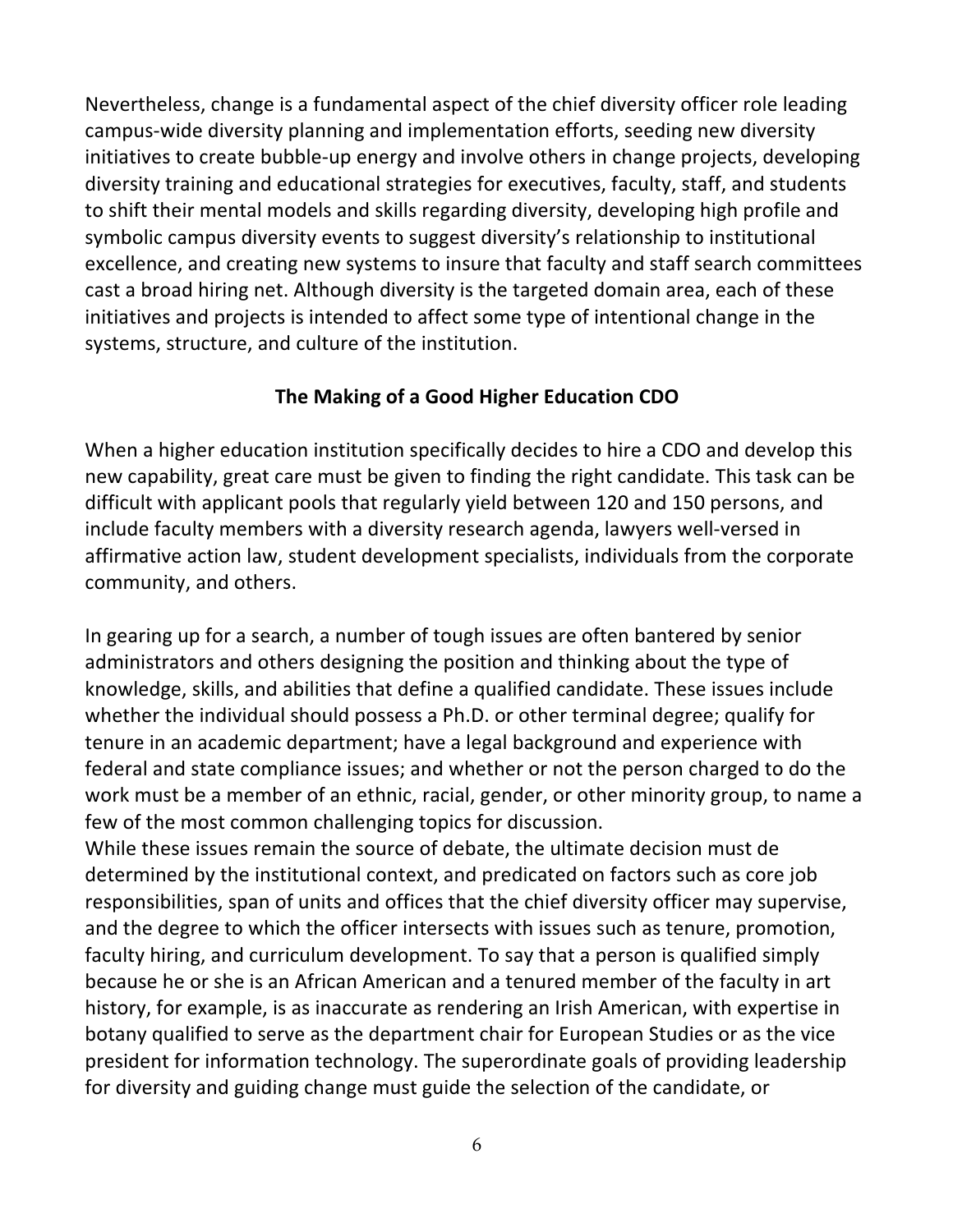institutions run the risk of hiring individuals that are woefully under prepared for the demands of such a complex, high profile, and politically charged position.

Although the exact mixture of degrees, experiences, and qualifications is hard to define, we believe that the most successful officers will illustrate seven key attributes regardless of academic and administrative background:

**Technical Mastery of Diversity Issues:** The CDO should have an excellent command of all aspects of diversity issues in higher education, including faculty recruitment and retention issues, identity development, access and equity, diversifying the curriculum, assessing the educational impact of diversity, measuring the campus climate, and the policy and legal dynamics of affirmative action and diversity in higher education. Furthermore, a CDO must be comfortable leveraging the social justice, educational benefits, and business case rationales for discussing diversity's importance.

**Political Savvy:** The CDO must be particularly astute at navigating an institution's political landscape; responding well to politically charged or politically sensitive situations. He or she must posses an ability and willingness to find win-win solutions when contentious circumstances arise, and know how to build consensus, accrue buy in, and work through competing interests.

**Ability to Cultivate a Common Vision:** The CDO must be able to develop and cultivate a collaborative vision of diversity on campus. This requires resonating as authentic with students, faculty, staff, and administrators, and being committed to working collaboratively with other senior executives to build positive vision, direction, and results through strategic initiatives that holistically impact diversity. **In-Depth Perspective on Organizational Change:** The CDO should possess an outstanding command of the elements and dynamics of organizational change, and also have entrenched experiences having led or been involved with these efforts in the past.

Change is rarely easy, and given the inherent difficulties embedded in this often politicized process, the CDO must have a commitment to see the change process through its challenges and rough spaces to effect deep structural change. They must exhibit passion and patience, realizing that change does not happen quickly, and oversee the organizational change process from a holistic point of view  $-$  guiding the design, implementation, assessment, and evolution of key milestones over time.

**Sophisticated Relational Abilities:** The CDO must possess a high degree of emotional intelligence, charisma, and communication abilities. Given that much of the work will be accomplished through lateral coordination, a CDO must have ability to cross numerous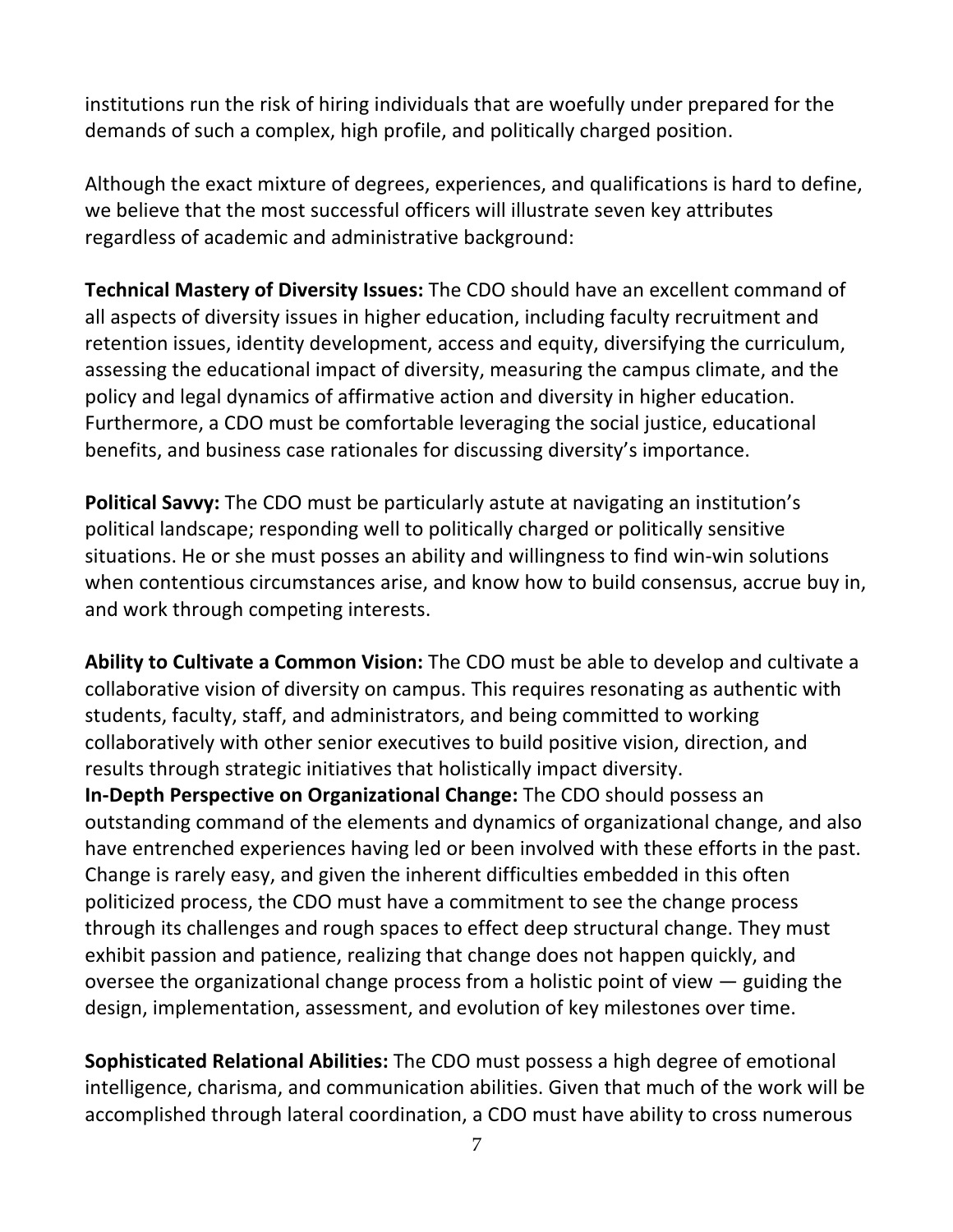organizational boundaries with a fluid ability to adapt language and styles to different audiences. 

**Understanding of the Culture of Higher Education:** The CDO should possess in depth knowledge and experience regarding the culture of the academy. Colleges and universities are different than any other type of organization, and to achieve success, the CDO must understand the culture of shared governance, tenure and promotion, multiple and competing goals, decentralized campus politics, and the unique needs of students, faculty, staff, and executives with respect to diversity.

**Results Orientation:** Although not singularly responsible for results, the CDO must be results oriented and committed to encouraging the change agenda along to achieve significant results. Consequently, it is fundamental that they illustrate how diversity is an integral component to the successful fulfillment of the institutional mission, and a fundamental aspect of academic excellence in the 21st century.

As more institutions grapple with the challenge of building diversity capacity, changing demographics and ever broadening definitions of diversity, these positions will become even more a part of the educational landscape in higher education. Understanding the role and skills necessary to accomplish the job can help higher education institutions insure that diversity units are populated by leaders that have the best chance of supporting the organization, and helping it to obtain its long range diversity goals.

Dr. Damon A. Williams is assistant vice provost for multicultural and international affairs at the University of Connecticut. Dr. Katrina C. Wade-Golden is a senior research specialist in the Office of Academic Multicultural Initiatives at the University of Michigan. They are co-principal investigators for the "Diversity Officer Study." An earlier version of *this article appeared at www.insidehighered.com. Please contact Dr. Damon A. Williams at damon.Williams@uconn.edu with questions or comments.*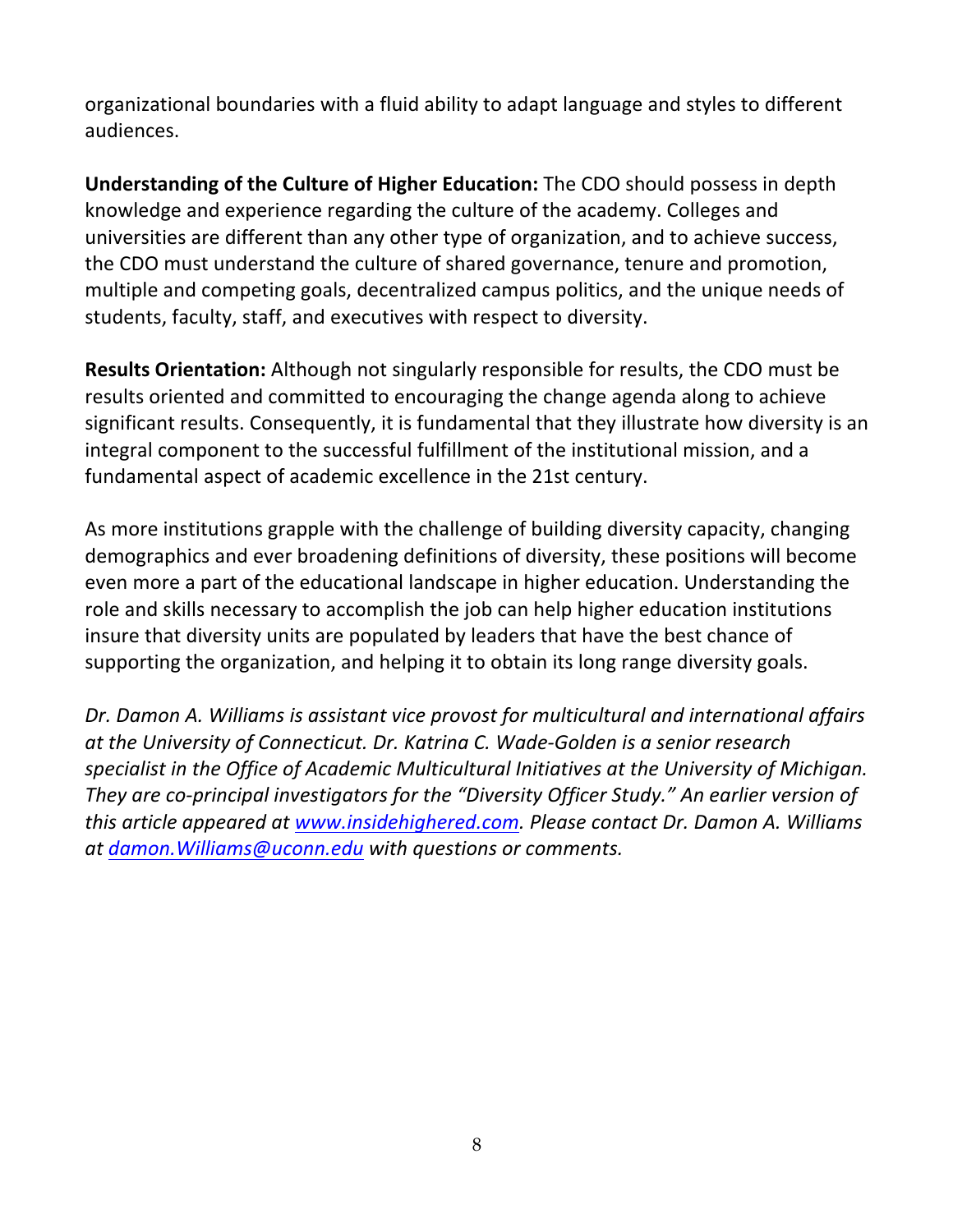# **Selected Research ~ The Case for Inclusion**

1. Evidence shows that learning in diverse environments improves critical thinking and leadership skills for all students.

(Milem, J., Chang, M., and Lising, A. (2005). Making Diversity Work on Campus: A Research-Based Perspective. Washington, DC: AAC&U)

2. Faculty and staff diversity correlates with success of historically marginalized students. (Williams, R. (2000). Faculty diversity: It's all about experience. Community College Week, 13(1), 5.)

3. "...institutions of higher education are more influential when they offer students a social and intellectual atmosphere that is *distinctively different* from that with which they are familiar. Such an atmosphere creates greater discontinuity for students and subsequently improves the chances for enhanced cognitive and identity development."

(Milem, J., Chang, M., and Lising, A. (2005). Making Diversity Work on Campus: A Research-Based Perspective. Washington, DC: AAC&U)

4. "By contrast, institutions that have a homogeneous community and replicate the social life and expectations of their students' home communities are *more likely to impede personal and intellectual development* because students are not as challenged in these ways." (Milem, J., Chang, M., and Lising, A. (2005). Making Diversity Work on Campus: A Research-Based Perspective. Washington, DC: AAC&U)

5. "Nearly all employers (96 percent) agree that 'all college students should have experiences that teach them how to **solve problems with people whose views are different from their own.'"** (Falling Short? College Learning and Career Success (2015). National Surveys of Business and Nonprofit Leaders and Current College Students. Washington, DC: AAC&U http://www.aacu.org/leap/public-opinionresearch/2015-survey-falling-short)

6. More than three-quarters (78 percent) agree that "all college students should gain intercultural skills and an understanding of societies and countries outside the United States." (Falling Short? College Learning and Career Success (2015). National Surveys of Business and Nonprofit Leaders and Current College Students. Washington, DC: AAC&U http://www.aacu.org/leap/public-opinionresearch/2015-survey-falling-short)

7. In 2011, people of color made up 36.2% of the US population (13.1% black, 5.0% Asian, 16.7% Hispanic or Latino Origin, 1.2% American Indian and Alaska Native Persons, and .2% Native Hawaiian and Other Pacific Islander Persons). (U.S. Census Bureau, "State and County Quickfacts, USA", 2012)

8. More than half of the growth in the total population of the United States between 2000 and 2010 was due to the increase in the Latino/a population.

(Karen R. Humes, Nicholas A. Jones, and Roberto R. Ramirez, "Overview of Race and Hispanic Origin: 2010," *2010 Census Briefs*, March 2011).

9. The number of high school graduates peaked in 2008-09 and will decline through 2014-15, still not recovering its peak through 2020-21. (National Center for Education Statistics **http://www.thelawlorgroup.com/trends-2013-2)**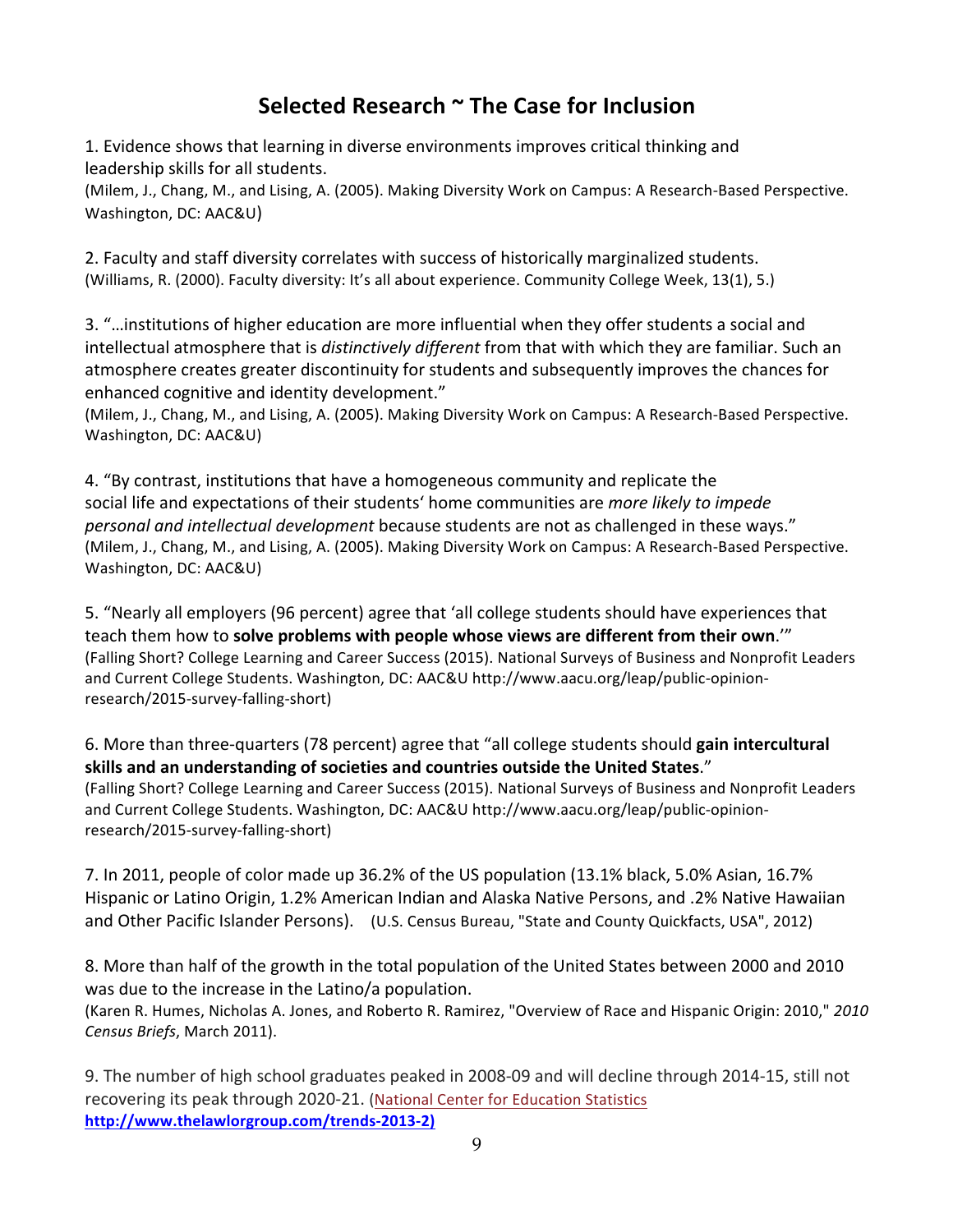10. From 2012 to 2019, the number of white college students is expected to increase 5%, while the number of Hispanic students will increase 27%. (College Board http://www.thelawlorgroup.com/trends-2013-2)

11. As any admissions officer could tell you, the number of high-school graduates in several Midwestern and Northeastern states will drop sharply over the next decade, according to the Western Interstate Commission for Higher Education. Nationally, the number of black and white students will decline, and the number of Hispanic and Asian-American graduates will increase significantly. The nation's already seeing a sharp rise in first-generation and low-income graduates—the very students whom selective four-year institutions have long struggled to serve. January 19, 2014, (Bracing for Demographic Shifts, Colleges Face Tough Trade-Offs, By Eric Hoover http://chronicle.com/article/Bracing-for-Demographic/144085/)

#### 12. Less than 60% of college students currently are age 18-24. The proportion of students 25 and older will continue to grow.

(http://blog.noellevitz.com/2011/10/11/government-projections-forecast-dramatic-growth-college-students-25-older/) 

13. Compared to a decade ago, 31% more international students were studying at U.S. colleges and universities in 2011-12. (Institute of International Education) http://www.thelawlorgroup.com/trends-2013-2

14. Several findings from http://heri.ucla.edu/briefs/urmbriefreport.pdf "The Climate for Underrepresented Groups and Diversity on Campus, " Sylvia Hurtado & Adriana Ruiz, June 2012.

- Underrepresented college students at low-diversity institutions reported more incidents of stereotyping, discrimination, and harassment on campus.
- Across the country, most incidents of stereotyping or harassment are not reported. Only about 13% of all students report racial incidents to a campus authority.
- 55.4% of Black students reported feeling some level of exclusion at low-diversity institutions.
- 60.4% of students of color on low-diversity campuses reported being the target of negative racial verbal comments. For Black students, the percentage was 67.2%.

15. Research continues to show that women, across race, experience a chilly climate on campuses, including sexual objectification, assumptions of inferiority, use of sexist language, and second-class citizenship. 

(Capodilupo, Christina M., Kevin L. Nadal, Lindsay Corman, Sahran Hamit, Oliver B. Lyons, and Alexa Weinberg (2010). "The Manifestation of Gender Microaggressions." In *Microaggressions and Marginality: Manifestations, Dynamics, and Impact,* Derald Wing Sue, (Ed.), 193-216. Hoboken, NJ: Wiley and Sons, Inc.

**http://www.aacu.org/ocww/volume39\_2/feature.cfm?section=1)** 

16. Several findings from The 2010 State of Higher Education for LGBT People, a research study conducted by Campus Pride (for Executive Summary ~ http://www.campuspride.org/research/projects-publications:

- LGBT students, faculty and staff feel that they face a lack of inclusiveness, more heightened safety concerns, and an abundance of harassment and discrimination on campus.
- Lesbian, gay, bisexual and queer (LGBQ) respondents experienced significantly greater harassment and discrimination than their heterosexual allies, and those who identified as transmasculine, transfeminine or gender non-conforming experienced significantly higher rates of harassment than men and women.
- LGBQ students were more likely than heterosexual students to have seriously considered leaving their institution as a result of harassment and discrimination.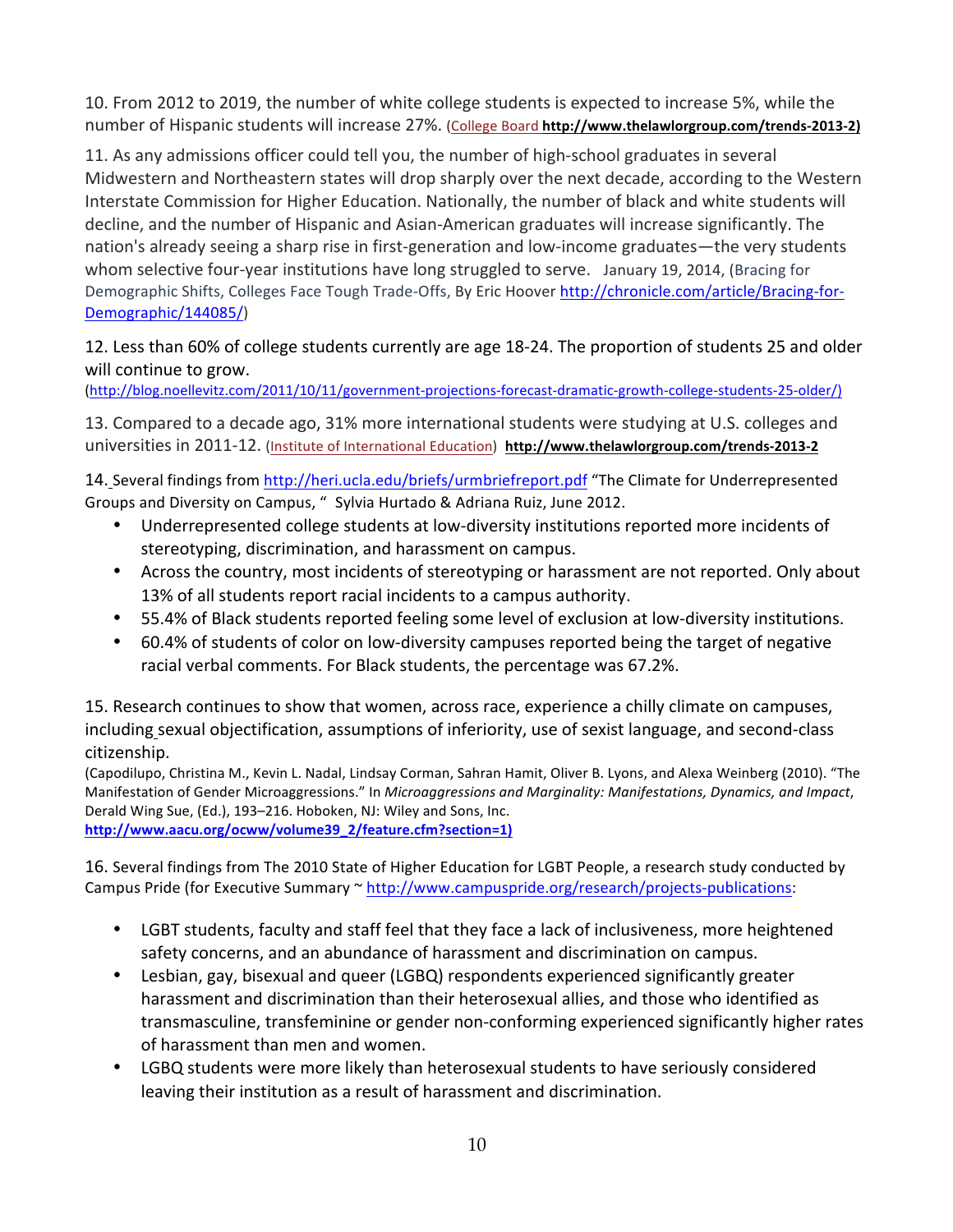# **\*Chief Diversity Officer Competencies**

(\*Williams, D. A. & Wade-Golden, K. C. (2013). The chief diversity officer: Strategy, structure, and change management. Sterling, VA: Stylus. pg. 143)

# **Technical Mastery of Diversity Issues\*, including:**

- Communicate the business case for diversity, equity and inclusion (DEI)
- Recruit a more compositionally diverse and culturally competent campus population of students, faculty and staff (access and equity)
- Retain students (completion), faculty and staff (development, promotion)
- Infuse equity and inclusion into the curriculum, classroom pedagogy
- Align current policies, programs, services and practices with the institution's vision, mission and strategic goals for equity and inclusion
- Assess current climate/culture, impact of DEI efforts
- Develop and implement evidence-based DEI strategic plans and assessment metrics
- Lead the campus in identifying the cultural competencies expected of all faculty, staff and students and corresponding metrics to measure progress
- Continually build internal capacity among leaders, faculty and staff to partner as change agents (assessment, training, revising policies and programs, recruitment and retention, etc.)
- Build and support infrastructures to facilitate organizational change (Diversity Councils, Committees/Task Forces, Department Inclusion Change Teams, affinity groups, mentoring programs, Inclusion Practitioner Development programs, Training of Trainer/Facilitator programs, etc.)
- Infuse DEI into existing processes, including: professional development and training opportunities, performance management, promotion and tenure, onboarding of new faculty and staff, new student orientation, etc.
- Create and support bias response protocols for faculty, staff, and students
- Support EEO & compliance efforts

# **Political Acumen\*, including:**

- Navigate political dynamics
- Cultivate strategic partnerships with leaders across campus
- Effectively maneuver through and resolve contentious situations
- Navigate competing priorities, agendas, and interests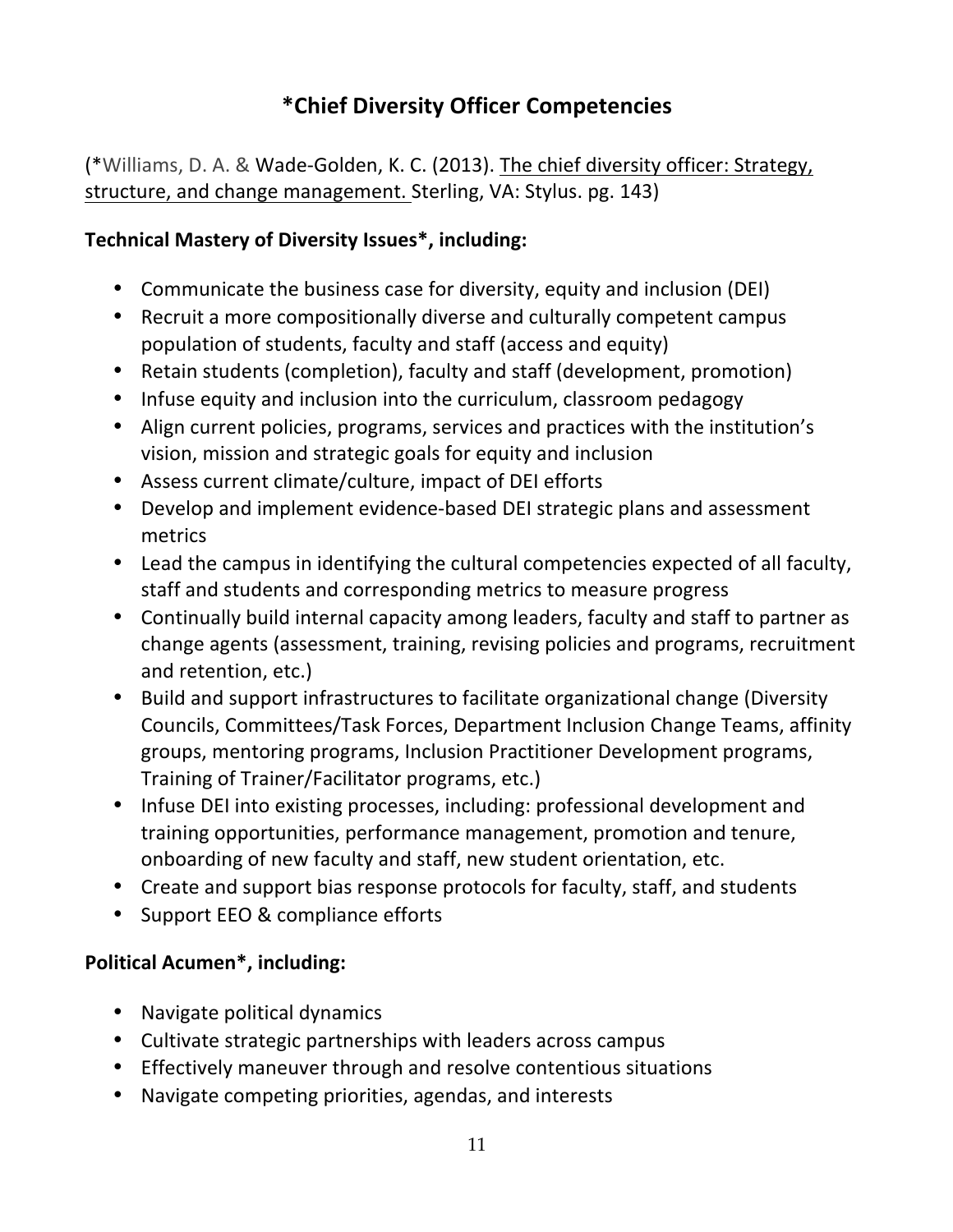# Ability to Cultivate a Common Vision\*, including:

- Develop and sustain a shared vision of DEI as a strategic priority aligned with the organizational mission and academic excellence
- Continually link DEI mission/vision to institutional strategic goals and priorities
- Work collaboratively with key leaders to build the vision, mission, and direction of strategic inclusion initiatives

# **In-Depth Perspective on Organizational Change\*, including:**

- Demonstrate expert skills in organizational development and change management
- Plan and create sustainable, systemic culture change
- Provide inspirational leadership throughout all the phases of the change processes
- Demonstrate resilience, patience, and persistence
- Effectively engage multiple forms of resistance

# **Sophisticated Relational Abilities\*, including:**

- Demonstrate a high degree of emotional intelligence
- Demonstrate exceptional communication and public relations skills
- Develop consultative/coaching relationships with leaders
- Influence change through matrix/lateral networks, alliances, strategic partnerships
- Demonstrate ability to navigate and cross organizational boundaries, work effectively with a wide variety of audiences

# **Understanding of the Culture of Higher Education\*, including:**

- Demonstrate a thorough knowledge of/ability to maneuver within higher education
- Understand academic climate and culture, shared governance, tenure and promotion, faculty dynamics, etc.
- Continue to deepen understanding of and the ability to communicate the shifting needs of the increasingly diverse student, staff, and faculty on campus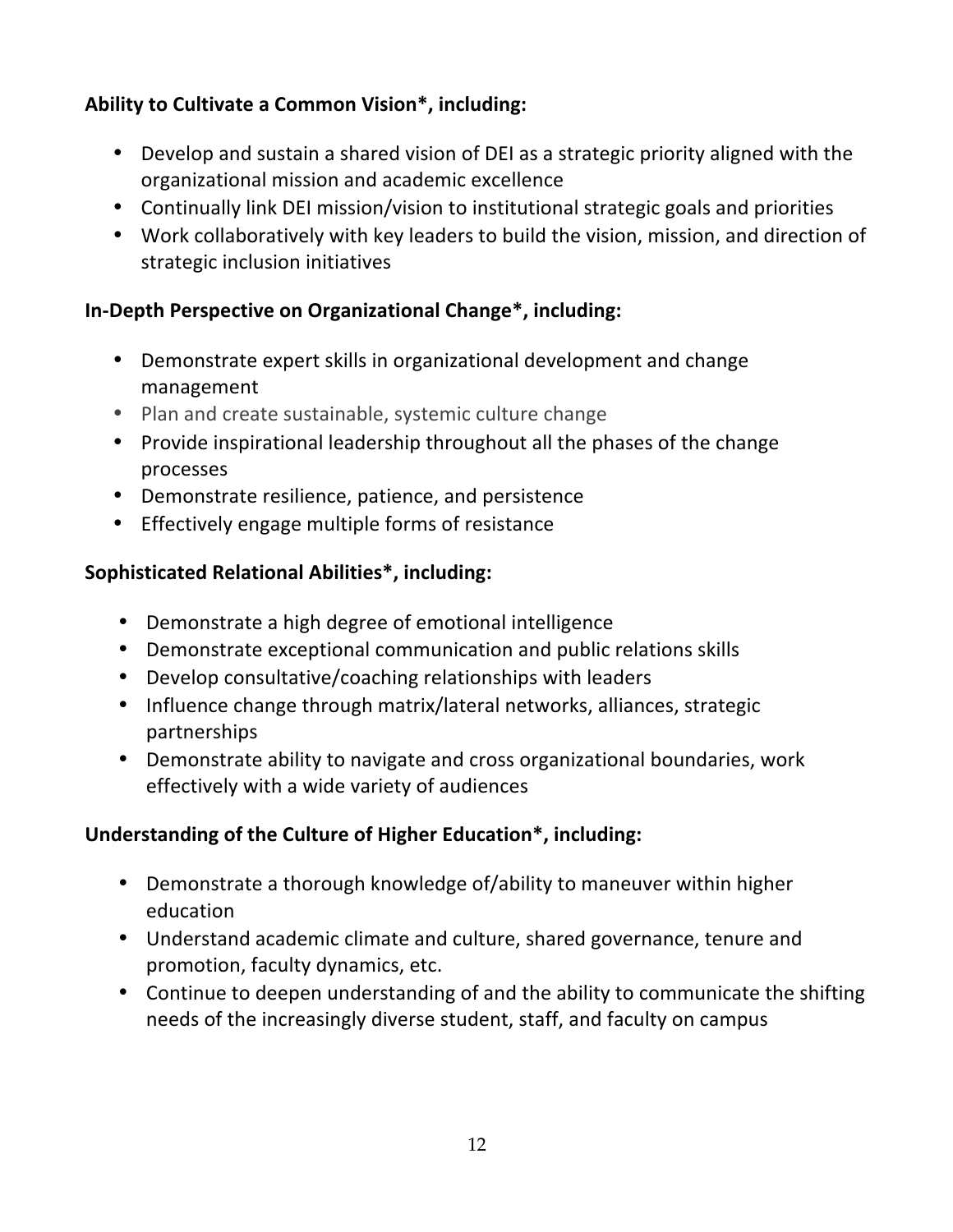# An Orientation Toward Results<sup>\*</sup>, including:

- Capacity to influence progress and results through coalition-building and negotiation
- Ability to position DEI as integral to the success of the institution and a central aspect of academic excellence
- Create, incentivize, and support innovative DEI efforts/projects throughout the organization
- Inspire continuous improvement of policies, practices, courses, programs, and services

# **References**

Association of American Medical Colleges (2012). The Role of the Chief Diversity Officer in Academic Health Centers

https://members.aamc.org/eweb/upload/The%20Role%20of%20the%20Chief%20Diver sity%20Officer%20in%20Academic%20Health%20Centers.pdf

Metzler, C. J. (2008). Defining Key Emerging Competencies of the Chief Diversity Officer (CDO) http://www.michigandiversitycouncil.org/wpcontent/uploads/2011/04/CU\_emerging\_draft1\_0519f.pdf.PdfCompressor-323811.pdf

Williams, D. A. & Wade-Golden, K. C. (2013). The chief diversity officer: Strategy, structure, and change management. Sterling, VA: Stylus.

Williams, D. A. & Wade-Golden, K. C. What Is a Chief Diversity Officer? http://www.uc.edu/content/dam/uc/diversity/docs/What\_is\_a\_Chief\_Diversity\_Officer. pdf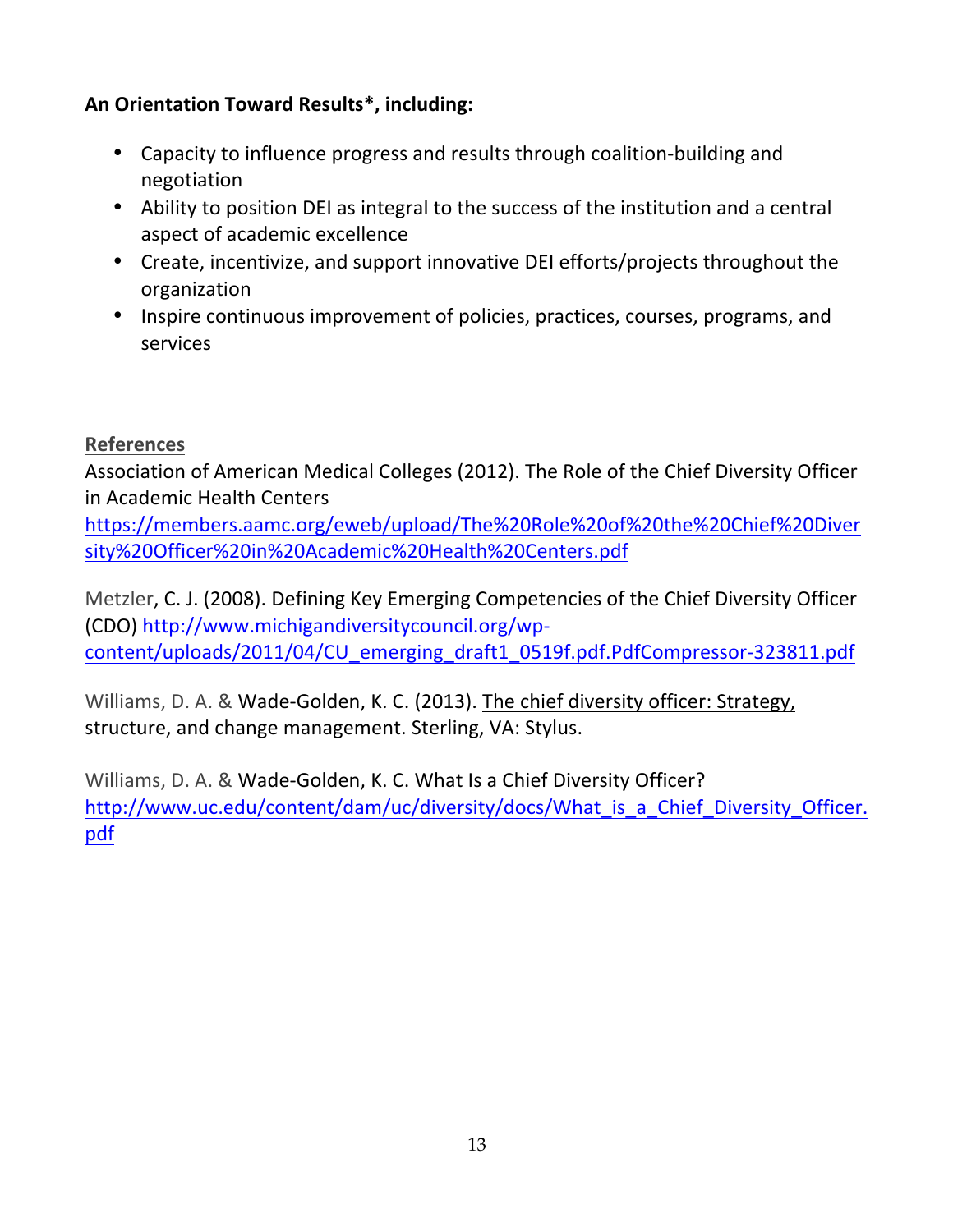# **Multicultural Competencies for Chief Diversity Officers**

### Directions  $\sim$  Read each item and:

- a. *Check-off* which competencies are an explicit part of your unit's hiring, training/development, and accountability processes.
- b. **Star** (\*) any additional competencies you believe are necessary for staff in your unit to possess/demonstrate as they intentionally create an inclusive campus environment for all students and staff.

### **A. Knowledge about:**

- 1. Current campus mission, vision, values, strategic plans, protocols, policies, etc., related to diversity, equity, and inclusion (DEI)
- 2. The patterns of socialization and common life experiences of members of various privileged and marginalized groups across different cultures
- 3. The history of various forms of oppression
- 4. Current structures and dynamics that occur in society and on campus that undermine institutional goals of access, persistence, retention, and success/graduation
- 5. Potential cultural differences and preferred styles for communication, learning, supervision, feedback, conflict resolution, etc., based on group memberships by race, gender identity, age, sexuality, disabled status, national origin, culture, ethnicity, etc.
- 6. Common attitudes, perceptions, behaviors, and biases of members of privileged groups that perpetuate the status quo (internalized dominance)
- 7. Common attitudes, perceptions, behaviors, and biases of marginalized groups that perpetuate the status quo (internalized oppression)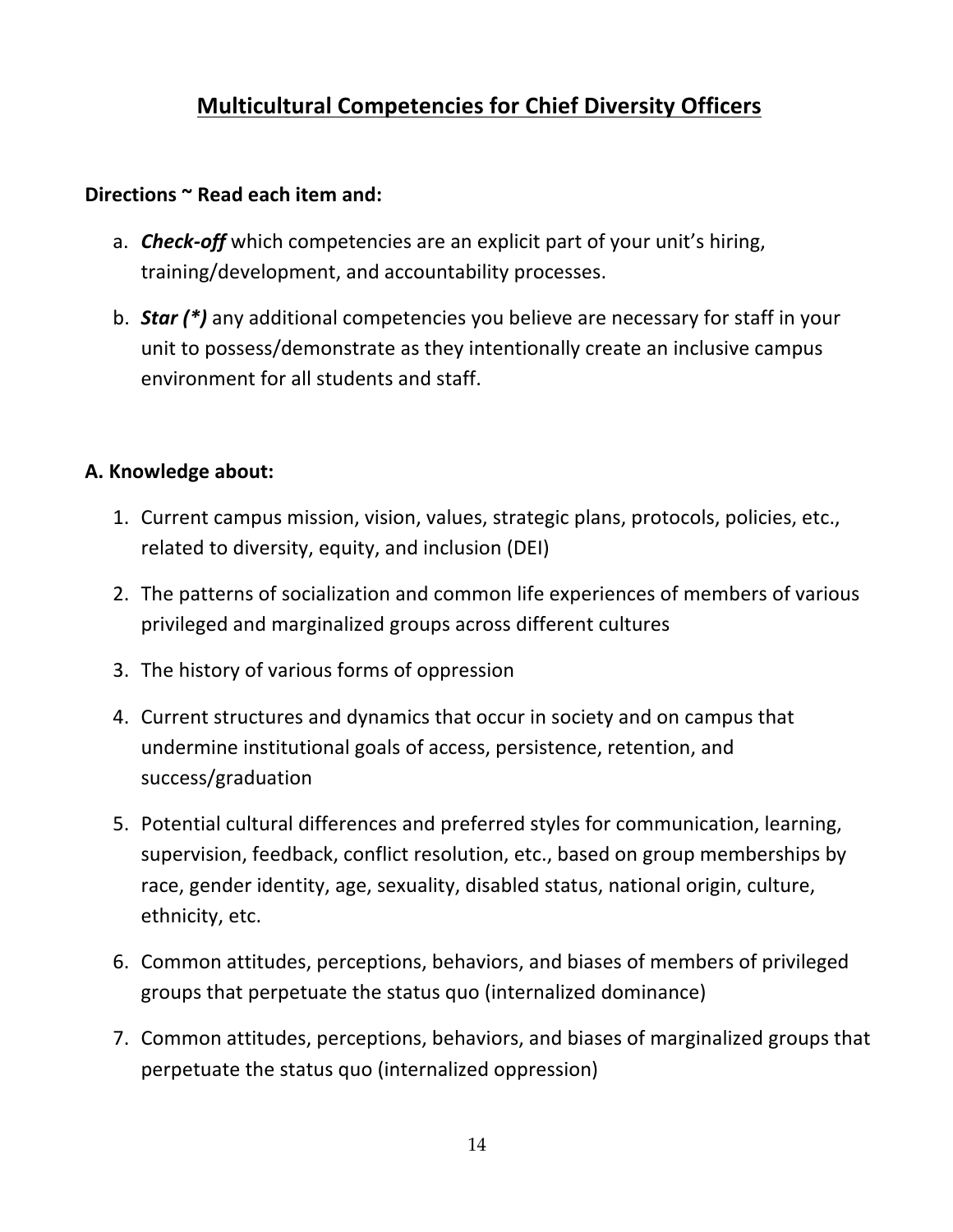- 8. Common daily experiences, micro-aggressions and exclusionary actions/comments that members of various marginalized groups experience on campus and in society
- 9. Common examples of privilege that members of privileged groups experience on campus and in society
- 10. Examples of attitudes and behaviors that create an inclusive environment that supports the success of all students and staff
- 11. Examples of practices, policies, procedures, programs, and services that effectively serve the needs of the increasingly diverse student and staff population
- 12. Ways to effectively facilitate change and create greater inclusion at the individual level, interpersonal level, team and department level, and institutional level
- 13. The impact of the intersectionality of multiple privileged and marginalized group memberships in the lives of students and staff
- 14. Ways to design and offer programs and services that support students and staff who experience the campus through the intersections of their multiple group identities (i.e., LBGTQ people of color; international students with disabilities; students in the U.S. on a visa who are in the process of transitioning their gender identity; etc.)
- 15. Current theories/models of Social Identity Development for several categories of diversity

# **B. Awareness about:**

- 1. Your intentions and core values about diversity, equity, and inclusion
- 2. Your group memberships in the full breadth of categories of diversity
- 3. How your socialization and life experiences have influenced your values, goals, beliefs, attitudes, perceptions, etc.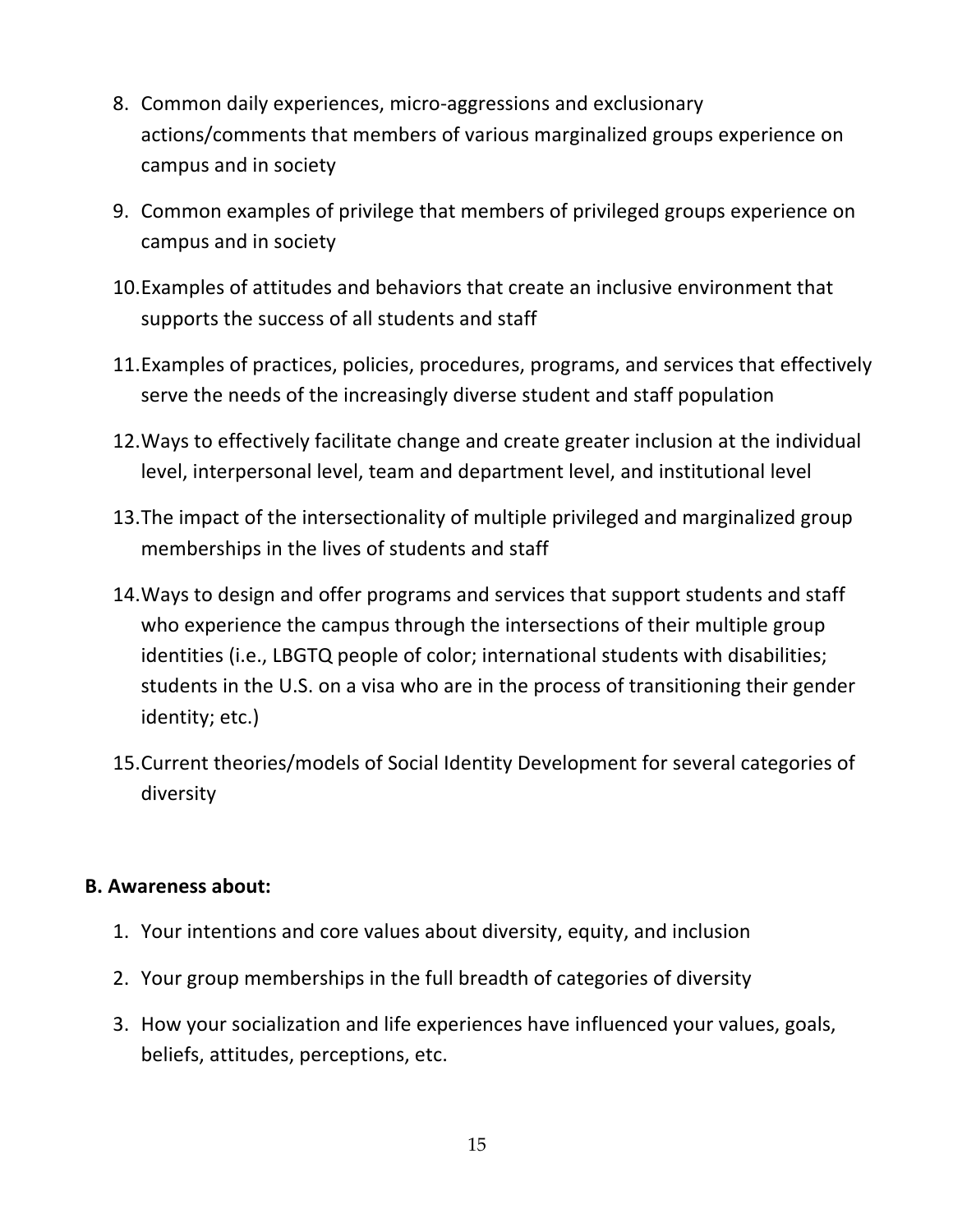- 4. Group memberships where you are in marginalized group; and examples of how you and others get seen and treated as a member of these groups
- 5. Group memberships where you are in privileged group; and examples of privilege you and others receive from these group memberships; as well as how you and others get seen and treated as a member of these groups
- 6. The biases, prejudice and stereotypes you still carry from socialization experiences about various privileged and marginalized groups
- 7. How your beliefs about what is "effective" or "professional" have been influenced by your socialization and life experiences in your multiple privileged and marginalized group memberships (i.e., verbal and written communication styles, leadership, dress code, conflict style, leadership style, training, advising, etc.)
- 8. Your level of multicultural competence strengths as well as areas needing improvement
- 9. The impact of your behavior and comments on others given your intersecting privileged and marginalized group memberships
- 10. How you have been impacted by both internalized dominance and internalized oppression
- 11. Your common triggers/hot buttons and how you may react unproductively during triggering events
- 12. The intrapersonal roots of your common triggers that fuel unproductive reactions

# **C. Skills to:**

- 1. Consistently treat everyone with respect, fairness, and dignity
- 2. Communicate your commitment to the vision and values of the campus with respect to diversity, equity and inclusion
- 3. Develop effective working relationships and partnerships within and across differences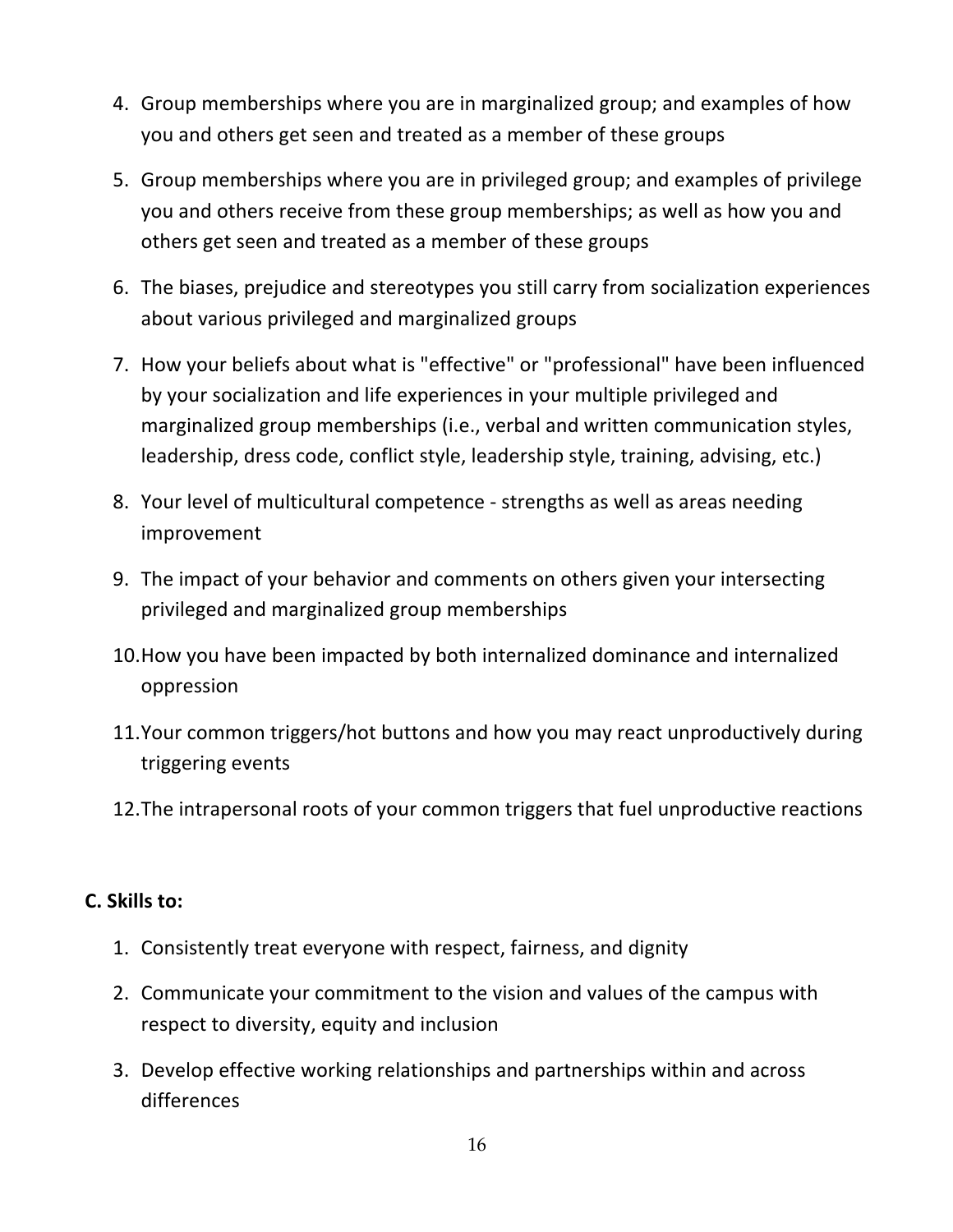- 4. Facilitate effective discussions and authentic dialogue about dynamics of inclusion and exclusion within and across differences
- 5. Notice group dynamics with an Inclusion Lens
- 6. Recognize and effectively respond to exclusionary comments, actions, practices, and policies
- 7. Create an inclusive work environment across the breadth of differences that promotes the success of all students, staff, and faculty
- 8. Develop, implement, and continually improve programs, services, practices, procedures and policies that meet the needs of the increasingly diverse student, faculty, and staff population
- 9. Effectively utilize the organizational protocols and processes to respond to reports of bias, hate crimes, harassment, workplace violence, etc.
- 10. Self-reflect to examine behaviors, intentions, assumptions, attitudes, biases, emotions, etc.
- 11. Recognize when your biases and assumptions have influenced your actions in the moment
- 12. Interrupt and reframe your biases and assumptions about various privileged and marginalized groups in the moment
- 13. Recognize the impact your comments and behaviors have across and within group memberships in the moment
- 14. Respond effectively after you make an inappropriate, prejudicial, and/or exclusionary comment or action
- 15. Solicit input and change your behavior based on feedback from others about the effectiveness of your actions with respect to diversity, equity and inclusion
- 16. Give feedback, using an Inclusion Lens, to others about the impact of their comments, behaviors, programs, services, unwritten norms, etc.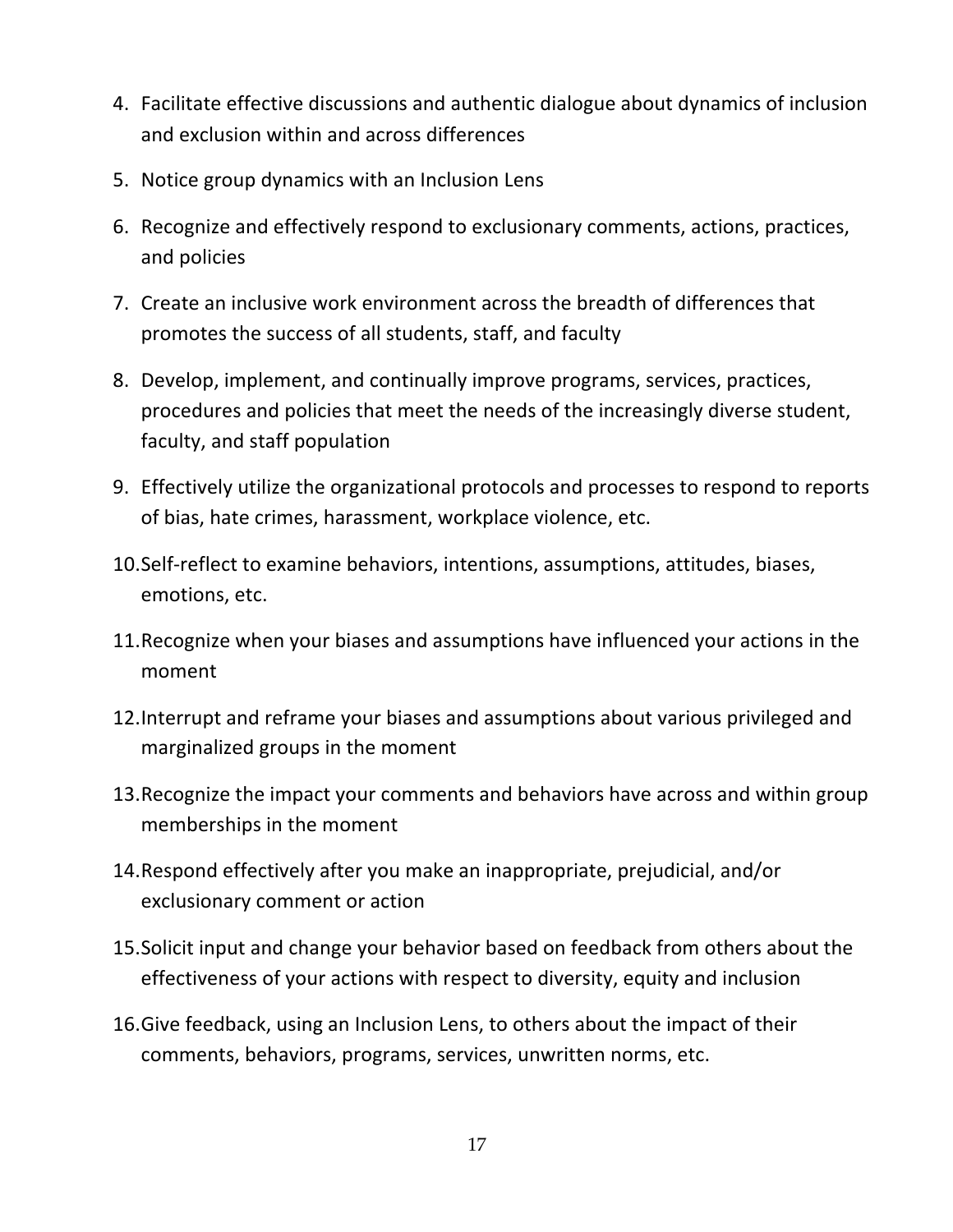- 17. Seek and utilize input from members of various privileged and marginalized groups in planning and decision-making processes
- 18.Develop effective partnerships with staff and faculty across campus to continually improve services and programs to meet the needs of the full breadth of students, faculty, and staff
- 19. Anticipate and discuss the probable differential impact of proposed decisions, policies, practices, services, etc., across group memberships
- 20. Provide effective advising, coaching, and mentoring within and across differences
- 21.Design and implement culturally relevant programs, workshops, and services
- 22. Provide effective supervision within and across differences
- 23. Effectively describe the exclusionary comments and behaviors you observe or experience
- 24. Navigate conflict and misunderstanding on a diverse team, within and across differences
- 25. Navigate strong emotions and triggering events: when you and/or others feel triggered
- 26. Recognize the unintended impact of comments, actions, media/publications, programs, policies, etc., across and within group memberships
- 27. Facilitate dialogue when there is a mismatch between the intent and the impact of someone's behavior, a policy, a decision, etc.
- 28."Relate in" and "see yourself in others," instead of judging those who make exclusionary comments and behaviors
- 29. Effectively use self-disclosure from your multiple privileged and marginalized group memberships to create greater connection, understanding, and learning
- 30. Coach and train faculty, students and staff to deepen and broaden their multicultural competencies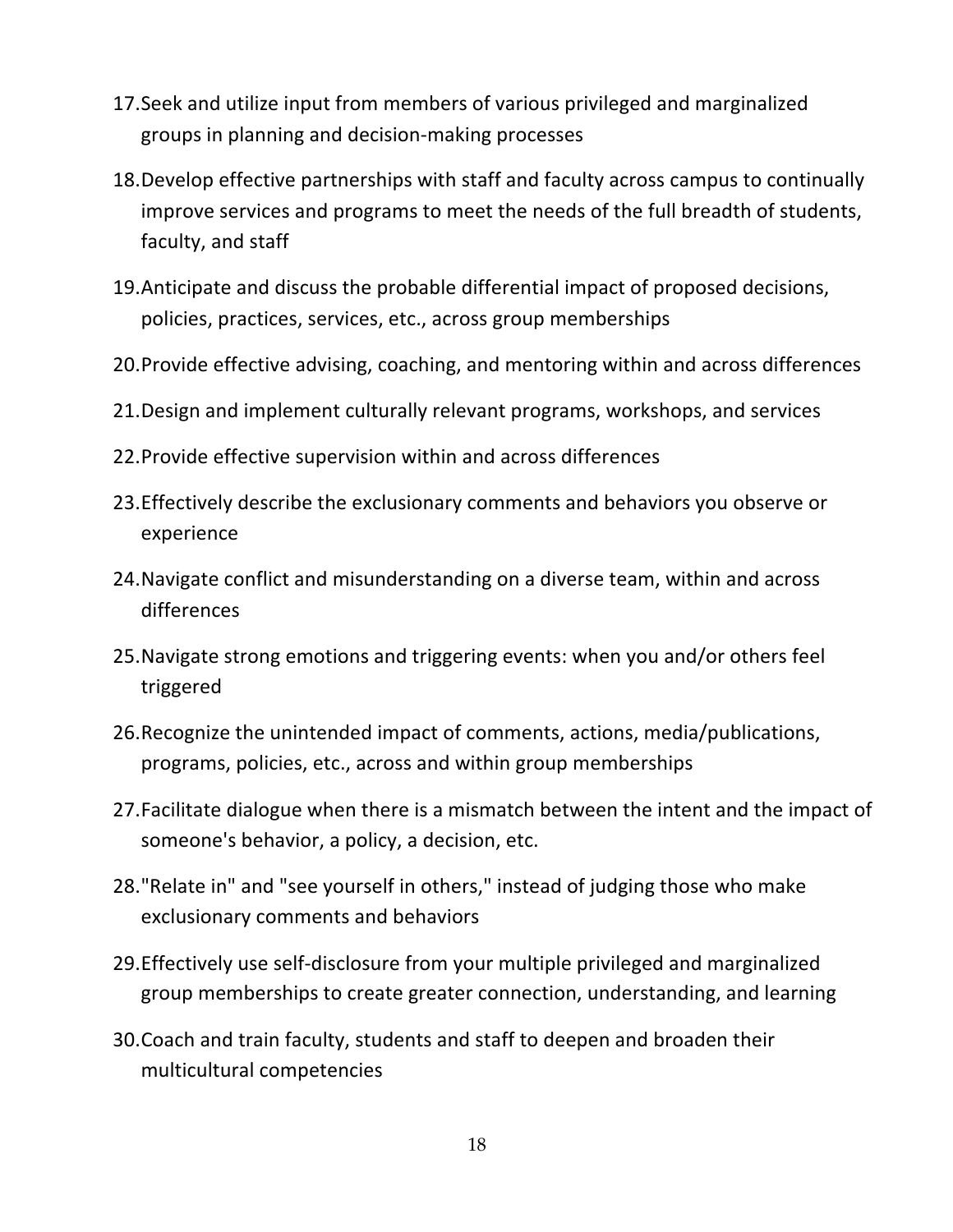# **D.** Infuse Diversity, Equity, and Inclusion into daily work practices and activities

- 1. Track current utilization of programs and services by group membership
- 2. Continually gather data about the impact, perceptions, and experiences of programs, services, climate, etc., by group membership
- 3. Use these data to continually evaluate and revise current programs, services, practices, procedures, facilities, etc., to ensure inclusion for the full breadth of students, faculty, and staff
- 4. Create process maps of current programs, services, policies, procedures, norms, unwritten rules, etc., to identify where they currently create inclusion as well as areas needing greater equity
- 5. Identify the discretionary points where unintended bias could result in differential treatment and experiences in planning and decision-making processes, hiring and development practices, programs and services, policies, procedures, etc.
- 6. Continually research national trends and promising practices from peer institutions and campus departments

# **References**

Pope, R. L., Reynolds, A. L., and Mueller, J. A. (2004). Multicultural Competence in Student Affairs. Jossey-Bass.

Professional Competency Areas for Student Affairs Practitioners, a Joint Publication, ACPA and NASPA, 2010.

Kathy Obear, *Alliance for Change Consulting*, 2011 kathy@drkathyobear.com **www.drkathyobear.com**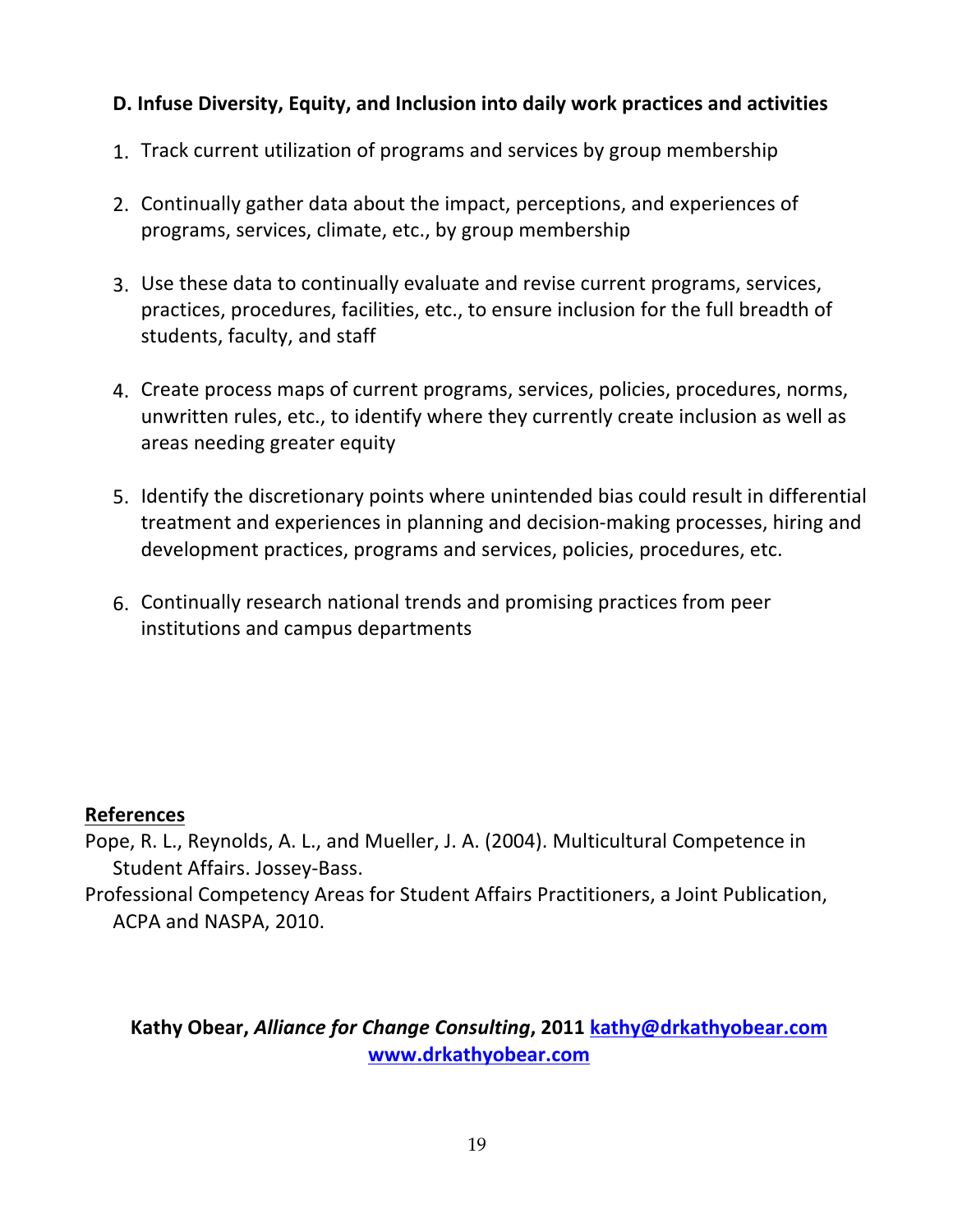# **A Multicultural Organization** Bailey Jackson, Ed.D., and Rita Hardiman, Ed.D.

- 1. Clear **commitment** to creating an inclusive organization
- 2. Seeks, develops, and values the **contributions and talents of all employees**
- 3. Includes **all members as active participants** in decisions that shape the organization
- 4. **Employees reflect diverse social and cultural groups** throughout all levels of the organization; and **demonstrate the multicultural competencies** to serve the increasingly diverse populations
- 5. Acts on its commitment to eliminate all forms of exclusion/discrimination within the organization, including racism, sexism, heterosexism, ageism, classism, ableism, religious oppression, etc.
- 6. Follows through on **broader social and environmental responsibilities**

# **Steps to Strategic, Sustainable Organizational Change**

- 1. Gain **leadership commitment** and support
- 2. Form an **Inclusion Change Team**
- 3. **Clarify and communicate the vision** and institutional benefits of an inclusive, socially just organization: create a sense of urgency and an expectation for shared responsibility
- 4. **Conduct a Comprehensive Cultural Audit** to assess the current campus dynamics and organizational readiness for systems change
	- Develop a deep understanding of the experiences of the multiple privileged and marginalized groups on campus and in the community
	- "Map out" and assess the current campus dynamics, climate, and structures (policies, practices, procedures, unwritten rules, norms)
- **5. Identify the "Promising Practices"**
- 6. Top leaders and Inclusion Change Team analyze data from Cultural Audit and **develop Strategic Plan**
- 7. **Implement strategic activities**, including accountability structures
- 8. **Evaluate progress and revise** Strategic Plan and activities as needed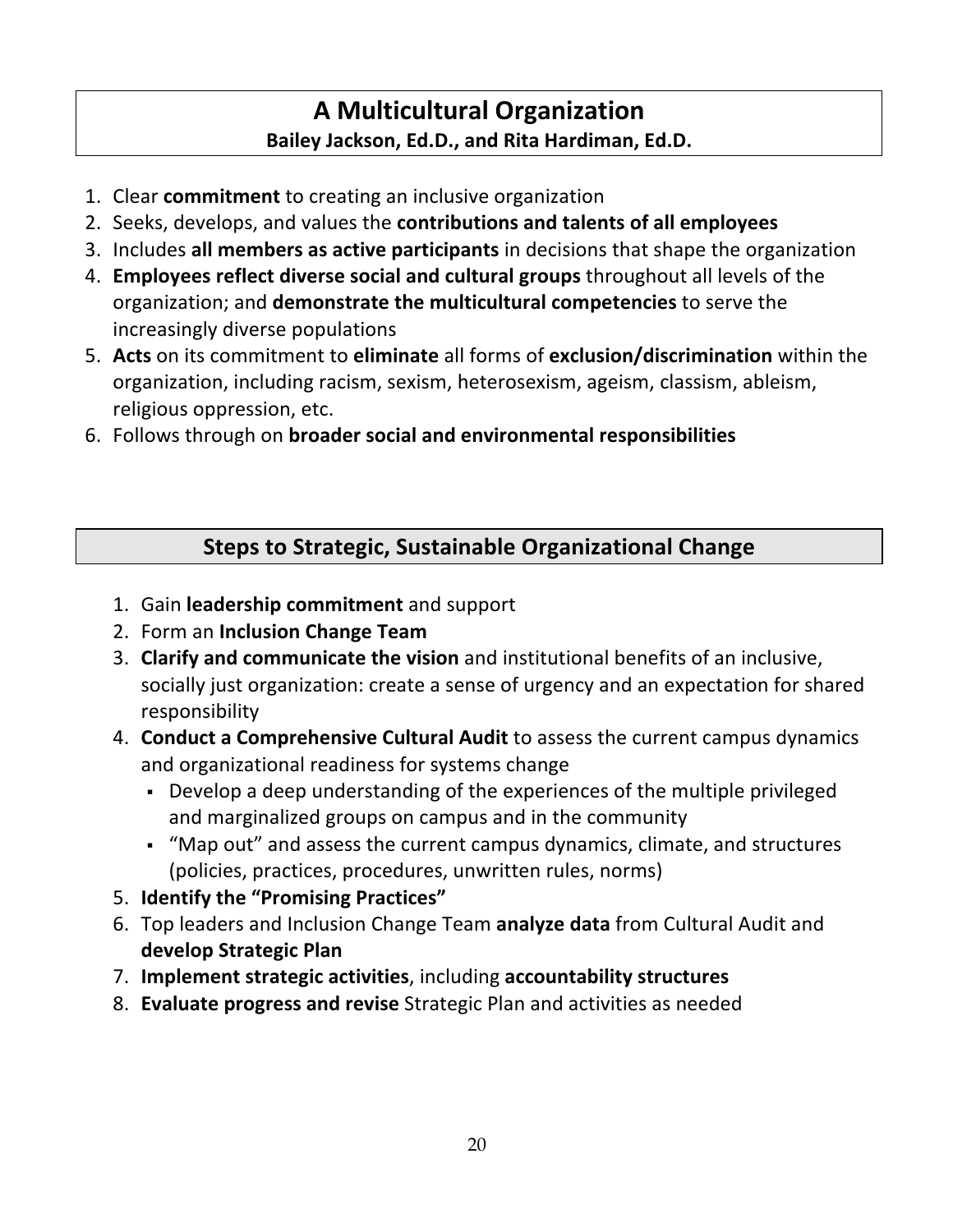# **Multicultural Organization Development (MCOD) Stage Model\***

### *MONOCULTURAL ORGANIZATIONS*

#### **Stage 1: The Exclusionary Organization**

- Openly maintains the privileged group's power and privilege
- Deliberately restricts membership
- Intentionally designed to maintain dominance of one group over others
- Overt discriminatory, exclusionary, and harassing actions go unaddressed
- Unsafe and dangerous environment for marginalized group members
- **•** Monocultural organization

# Stage 2: "The Club"

- Maintains privilege of those who have traditionally held power and influence
- Monocultural norms, policies, and procedures of privileged culture viewed as the only "right" way: "business as usual"
- Privileged culture institutionalized in policies, procedures, services, etc.
- Limited number of "token" members from other social identity groups allowed in IF they have the "right" credentials, attitudes, behaviors, etc.
- Engages issues of diversity and social justice only on club member's terms and within their comfort zone

# *NON-DISCRIMINATING ORGANIZATIONS*

#### **Stage 3: The Compliance Organization**

- Committed to removing some of the discrimination inherent in the Club organization
- Provides some access to some members of previously excluded groups
- No change in organizational culture, mission, or structure
- Focus: Do not make waves, or offend/challenge privileged group members
- **Efforts to change profile of workforce (at bottom of organization)**
- Token placements in staff positions: Must be "team players" and "qualified"
	- Must assimilate into organizational culture
	- Must not challenge the system or "rock the boat"
	- \* Must not raise issues of sexism, racism, classism, disability oppression, heterosexism...

#### **Stage 4: The Affirming Organization**

- Demonstrated commitment to eliminating discriminatory practices and inherent advantages
- Actively recruiting and promoting members of groups that have been historically denied access and opportunity
- Providing support and career development opportunities to increase success and mobility of members of groups that have been historically denied access and opportunity
- **Employees encouraged to be non-oppressive through awareness trainings**
- Employees must assimilate to organizational culture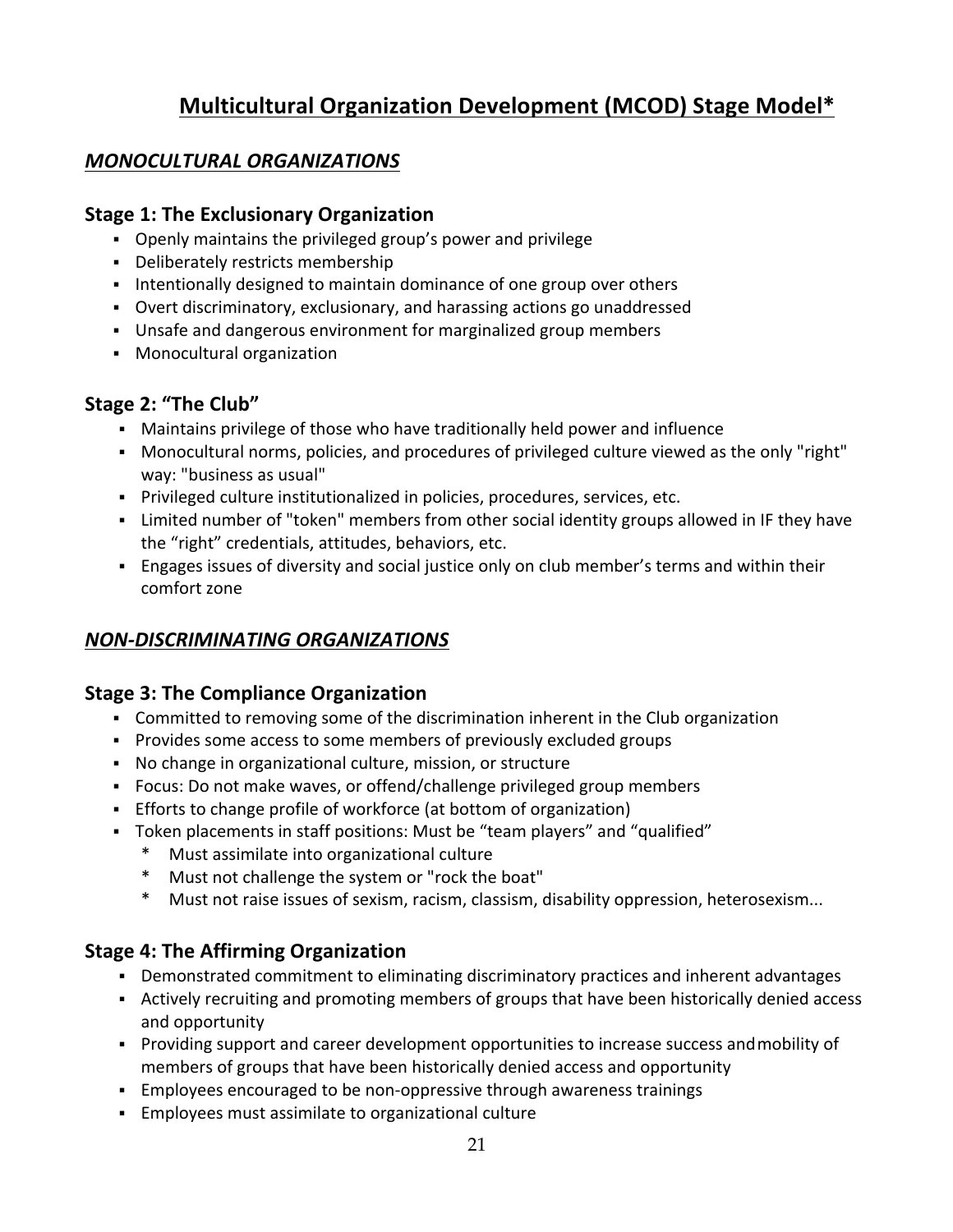# *MULTICULTURAL/INCLUSIVE ORGANIZATIONS*

### **Stage 5: The Redefining Organization**

- In transition
- **•** Actively working towards developing an inclusive organization
- Moving beyond "nondiscriminatory," "non-oppressive" to proactively inclusive
- Actively working to create environment that "values and capitalizes on diversity"
- Actively working to ensure full inclusion of all members to enhance growth and success of organization
- Questions limitations of organizational culture: mission, policies, programs, structures, operations, services, management practices, climate, etc.
- **Engages and empowers all members in redesigning and implementing policies, practices,** services and programs to: redistribute power/authority; ensure the inclusion, participation, and empowerment of all members; and meet the needs of the increasingly diverse populations served by the organization

# **Stage 6: The Multicultural Organization**

- Mission, values, operations, and services reflect the contributions and interests of the wide diversity of cultural and social identity groups
- Leaders and members act on the organizational commitment to eradicate all forms of oppression within the organization
- Members across all identity groups are full participants in decision-making
- Actively works in larger communities (regional, national, global) to eliminate all forms of oppression and to create multicultural organizations

#### **Sources:**

- Jackson, B. W (2006). Theory and practice of multicultural organization development. In Jones, B. B. & Brazzel, M. (Eds.), *The NTL Handbook of Organization Development and Change* (pps. 139 154). San Francisco, CA: Pfeiffer.
- Jackson, B. W., & Hardiman, R. (1994). Multicultural organization development. In E. Y. Cross, J. H. Katz, F. A. Miller, & E. W. Seashore (Eds.), *The promise of diversity: Over 40 voices discuss strategies for eliminating discrimination in organizations* (pp. 231-239). Arlington, VA: NTL Institute.
- Jackson, B. W. and Holvino, E. V. (1988, Fall), Developing multicultural organizations, *Journal of Religion* and Applied Behavioral Science (Association for Creative Change), 14-19.
- Marchesani, L. S. and Jackson, B. W. (2005), Transforming higher education institutions using Multicultural Organizational Development: A case study at a large northeastern university. In M. L. Ouellett (Ed.), *Teaching inclusively: Resources for course, department and institutional change in higher education* (pp. 241-257). Stillwater, OK: New Forums Press.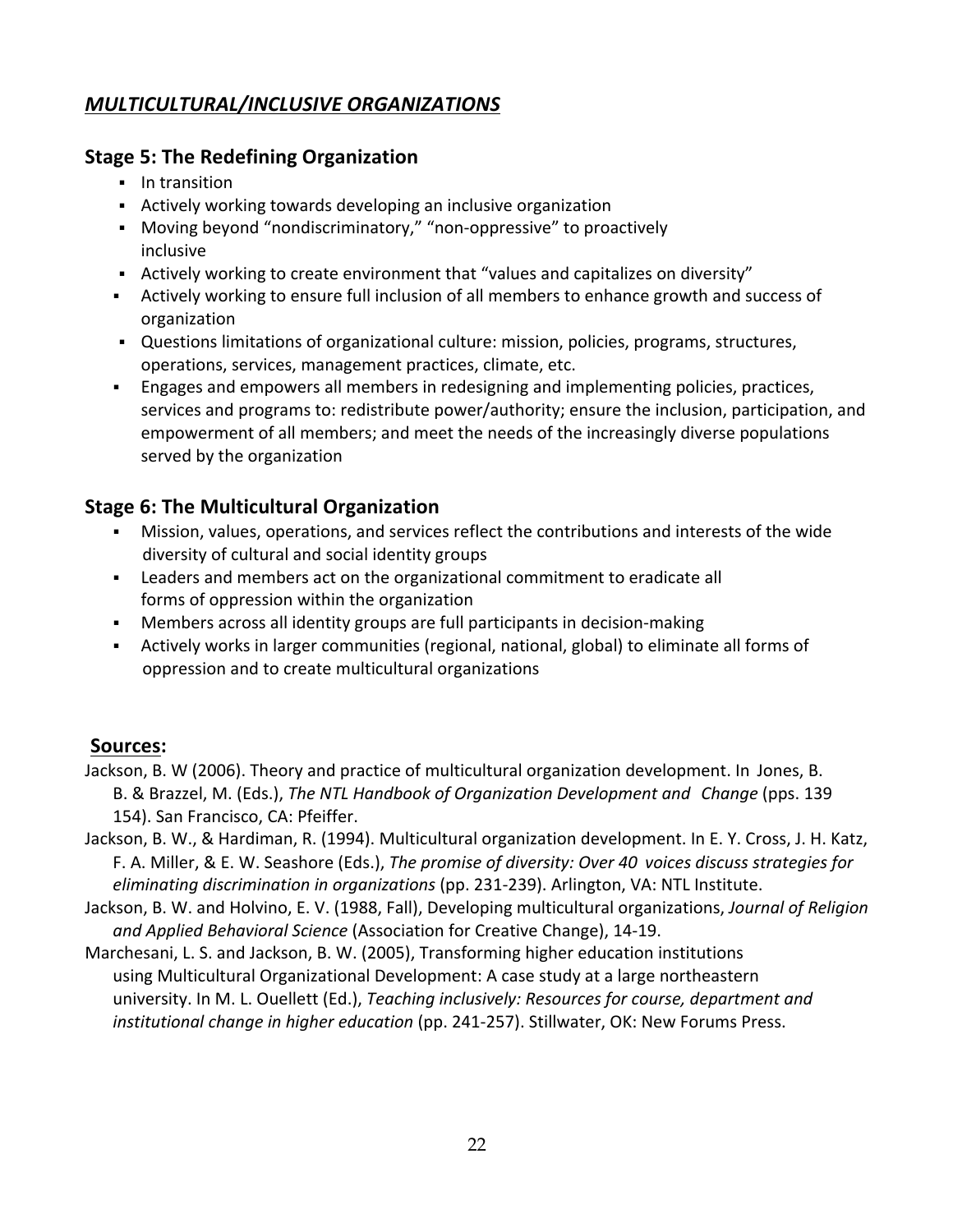# **Strategic Goals for Moving Through the Stages of Multicultural Organization Development (MCOD)**

# **Stage 1: The Exclusionary Organization**

- Identify all areas where discrimination and harassment occur
- Eliminate practices, policies, and actions that are exclusionary, harassing, and discriminating
- Implement policies, practices, and accountability structures to ensure the physical and psychological safety of members

# Stage 2: "The Club"

- Create the infrastructure to recommend organizational changes
- Assess the current climate, culture, and organizational practices
- Review and revise, as needed, core statements and policies: mission, vision, human resource policies/practices, etc.
- Map out current recruitment and hiring practices; shift practices and policies in order to successfully hire a racially diverse, culturally competent staff and faculty
- Identify current retention and development practices for members of under-represented groups; implement additional programs and practices

# **Stage 3: The Compliance Organization**

- Build and implement an evidence-based Inclusion Strategic Plan
- Increase the demographic diversity and cultural competence at all levels of the organization
- Identify and communicate new expectations for demonstration of cultural competence
- Create professional development and accountability structures to increase capacity of leaders, faculty, and staff to achieve Inclusion Goals
- Build the infrastructure at the unit level to achieve Inclusion Goals

# **Stage 4: The Affirming Organization**

- Collect and diagnose data from unit level Cultural Audits
- Increase efforts focused on recruitment, retention, professional development, and success of all members
- Develop capacity of staff and faculty to analyze policies, programs, and practices with an Inclusion Lens and integrate attention to issues of equity and inclusion in daily activities

# **Stage 5/6: The Redefining/Inclusive Organization**

- Empower all members to continually innovate, assess, and redesign programs, policies and practices to support the success of the full range of members
- Create structures to ensure that an Inclusion Lens is actively engaged in all planning and decision-making processes
- Implement continuous improvement and assessment structures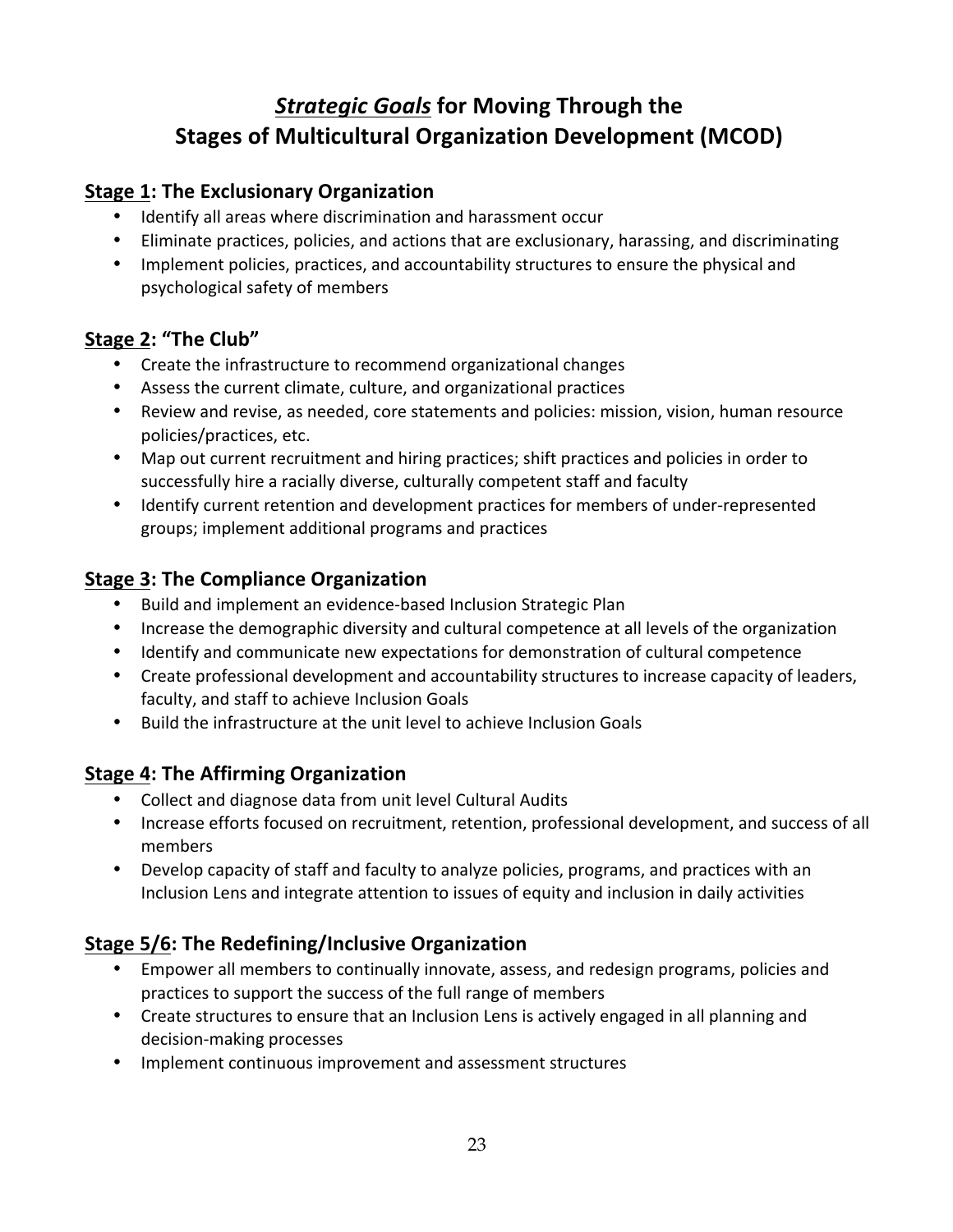# **Indicators of a Redefining/Multicultural Organization (Stage 5/6)**

# *Goals:*

- § *To engage the entire department/division/campus in a new kind of open*  dialogue about what it means to create and maintain the new, inclusive *organization. To continually innovate, try new strategies, assess impact, and* redesign programs, policies, and practices as needed.
- **•** To continually reassess the current state and organizational needs, and *implement change as needed to ensure the goals of diversity, equity, and* inclusion are achieved in the department/division and on campus.
- In transition
- Actively working towards developing an inclusive organization
- Moving beyond "nondiscriminatory," "non-oppressive" to proactively inclusive
- Actively working to create environment that "values and capitalizes on diversity"
- Actively working to ensure full inclusion of all members to enhance growth and success of organization
- Questions limitations of organizational culture: mission, policies, programs, structures, operations, services, management practices, climate, etc.
- Engages and empowers all members in redesigning and implementing policies, practices, services and programs to: redistribute power/authority; ensure the inclusion, participation, and empowerment of all members; and meet the needs of the increasingly diverse populations served by the organization

# **A. Leadership**

- 1. Leaders regularly discuss and communicate the division's and the department's vision and commitment to equity and inclusion for all students and staff to:
	- a. Create and maintain a safe, inclusive, and equitable work environment that:
		- i. actively engages and includes all staff,
		- ii. supports the full participation and success of all staff,
		- iii. is responsive to the needs of the increasingly diverse staff population,
		- iv. actively eliminates all forms of discrimination, exclusion, and oppression in the workplace.
	- b. Develop, implement, and continually assess policies, structures, programs, practices, and services that: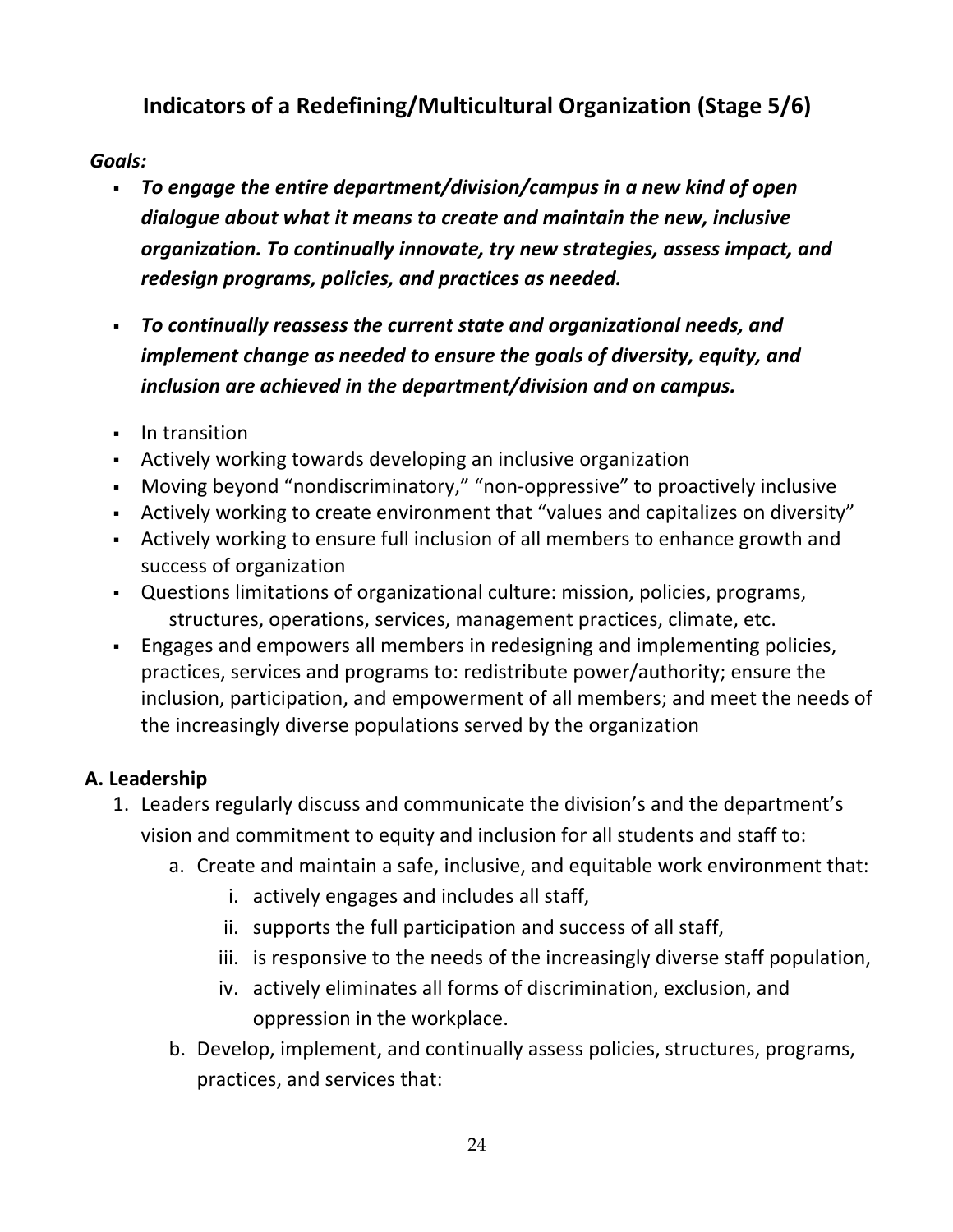- i. support the persistence, success, and graduation of the full breadth of students on campus,
- ii. are responsive to the needs of the increasingly diverse student population,
- iii. actively eliminates all forms of exclusion, discrimination, and oppression.
- c. Hire and retain a racially diverse, culturally competent staff throughout all levels of the organization that (at a minimum) reflects the demographics of the student population across the breadth of differences.
- 2. Leaders regularly discuss the "business case"  $\sim$  compelling reasons why the division's and the department's focus on diversity, equity and inclusion is central to the achievement of their overall divisional strategic goals.
- 3. Leaders regularly share their personal passion and commitment to achieving the diversity, equity, and inclusion goals.
- 4. Leaders regularly communicate clear guidelines for expected behavior and clear consequences for exclusionary practices, inappropriate behavior, negligence, etc.
- 5. Leaders ensure the policies and procedures about workplace safety, harassment, hate crimes, non-discrimination, and inclusion are widely communicated, discussed, and enforced throughout the organization.
- 6. Leaders ensure that there are safe, confidential processes for reporting and resolving grievances, harassment, etc.
- 7. Leaders regularly attend programs and meetings exploring issues of inclusion and equity on campus and in the division.
- 8. Leaders develop and communicate a clear, concise list of multicultural competencies that all staff are expected to demonstrate in their daily work responsibilities.
- 9. Leaders demonstrate these core multicultural competencies in all aspects of their work activities.
- 10. Leaders ensure the successful completion of an annual comprehensive cultural audit (snapshot) of their division/department, including gathering baseline data; assessing policies, procedures, programs and services; analyzing demographic and assessment data; and developing measures of success.
- 11. Leaders engage department staff in dialogues about the results of the cultural audit (snapshot) and the recommendations for improvements.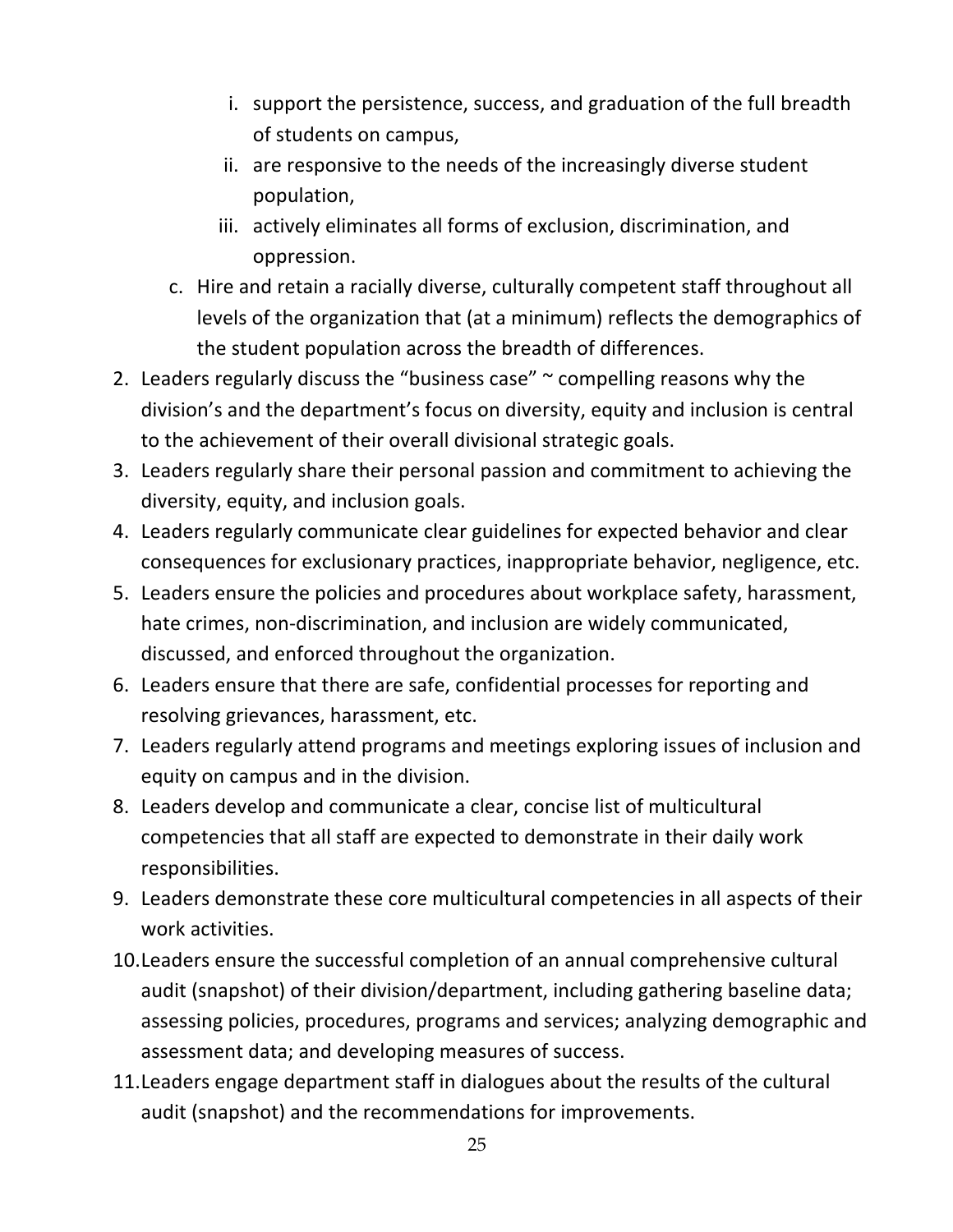- 12. Leaders meet quarterly with other department leaders to:
	- $\circ$  Review the current state of equity and inclusion within the division, and within each department
	- $\circ$  Develop plans for continuous improvement
- 13. Leaders provide needed resources and organizational infrastructure to ensure the success of equity and inclusion goals.
- 14. Leaders hold their direct reports and staff accountable for meeting the diversity, equity, and inclusion goals.
- 15. Leaders hold periodic open forums with staff to honestly discuss the current work climate and progress towards achieving diversity, equity and inclusion goals.
- 16. Leaders seek honest feedback from colleagues, members of their department, and students about:
	- $\circ$  Their effectiveness as a leader on issues related to diversity, equity and inclusion
	- $\circ$  The effectiveness of their staff on issues related to diversity, equity and inclusion

# **B. Planning and Decision-making**

- 1. Planning processes intentionally include input from students and staff who are affected by the potential decisions and those who are involved in implementing the decisions.
- 2. Decisions are based on current data and input from a full range of stakeholders (i.e., climate and satisfaction surveys; utilization data; focus group data; input from open forums; etc.)
- 3. Decision-makers use the following prompts as they work to minimize any unintended exclusionary practices and attitudes in planning and decision-making discussions:
	- Do we have the full breadth of social identity groups and perspectives at the table? Involved in the process?
	- Does our process seriously consider the input and perspectives of a broad range of group memberships?
	- How might our unconscious attitudes and assumptions about be playing out in this decision?
	- What could be the impact of this on students, staff, and faculty from various and intersecting privileged and marginalized groups?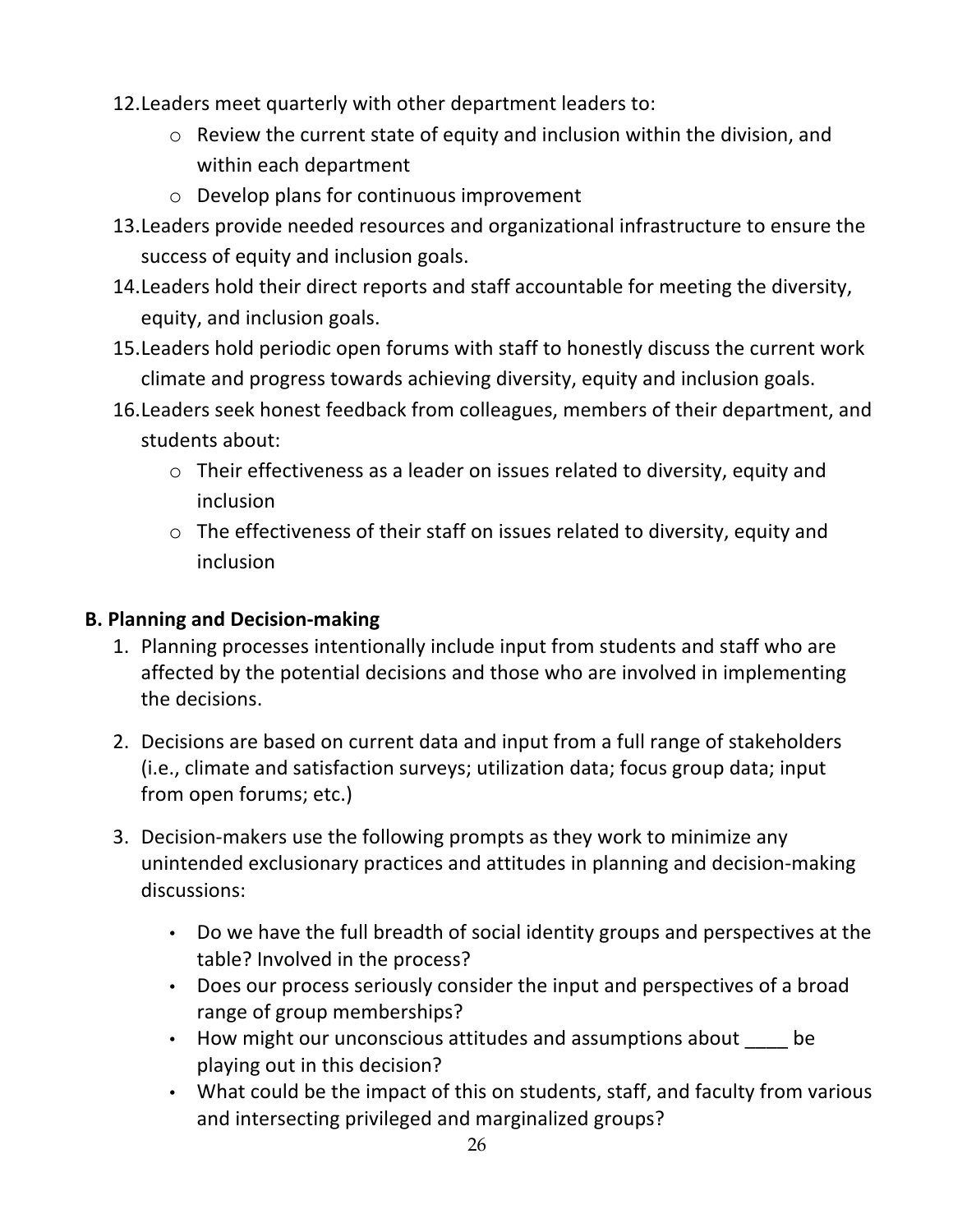- How might this inadvertently advantage some and disadvantage others?
- How can we make this more inclusive for members of various and intersecting social identity groups?

# **C. Supervision**

- 1. Supervisors regularly discuss their commitment to the inclusion and equity vision and goals with direct reports, individually and as a team.
- 2. Supervisors regularly attend programs and meetings exploring issues of inclusion and equity on campus and in the division.
- 3. Supervisors demonstrate the divisional/departmental core multicultural competencies in all aspects of their work activities.
- 4. Supervisors communicate these multicultural competencies to their team members and work with each individual staff member to develop a comprehensive professional development plan to demonstrate continuous progress towards demonstrating these competencies.
- 5. Supervisors require direct reports to set clear, measurable and realistic inclusion and equity goals for their areas of responsibility.
- 6. Supervisors regularly assess the progress of direct reports on their inclusion and equity professional development goals, individual performance goals, and departmental goals.
- 7. Supervisors regularly discuss departmental progress towards equity and inclusion goals with direct reports and departmental staff.
- 8. Supervisors require their staff to participate in the cultural audits (snapshot) at the division and department level.
- 9. Supervisors work collaboratively with members of the department to review the results of the cultural audits (snapshot) and develop plans to:
	- $\circ$  Improve the work environment.
	- $\circ$  Align all policies, procedures, programs, and services with equity and inclusion goals.
- 10. Supervisors immediately respond to reports of inappropriate and/or offensive behaviors from staff in their department(s).

# **D. Recruitment/Hiring**

1. Processes for recruiting and hiring are reviewed and revised annually to better achieve the goals of diversity, equity, and inclusion.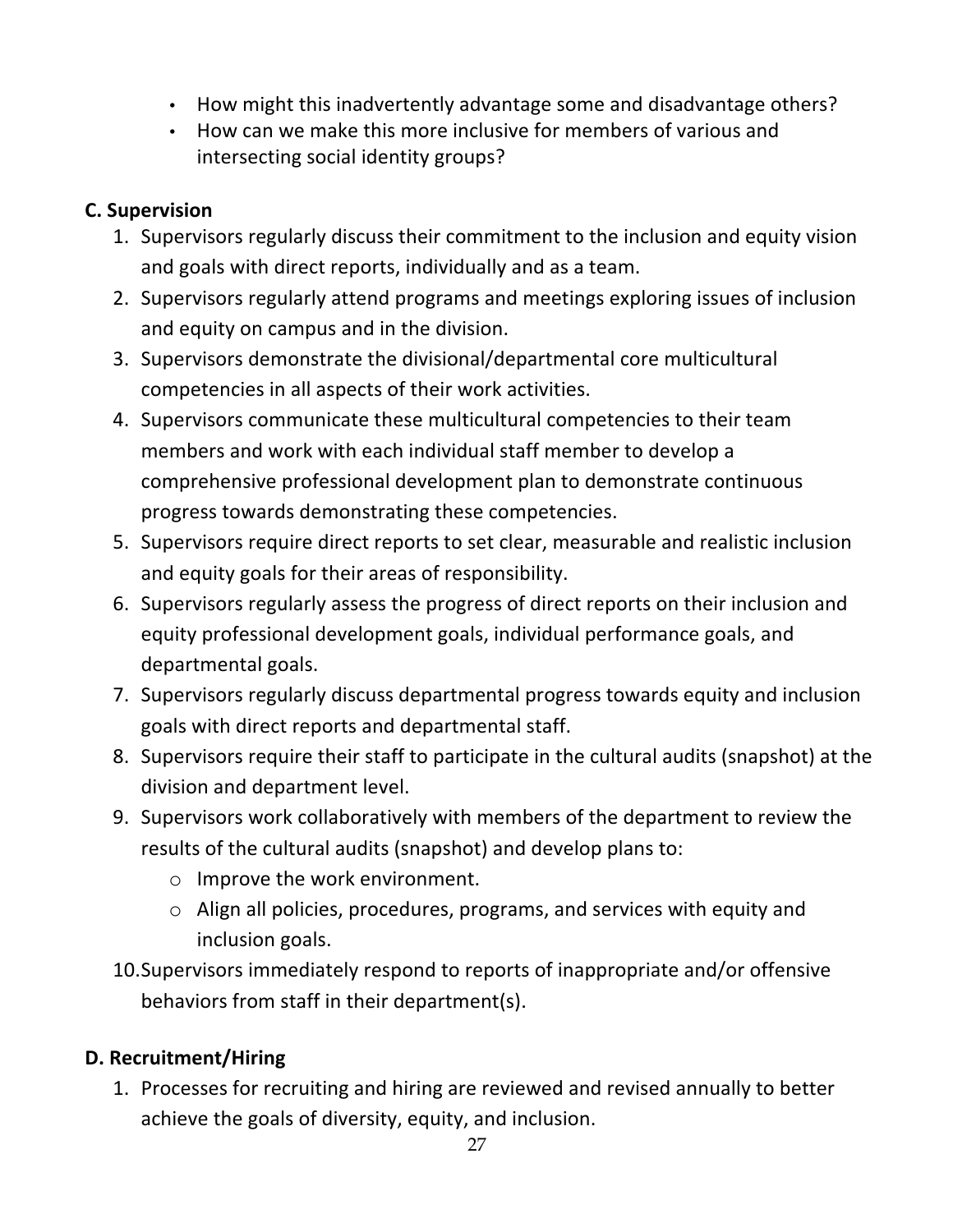- 2. Staff continually expand their professional networks in the field and in the community to develop connections for marketing position openings, identifying potential candidates, etc.
- 3. Position announcements highlight the preferred multicultural competencies for the specific job responsibilities.
- 4. All stated "minimum requirements" are essential to the position.
- 5. Any educational or other credential(s) and years of experience are listed as preferred, unless mandated by laws or regulations.
- 6. Position announcement and list of preferred competencies are distributed to a wide range of organizations, colleagues, listservs, and publications to maximize the attraction of a racially diverse, culturally competent pool of candidates.
- 7. All members of Search Committees demonstrate core multicultural competencies in their roles and are committed to the divisional and department goals for diversity, equity and inclusion.
- 8. All Search Committees are diverse by race and other categories of diversity.
- 9. Hiring Manager and/or department leader meet with the Search Committee to discuss their commitment to hiring a racially diverse, culturally competent staff.
- 10. Search Committee members receive training to minimize the potential that their biases will impact the selection process.
- 11. Search Committee members use position description and list of preferred competencies and experiences as a guide as they review resumes, select candidates for interviews, develop interview questions, and evaluate candidates after interviews.
- 12. Search Committee members and participants in interview processes present a realistic view of the position, the campus environment, as well as the surrounding community with respect to issues of diversity equity and inclusion.
- 13. Hiring manager works with Search Committee to create a formal process to support the successful orientation and transition of new hires to the campus and local community (i.e., create a "Transition Team;" develop a formal mentoring process for all new hires; develop a plan for the new hire to develop working relationships with department team members and campus partners; etc.)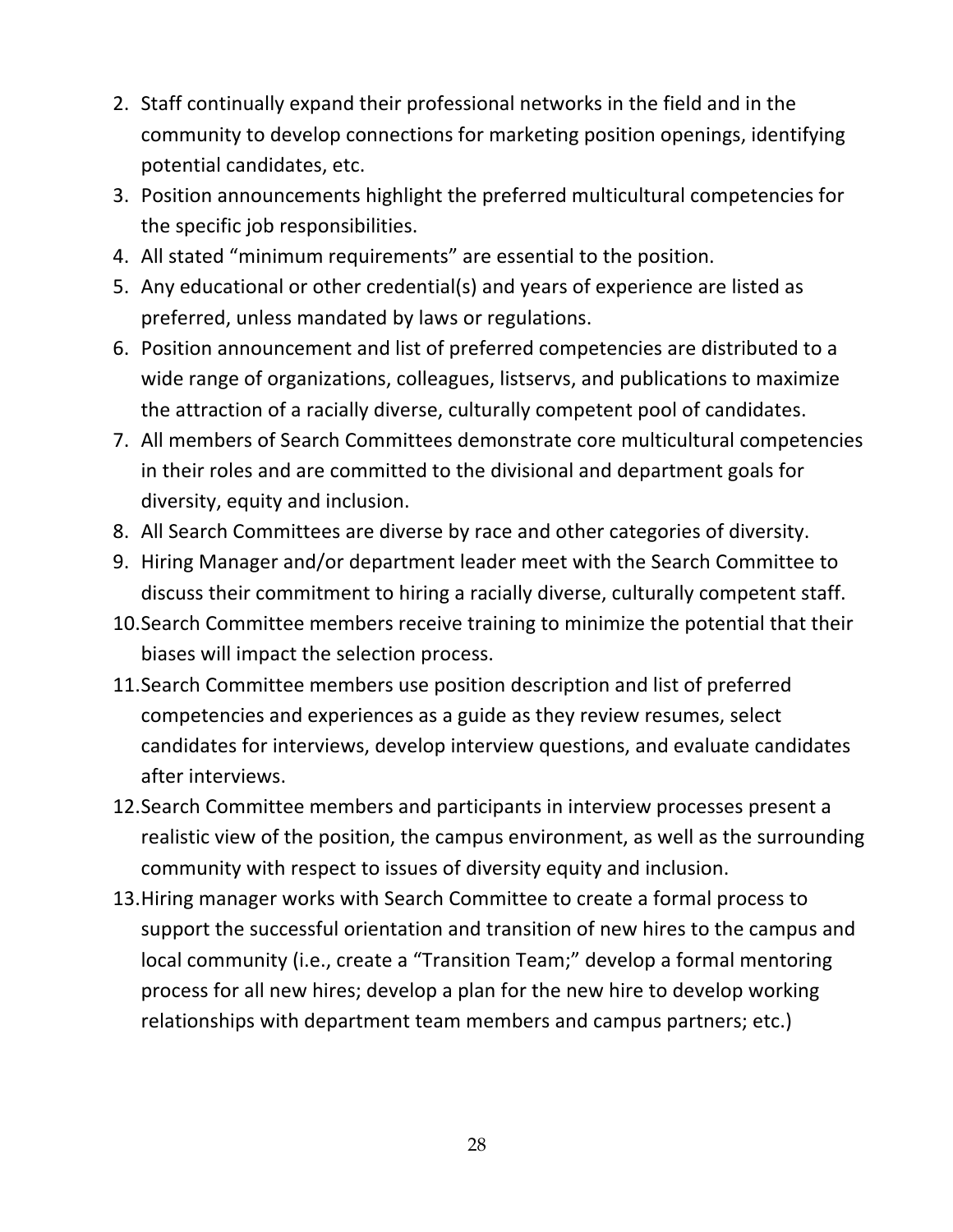# **E. Professional development**

- 1. All staff are required to annually assess their current level of multicultural competence and discuss goals for their professional development with supervisor.
- 2. All staff are required to participate in regular professional development activities to deepen multicultural competencies (trainings, workshops, courses, conferences, reading group, etc.)
- 3. Staff meet annually with supervisor to discuss their progress and revise development plans.
- 4. The division and departments sponsor regular professional development sessions for all staff to deepen their multicultural competencies across the full breadth of differences.

# **F. Performance management**

- 1. All staff are required to continually assess and increase their level of multicultural competence.
- 2. All staff are required to demonstrate multicultural competencies in their daily work activities.
- 3. Supervisors conduct a formal performance session annually with each direct report, as well as informal discussions about performance at least every 3 months.
- 4. Leaders conduct an annual division-level analysis of performance ratings to assess if there are disparities across race, gender, rank, etc.

# **G. Orientation and transition of new employees**

- 1. Supervisors conduct orientation and on-going transition meetings with all new employees to:
	- $\circ$  Review the division/department inclusion and equity goals
	- $\circ$  State their expectations for infusing inclusion into daily work practices
	- $\circ$  Identify current level of multicultural competence and plan professional development activities for the next 6-9 months
- 2. Supervisors meet regularly (weekly or bi-weekly) with new employees to explore:
	- a. How the employee is adjusting and integrating into the department/division
	- b. The employee's need for additional training, support and coaching
	- c. Any conflicts, misunderstandings or barriers they are encountering
	- d. Any needs for additional resources or information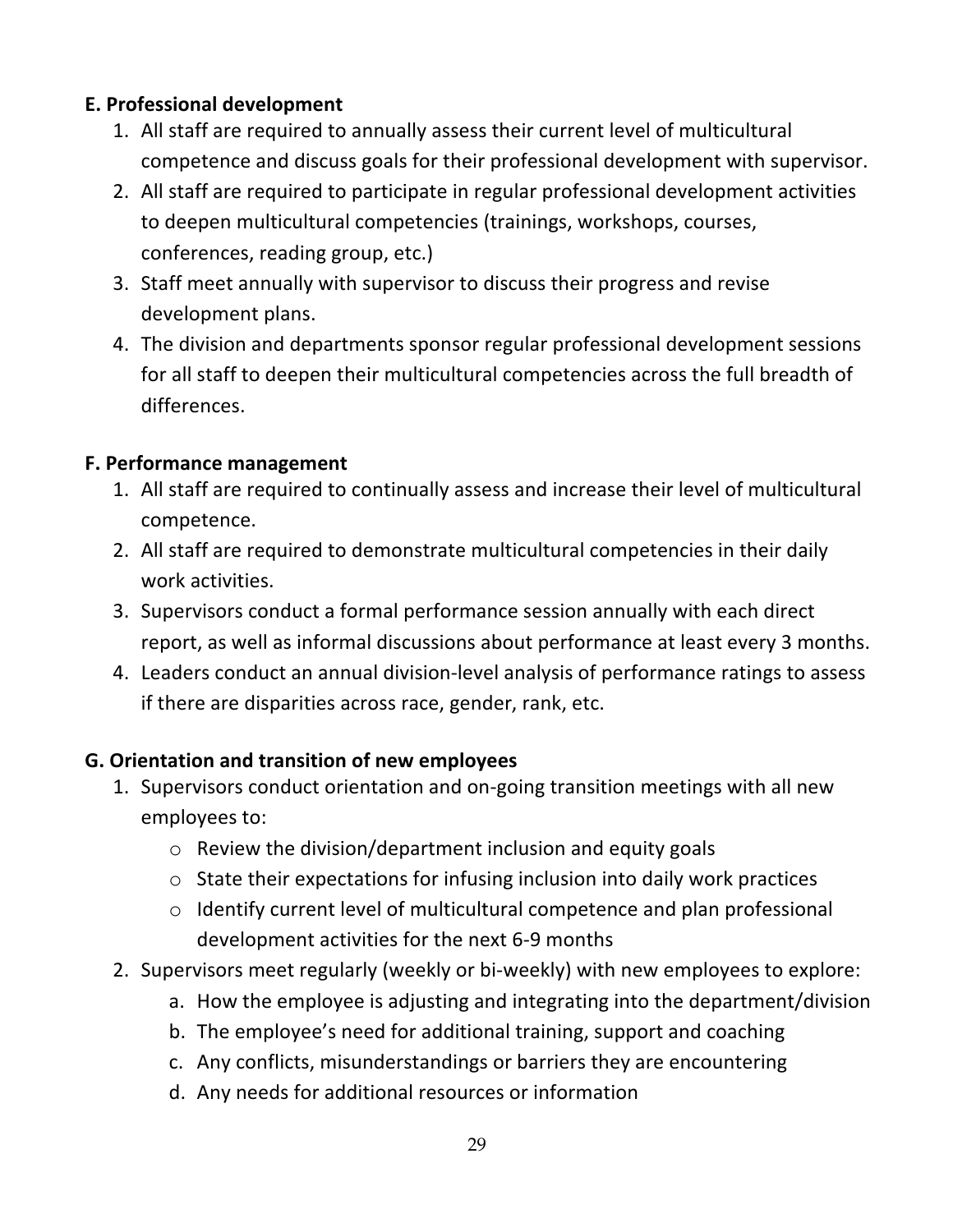# **H. Promotions, Interim Appointments, and Re-appointments**

- 1. A candidate's ability to consistently demonstrate an advanced level of multicultural competence is a central criteria for all promotions, interim appointments, and re-appointments.
- 2. All processes for promotions/interim appointments are transparent, aligned with equity and inclusion goals, and developed in consultation with the divisional leader or her/his designee.

# **I. Research/Data Collection/Measurement**

- 1. Departments regularly collect and analyze data (disaggregated by race, gender, year in school, etc.) on the effectiveness of their programs and services, including:
	- $\circ$  Satisfaction data from students
	- $\circ$  Utilization data by students
- 2. Departments annually collect and analyze disaggregated data about the work environment for staff. Assessment formats include focus groups, employee surveys, interviews, "skip level" meetings, etc.
- 3. Departments build a shared understanding of the practices that promote inclusion as well as those that result in indifference, exclusion and/or discrimination.

# Kathy Obear, *Alliance for Change Consulting*, www.drkathyobear.com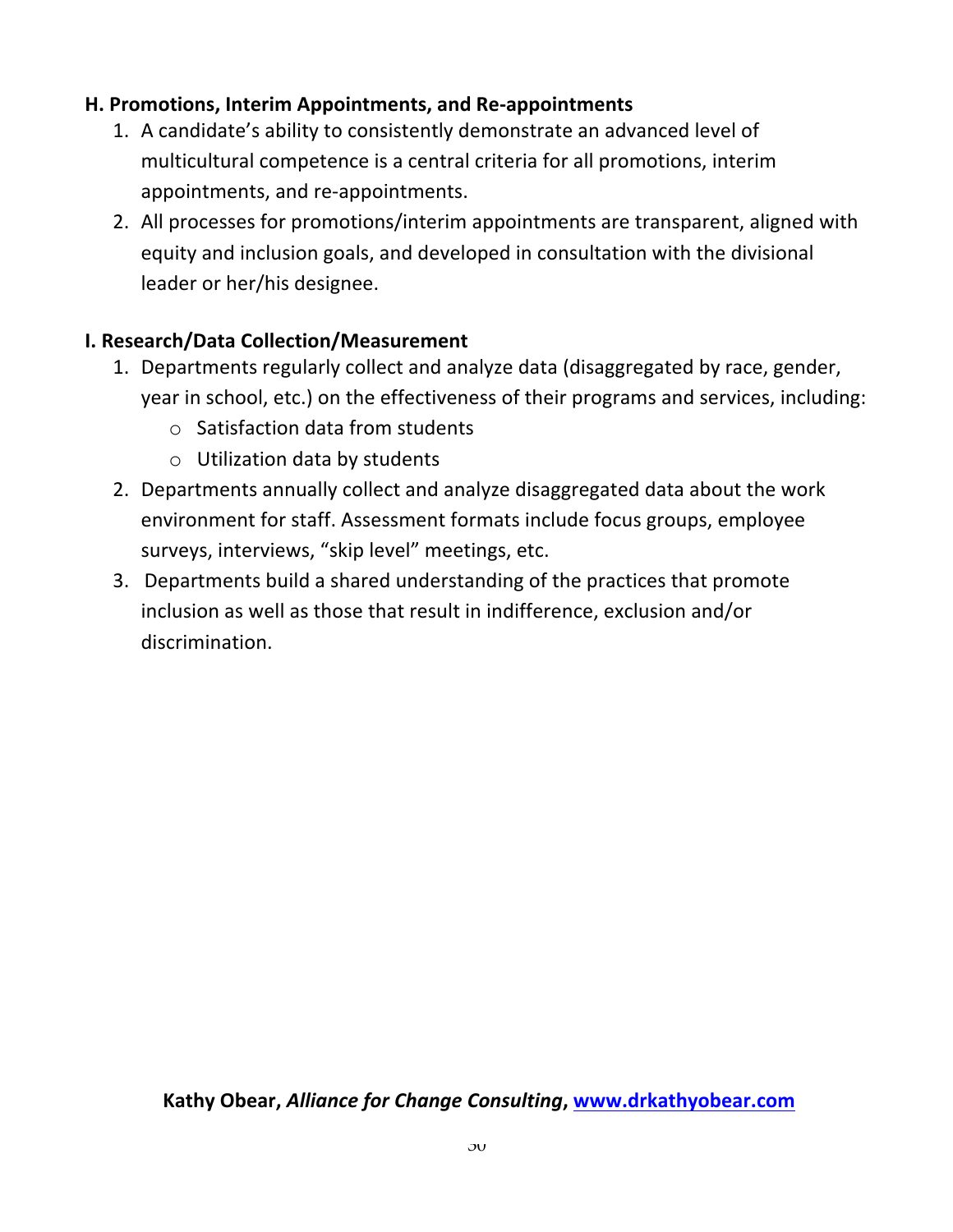# **Facilitating Progress Through the Stages of Multicultural Organization Development\*** (short version)

**Directions**: Start at the MCOD Stage you have chosen that best reflects the current state of your organization. Review the Strategic Actions and use the following symbols:

- (√) ~ all Strategic Actions that are currently in process
- (-) ~ any Strategic Actions that are in planning stage
- (\*) ~ any Strategic Actions that seem possible and useful

*Then review the Stages before and after using the same symbols.* 

### **Stage 1: The Exclusionary Organization**

*Strategic Actions: The goal is to assess the current state, increase safety, decrease exclusionary and discriminatory practices, and make environment far less dangerous for the physical and psychological well-being of members.* 

- Build a shared understanding of the current exclusionary practices and behaviors.
- Gather data about the impact of status quo on members of the department/division, campus community, and the reputation of the institution
- Identify any internal and external demands, "levers for change" to shift the status quo (i.e., recent bias incidents, mission and values of the organization, current or potential law suits, drop in enrollment and retention, state and national priorities).
- Increase visibility of leaders reinforcing their commitment to create a safe, inclusive campus environment.
- Identify and communicate clear expectations for expected behaviors and consequences for exclusionary behaviors.
- Ensure that all leaders, managers, and faculty participate in required related trainings, including sexual harassment training, grievance procedures, etc.
- Continually monitor and report on efforts and outcomes to create greater safety for all groups in the department/division and on campus.
- Gather good practices and benchmarks from peer institutions.
- Identify and work to resolve gaps between current mission/values statements and policies/reporting procedures (i.e., non-discrimination policy, hate crimes policy, sexual harassment, personnel grievances, etc.)

# **Stage 2: "The Club"**

Strategic Actions: Goals ~ Continue to eliminate discrimination and *harassment* in the department/division and on campus, and institutionalize policies and practices to increase the  *safety of all community members. Begin to assess the current state and create the infrastructure* to implement strategies to (a) create an inclusive department/division and campus environment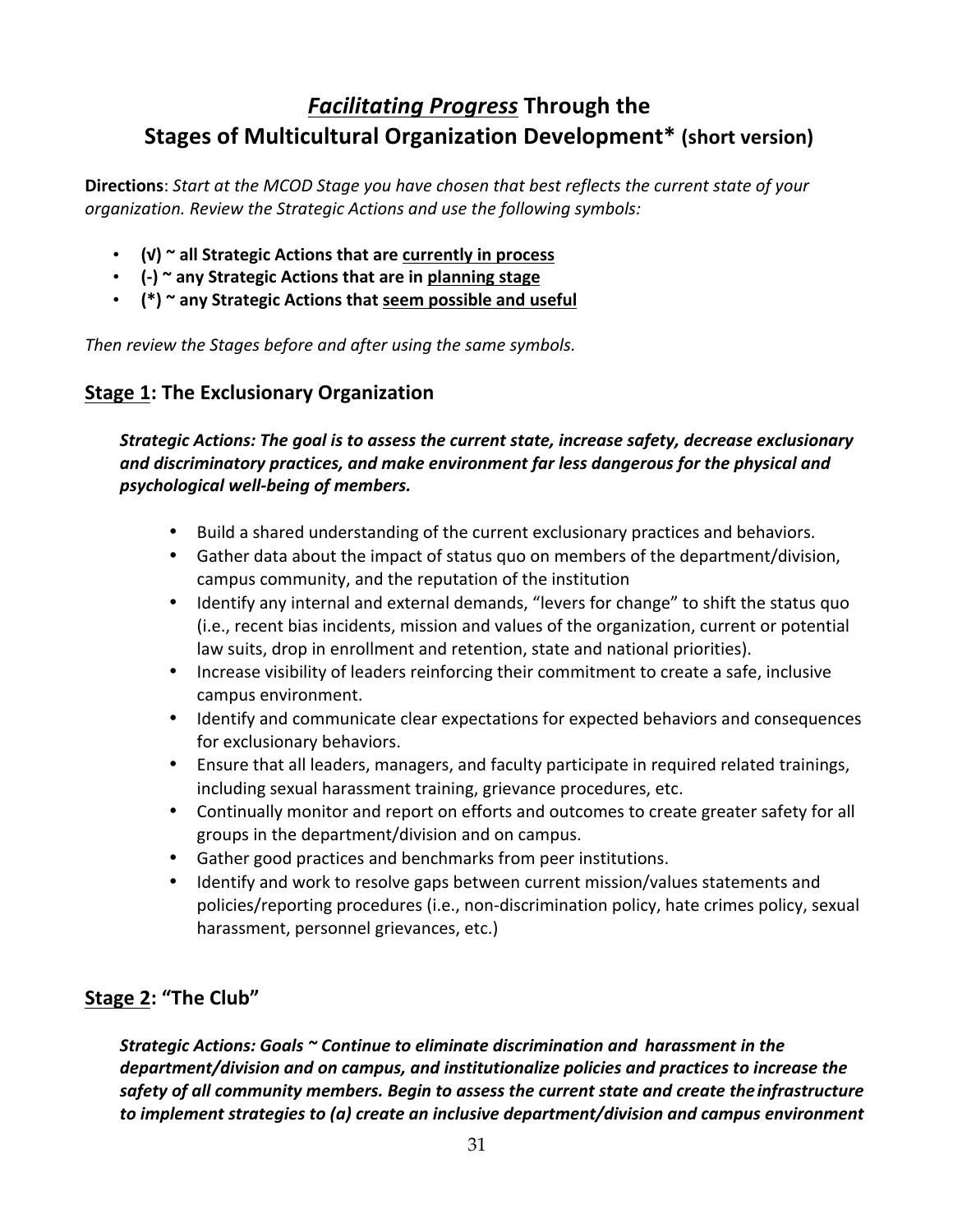and (b) successfully recruit, retain and promote faculty and staff who demonstrate the skills and competencies to effectively teach and provide services to an increasingly diverse student  *population. Increase visibility of top leader commitment.*

- Continue and enhance work on all of the Strategic Actions in Stage 1, Exclusionary Organization.
- Create an Inclusion Change Team.
- Form the Change Team  $\sim$  Ensure that the membership represents a diagonal slice of the organization/department/division. Adjust members' work load, as needed, to allow their full participation.
- Team development of Inclusion Change Team. Accelerate the skill and group development of the Change Team through retreats, in-depth equity/inclusion training, and authentic dialogue among members.
- Initial Assessment: Conduct a comprehensive Cultural Audit (students, staff, faculty, alumni, local community) including climate assessment, data on recruitment, retention, promotion, tenure, development and career pathing, performance ratings, demographics by job position and salary, grievances and hate crimes, assignments of stretch opportunities, infusion of diversity into curriculum and co-curricular activities, etc.
- Feedback Session: Compile the data and conduct a Feedback Session with top leaders to diagnose results of Cultural Audit and discuss ways to ameliorate the exclusion and inequity.
- Examples of actions that could result from the Feedback Session:
	- $\triangleright$  Assess the current policies, processes, and practices and identify Discretionary Points where bias could enter these processes and create negative differential treatment of students, staff and faculty.
	- $\triangleright$  Focus on influencing future recruiting efforts to hire leaders and mid-level managers with a demonstrated commitment and track record for creating inclusive campus environments.
	- $\triangleright$  Revise, as needed, organizational mission, values statement, and Human Resources policies to address issues of inclusion directly and comprehensively.
	- $\triangleright$  Increase programs and workshops on equity and inclusion.
	- $\triangleright$  Create a Mentoring Program for students, staff, and faculty from marginalized groups.
	- $\triangleright$  Increase resources for programs and services that promote the adjustment, retention, and academic success of marginalized groups, including support centers, theme housing, academic courses and academic support services, Multicultural student leader retreats, etc.
- Leadership Team Development: Work with the top leaders to increase their capacity to demonstrate effective leadership of this Inclusion Initiative.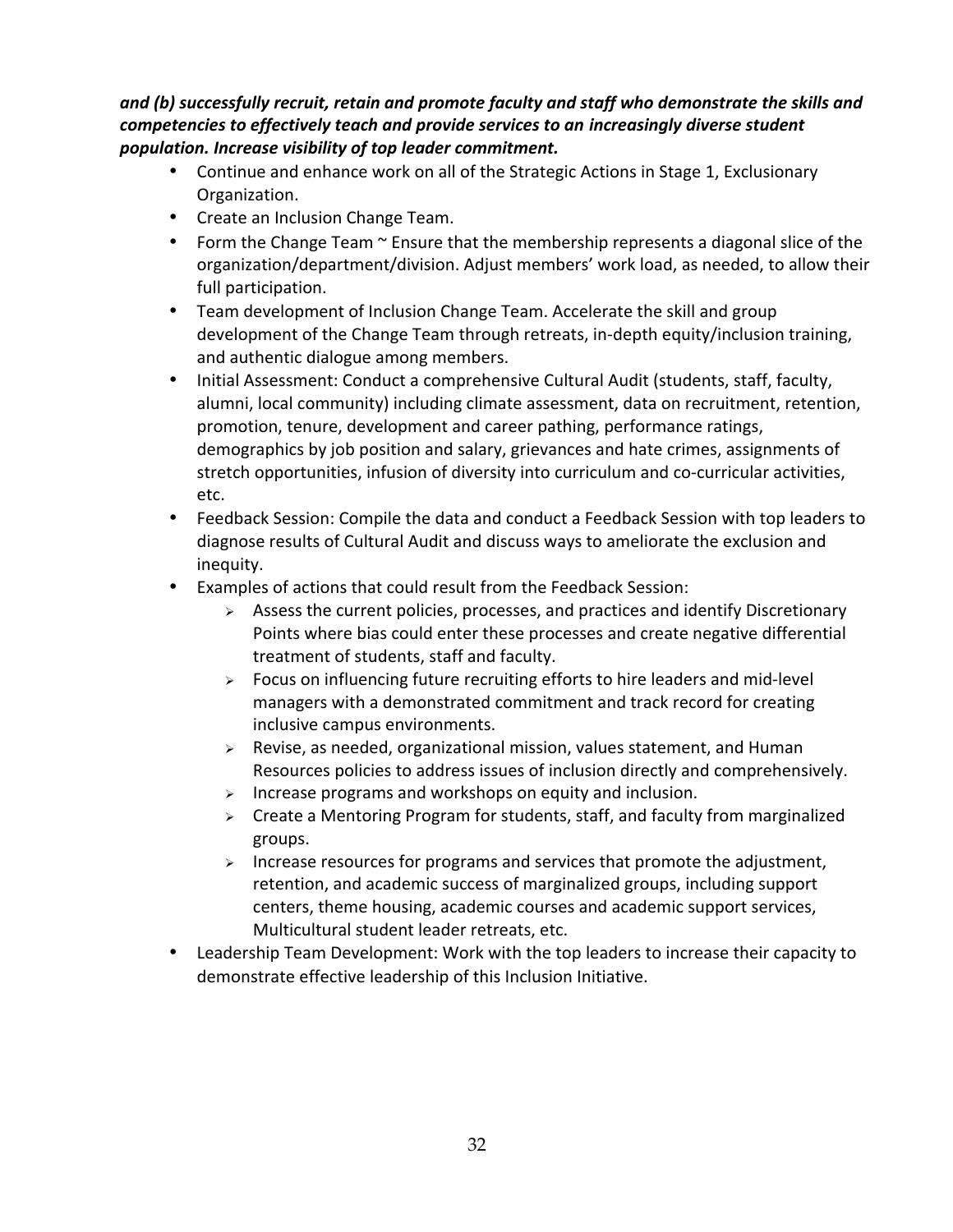# **Stage 3: The Compliance Organization**

#### *Strategic Actions: Goals ~ To build and implement a evidence-based Strategic Plan; increase the numbers of staff, faculty, and administrators from marginalized groups; create structures to* ensure they are welcomed and embraced by the campus community.

- Continue to collect, analyze, and compare comprehensive data on climate, recruitment, retention, promotions, costs of status quo, etc.
- Top leaders and Inclusion Change Team develop a long-term Inclusion Strategic Plan; Measures of Success identified and communicated widely.
- Create meaningful dialogue among top leaders and members of marginalized groups and key allies.
- Create a "Reverse Mentoring" Program for top leaders and selected other key leaders  $\sim$ match leaders with a marginalized group member  $\sim$  goal of mentoring program is to both increase cultural competencies of leaders and support professional development and success of marginalized group members.
- Continue development and training of Leadership Team to increase depth of commitment and consistent demonstration of cultural competencies.
- Clarify and communicate clear expectations for quality of services and quality of campus experience for all students, staff and faculty across group identity.
- Identify core competencies expected of all administrators, staff and faculty.
- Revise performance system to hold people accountable for demonstrating these cultural competencies.
- Implement a comprehensive initiative to increase the cultural competence of all administrators, faculty, and staff.
- Integrate cultural competencies into Human Resources and all other training sessions.
- Form Unit Inclusion Committees that are linked to the Inclusion Change Team.
- Examine and revise policies, practices, and structures to include the goals of inclusion and cultural competencies expected of administrators, faculty, and staff (i.e., job descriptions, department/division mission statements, decision-making processes, protocol to respond to grievances, hate crimes and sexual assaults, performance evaluations, reward structures, marketing materials, recruiting practices, hiring practices, promotional processes, career development processes, etc.)
- Require Inclusion Plans from all leaders and managers that identify measurable strategies to meet Diversity Goals.
- Implement a Mentoring Program for staff and faculty.
- Create meaningful opportunities for members of marginalized groups to meet.
- Create developmental opportunities for members of privileged groups to examine privilege, privileged culture, and explore their role in partnering to create change.
- Require all Search Committees to participate in a Diversity/Inclusion workshop designed to eliminate discriminatory practices and increase the hiring of candidates who demonstrate core cultural competencies.
- Examine and revise, as needed, all on-boarding and orientation/training programs of staff, faculty and administrators to address issues of inclusion.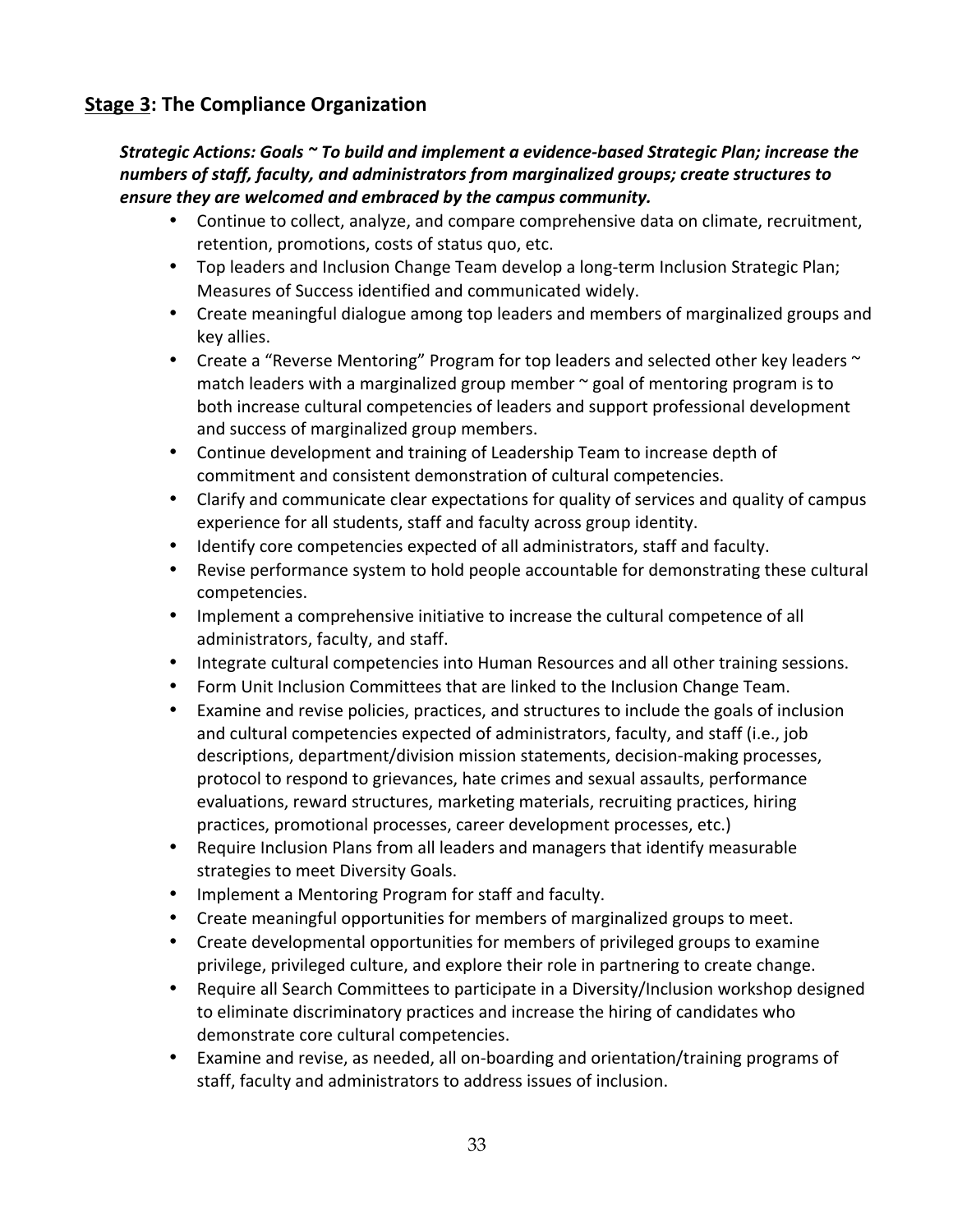### **Stage 4: The Affirming Organization**

*Strategic Actions: Goals*  $\sim$  To continue to enhance the safety of all groups, and increase the numbers of marginalized group members on campus. Increase attention to access and strategiesto ensure success for all faculty, staff, administrators, and students. Increase skill and  *competencies of staff, faculty and administrators to create programs, services, and processes to increase engagement and success of increasingly diverse campus population.* 

- Top leaders review division/institution-wide data on recruitment, retention, development, career pathing, and promotions every 6 months.
- Conduct Cultural Audits for individual departments and divisions.
- Conduct Feedback Sessions with leaders, managers, and staff/faculty to diagnose data from Cultural Audits of their area.
- Charge existing or develop a Task Force to work directly with leader to address issues raised in department/division Cultural Audits
- Train all staff, faculty, and administrators how to integrate equity and inclusion into their day-to-day activities.
- Train leaders and managers to identify the "discretionary points" in policies, practices, and unwritten rules where bias and prejudice could result in negative differential impact and exclusion.
- Annual review by top leaders of Inclusion Plans from all leaders and managers in division/department.
- 6-month reviews by top leaders of Inclusion Plans from managers in unit.
- Good practices shared across divisions.
- Reward system and processes developed and implemented for champions and areas that make significant progress towards Inclusion Goals.
- Develop the internal capacity of a core group of faculty, staff, and administrators to effectively use an "Inclusion Lens" in day-to-day activities.
- Develop a group of Internal Trainers/Coaches who can facilitate diversity awareness and skill sessions across campus.
- Create structures that reward faculty who enhance teaching methods to meet the learning needs of all students, and integrate cultural competencies and social justice skills into their courses.
- Institute academic courses that teach about equity and inclusion.
- Develop a co-curricular transcript that includes students' activities and achievements in leadership and inclusion efforts.
- Sponsor Dialogue Groups to facilitate authentic dialogue and understanding among members of privileged and marginalized groups.

#### **Stage 5: The Redefining Organization**

*Strategic Actions: Goals* ~ To engage the entire department/division/campus in a new kind of  *open dialogue about what it means to create and maintain the new, inclusive organization. To* continually innovate, try new strategies, assess impact, and redesign programs, policies, and  *practices as needed.*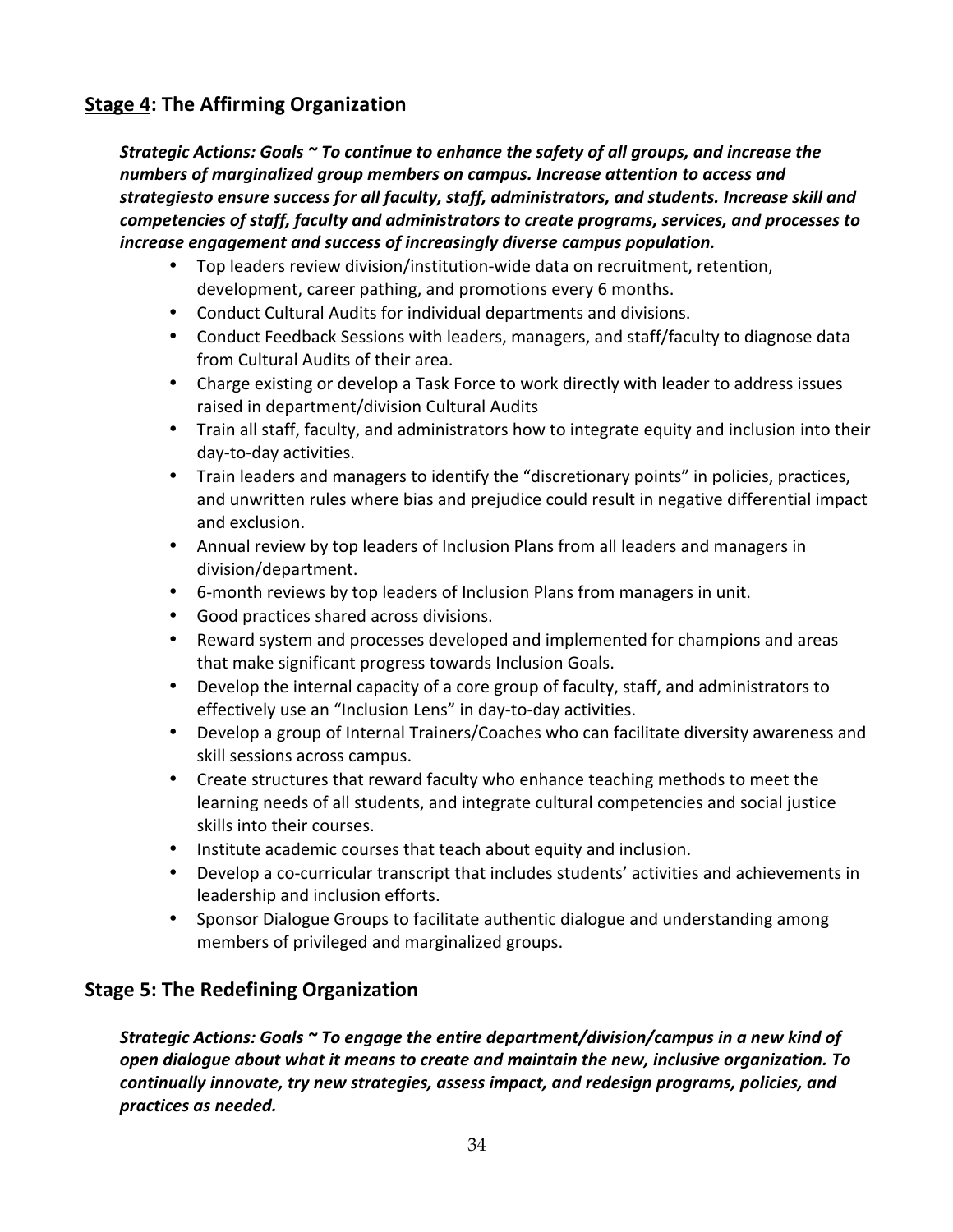- New norms of the Inclusive Organization are communicated widely.
- Revise performance and reward systems, orientation/on-boarding, and development/training programs to highlight key skills and competencies that support the new norms and inclusive culture.
- Annual analysis and revision of all policies, practices and procedures to eliminate any unintended differential impact and exclusion.
- Create structures to ensure that an "Inclusion Lens" is actively engaged in all planning and decision-making processes.
- Continue to influence all recruiting efforts of leaders, managers, and faculty to ensure they demonstrate commitment and success in creating and maintaining inclusive campus environments for all constituents.
- Enhance community outreach efforts and partnership initiatives.

# **Stage 6: The Multicultural Organization**

### *Strategic Actions: Goals* ~ To continually reassess current state and organizational needs, and  *change as needed to ensure equity and inclusion in the department/division and on campus.*

- Implement Continuous Improvement strategies.
- Conduct regular, comprehensive Cultural Audits.
- Revise policies, practices, and norms as needed to maximize inclusion.
- Initiate regional efforts to share good practices, increase inclusion in all regional institutions.
- Partner with local and state government leaders.
- Stay current on efforts of peer institutions and other organizations.
- Continue to influence all recruiting efforts of leaders, managers, and faculty to ensure they demonstrate commitment and success in creating and maintaining inclusive campus environments for all constituents.

#### \*Sources for MCOD Theory and Stage Model:

- Jackson, B. W (2006). Theory and practice of multicultural organization development. In Jones, B. & Brazzel, M. (Eds.), The NTL Handbook of Organization Development and Change (pps.139-154). Arlington, VA: NTL Institute.
- Jackson, B. W., & Hardiman, R. (1994). Multicultural organization development. In E. Y. Cross, J. H. Katz, F. A. Miller, & E. W. Seashore (Eds.), *The promise of diversity: Over 40 voices discuss strategies for eliminating* discrimination in organizations (pp. 231-239). Arlington, VA: NTL Institute.
- Jackson, B. W. and Holvino, E. V. (1988, Fall), Developing multicultural organizations, *Journal of Religion and* Applied Behavioral Science (Association for Creative Change), 14-19.
- Marchesani, L. S. and Jackson, B. W. (2005), Transforming higher education institutions using Multicultural Organizational Development: A case study at a large northeastern university. In M. L. Ouellett (Ed.), Teaching inclusively: Resources for course, department and institutional change in higher education (pp. 241-257). Stillwater, OK: New Forums Press.

Developed by Kathy Obear, Ed. D., *Alliance for Change Consulting*, kathy@drkathyobear.com (413) 537-8012; in collaboration with Bailey W. Jackson, Ed. D., bailey.jackson@educ.umass.edu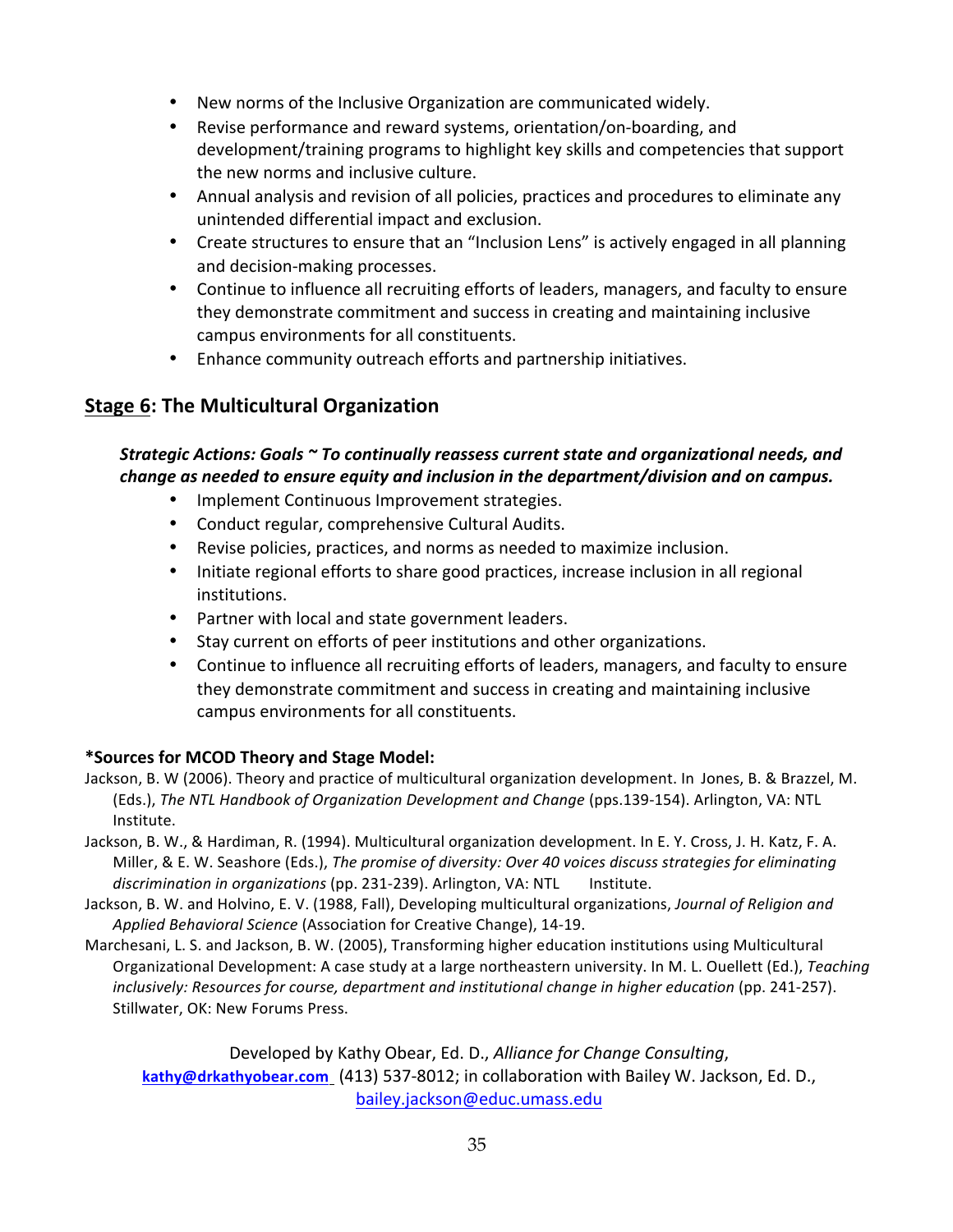# **Inclusive Onboarding Practices that Increase Retention**

- **1. Networking**  $\sim$  Increase connections with colleagues in your region
	- Form a consortium among regional organizations to partner in onboarding activities
	- Create a list of regional professional associations and organizations that new employees may be interested in
	- Host networking activities to welcome and connect new hires within the organization and with members of the community
	- Host regular gatherings over the first 12-18 months for new employees to meet and network among themselves; invite key leaders to attend and network with new employees

#### **2. Mentoring**

- Develop a formal mentoring program for all new hires.
- Assign each new employee 2 mentors: one mentor within their department; another mentor from a related department
- Host a gathering 1-2 times/year for all new hires and their mentors

#### **3. Transition to the team level**

- Design team-building activities to fast-track the new hires entry into the department.
- Schedule 1-1 meetings with the executive leader of the division and other divisions.
- Schedule a meeting with the President/CEO.
- Schedule "meet and greet" meetings with key colleagues and partners.
- Develop a professional development plan for new hires to ensure they receive critical information about organizational culture, procedures, policies, unwritten rules, etc.

#### 4. Create a formal process of "Transition Teams" to support the successful transition of new hires

- Create "Transition Teams" to provide support to new hires over the first 12-18 months of employment.
- Team members to include a cross section of employees from their area and related departments.
- Have the team members plan how they will individually and collectively support their new colleague.
- Hiring Manager meets with the Transition Team and to review their plan to support the new hire's transition.
- Ensure that their office space is ready when they arrive; have the keys, parking pass, ID card, etc., readily available; make sure the computer, phone, etc., are in working order.
- Find out when they intend to arrive on their first day, and plan to have members of the department available to greet them and help them move in, if possible.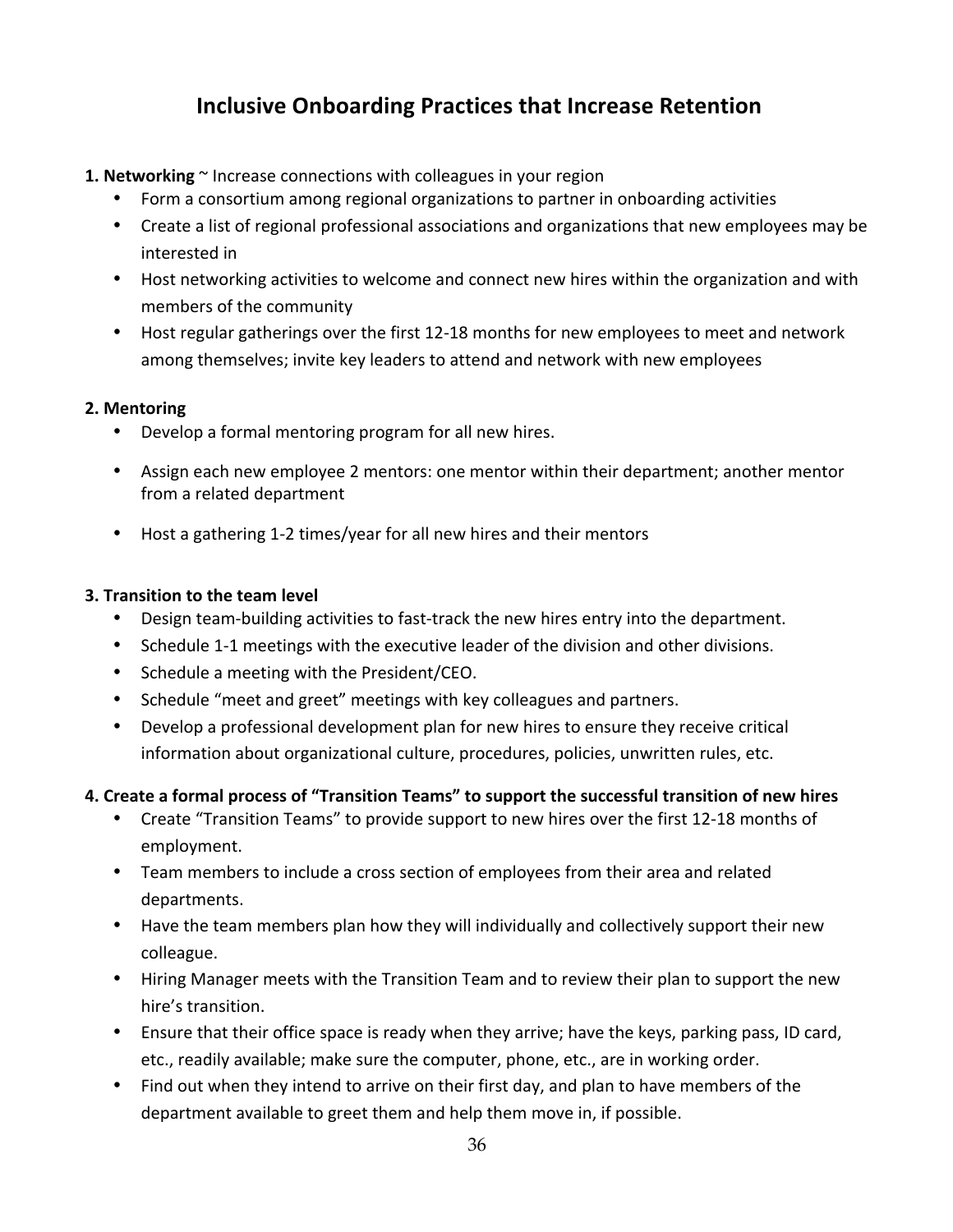Plan how to get them introduced to all the key department colleagues and other partners.

### **5.** Supervisors conduct orientation and on-going transition meetings with all new employees to:

- Review the division/department/organizational inclusion and equity mission and goals
- State their expectations for infusing inclusion into daily work practices
- Identify current level of multicultural competence and plan professional development activities for the next 9-12 months

#### **6.** Supervisors meet regularly (weekly or bi-weekly) with new employees to explore:

- How the employee is adjusting and integrating into the department/division
- The employee's need for additional training, support and coaching
- Any conflicts, misunderstandings or barriers they are encountering
- Any needs for additional resources or information

#### **7. Website resources**

- Expand the organization's website to include a section for prospective candidates that includes the Mission, Vision, Values, and any statements about the organization's commitment to creating an inclusive environment, and hiring and retaining employees who demonstrate the multicultural competencies and skills to meet the needs of the increasingly diverse populations you serve.
- Include links to information about the region, including the housing market, local schools, religious/spiritual organizations, etc.
- Provide easy links to employment related information, including descriptions of benefits, key human resources policies, professional and career development opportunities, etc.

### **8. Create institutional structures that encourage and reward efforts to increase multicultural competencies**

- Create the opportunity for employees to participate in a training program to become a "Diversity Practitioner." Participants would develop deeper skills and competencies to track and recognize comments and practices that could undermine the organization's commitment to diversity and inclusion, as well as practice effective ways to respond and intervene in situations to create greater inclusion and fairness.
- Require all major committees and task forces have at least one "Diversity Practitioner."
- Schedule several programs each year that explore issues of integrating diversity and inclusion into daily practices, such as: panels of employees/supervisors discussing how they infuse issues of diversity and inclusion into their work; speakers and training sessions on the competencies to effectively serve various segments of the client population; roundtables of employees to share promising practices; staff retreats to increase skills/competencies and share best practices; etc.
- Require all staff to participate in a diversity and inclusion training sessions every 1-2 years.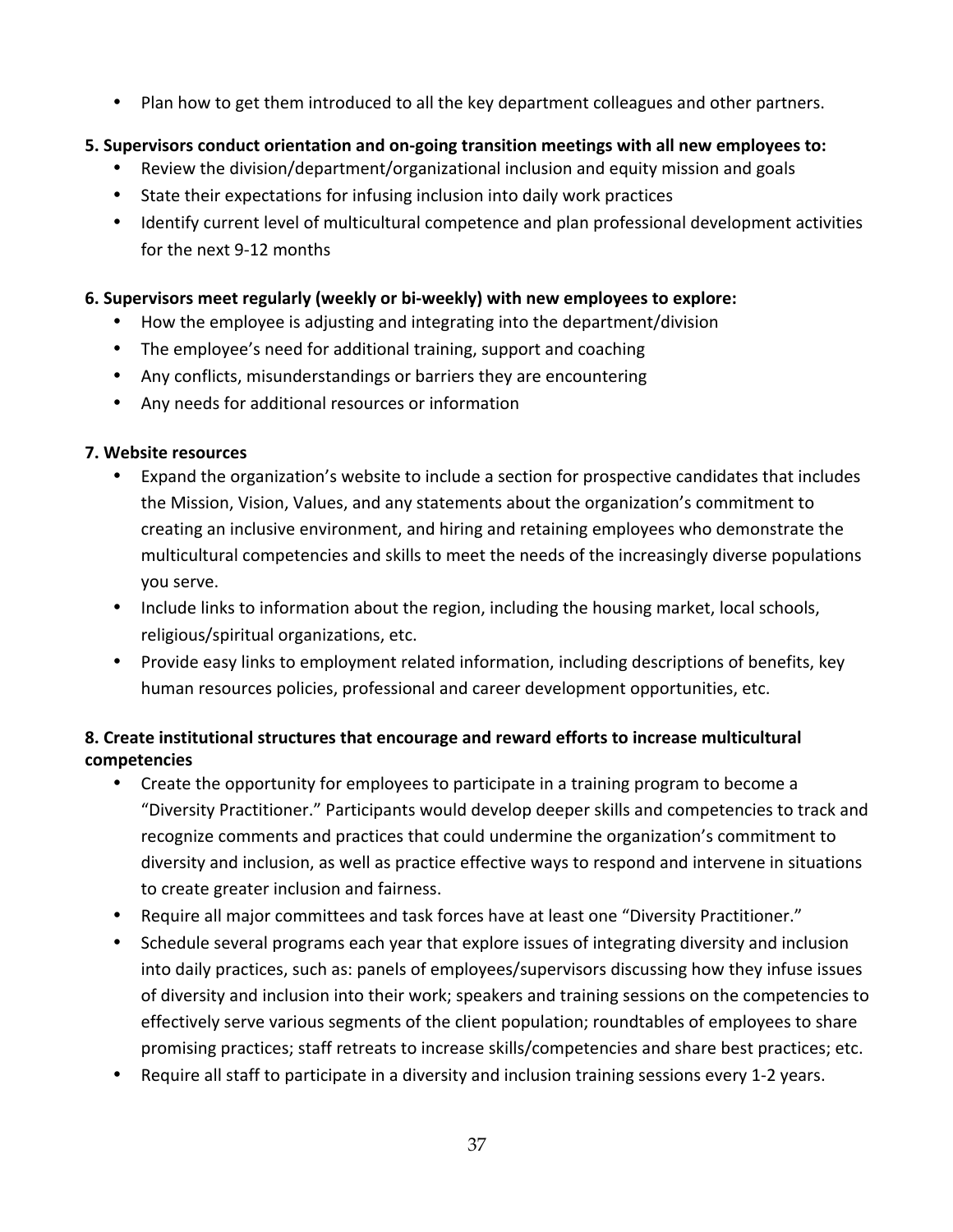- Infuse issues of equity and inclusion into all training and educational activities, particularly supervisor and management training.
- Add to the annual planning process: Planned strategies to increase the skills and competencies of current staff to serve the increasingly diverse client population; planned strategies to increase the pool of promising candidates for future job openings; planned strategies to increase the retention of current employees, especially those that demonstrate competencies and skills to serve the increasingly diverse client population.

#### **9. Assess current practices and procedures**

- Gather and analyze climate and organizational data on the past  $5+$  years
- Gather and diagnose data with an Inclusion Lens on most human resources activities, including: hiring pools; employee satisfaction; professional development opportunities; length of stay of new hires; performance ratings; etc.
- Identify and review/revise practices and procedures for reporting and resolving uninclusive or harassment situations.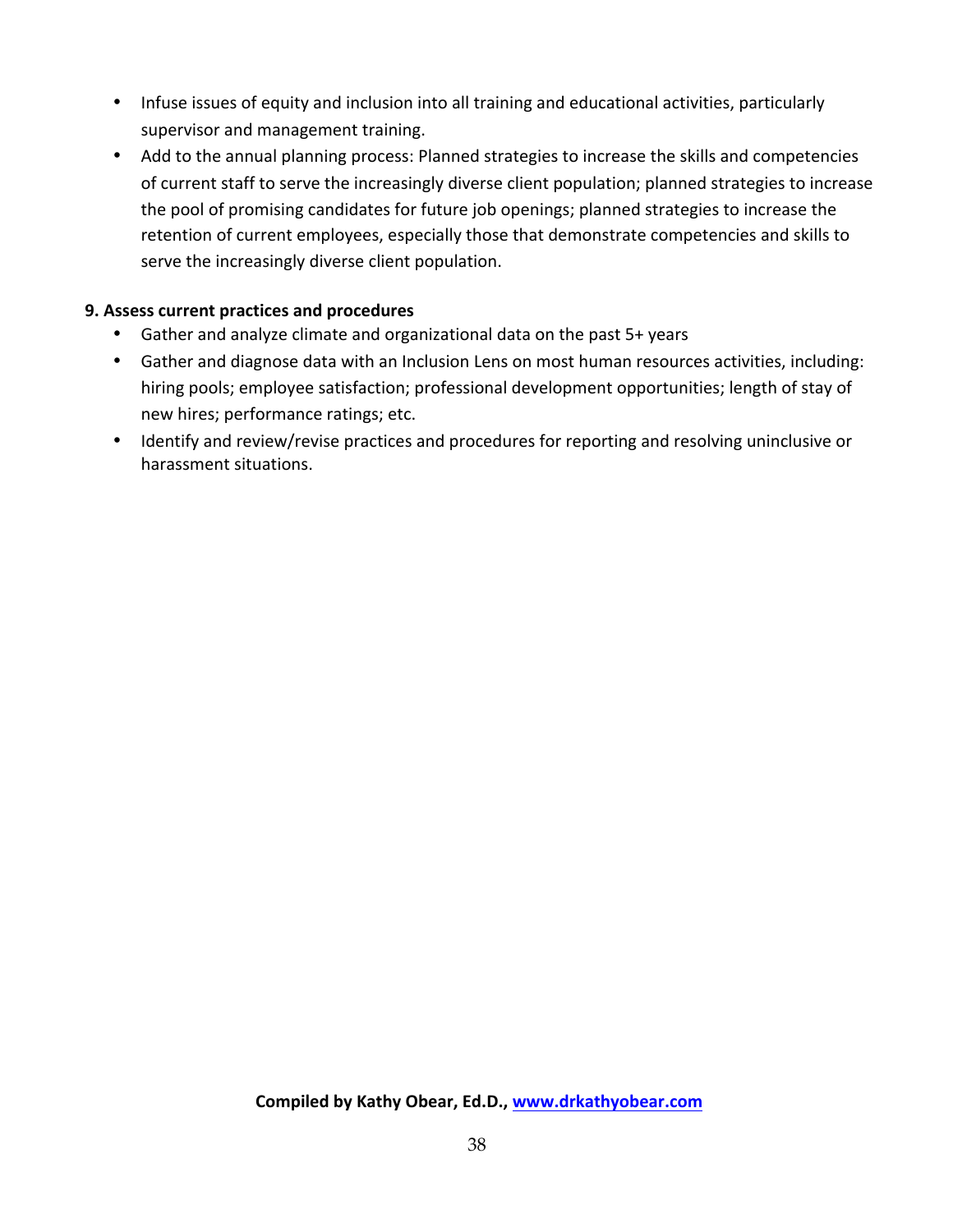# **Selection Processes Checklist**

#### **References**

- Evans, A. and Chun, E. B. (2007). Are the Walls Really Down? Behavioral and Organizational Barriers to Faculty and Staff. ASHE, Wiley.
- Marchese, T. J. and Lawrence, J. F. (2006). The Search Committee Handbook: A Guide to Recruiting Administrators,  $(2^{nd}$  ed.). Stylus.

Moody, J. (2004). Faculty Diversity: Problems and Solutions. Routledge.

Smith, D. (1996). Achieving Faculty Diversity: Debunking the Myths. Association of American Colleges and Universities, www.aacu.org

Turner, Caroline S. V. (2002). Diversifying the Faculty: A Guidebook for Search Committees. Association of American Colleges and Universities, www.aacu.org

This document highlights benchmarks and recommendations to:

- Increase the probability of recruiting and hiring staff and faculty who demonstrate key multicultural competencies to serve the increasingly diverse student populations at colleges and universities.
- Increase the racial diversity of final candidate pools and increase likelihood that all new hires possess core competencies for creating an inclusive campus community for all students.

#### **A. Overall organizational strategies**

The following recommendations focus on changes to overall organizational structures.

**1. Networking** ~ Increase connections with colleagues who can advertise openings and recommend candidates 

- Continue to expand networks with regional colleges/universities with related graduate programs
- Expand community networks to include organizations that serve the needs of people of color and may be a potential source of contacts, potential candidates, nominations, etc.
- Create opportunities to network with recent/pending graduates of masters and doctoral programs in the region
- Form a regional consortium among colleges and universities to partner in advertising, recruiting, spousal hires, joint appointments, etc.
- Create a list of the professional organizations that faculty and staff participate in, and develop connections with the various interest groups/commissions that focus on issues related to race
- Develop relationships with historically Hispanic institutions, historically Black colleges and universities, and Tribal Colleges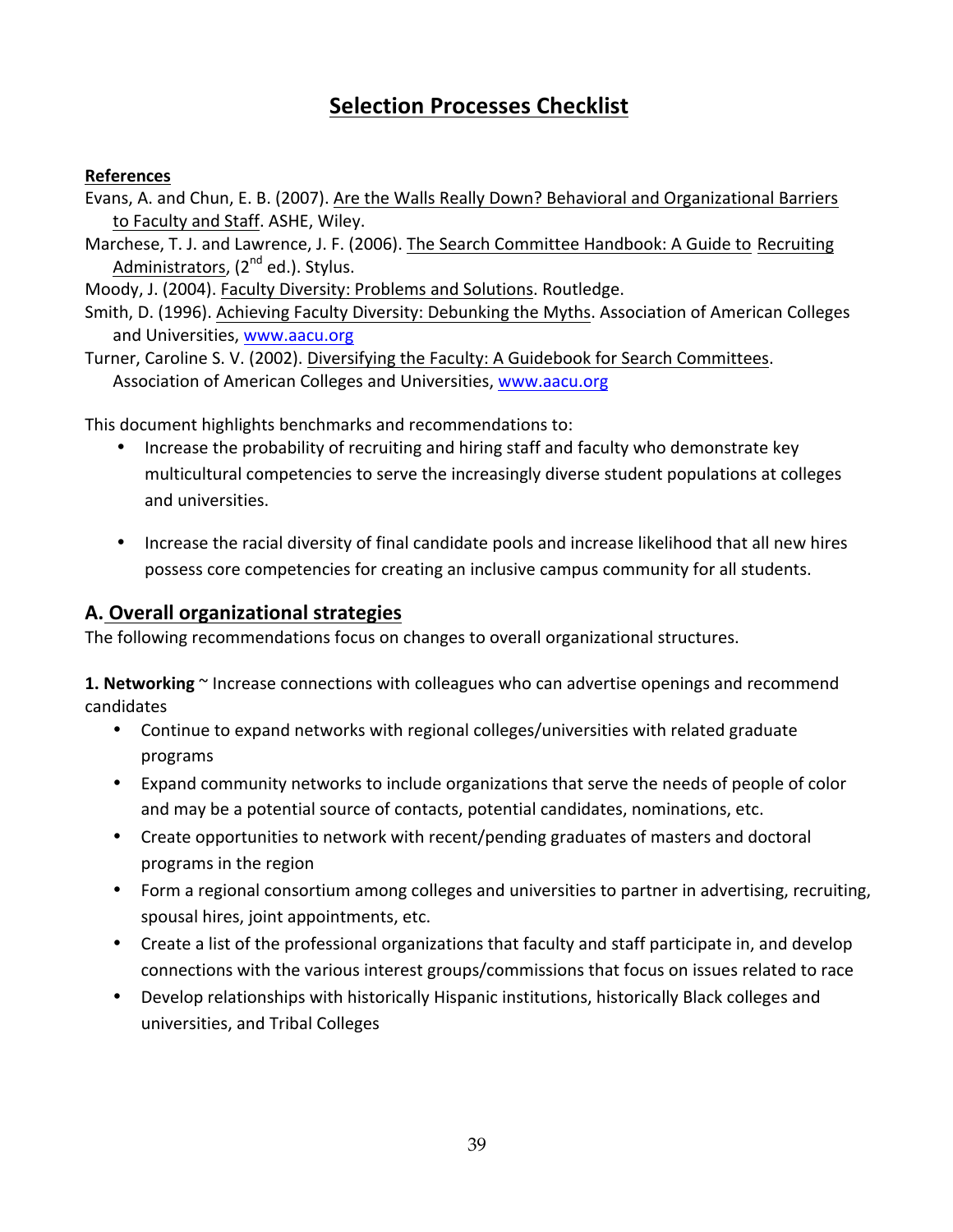#### **2. Pool of promising candidates** ~ Recruit all year round

- Encourage all faculty and staff to always be recruiting potential candidates for future job openings: at conferences, regional meetings, community events, etc.
- Continually update a list of promising candidates for future job openings
- Identify the networks and connections of recently hired staff and faculty for potential candidates
- Invite these colleagues to campus events, such as MLK Breakfast
- Invite these colleagues to visit the campus and meet current faculty, staff, and students
- If a promising candidate is not offered the position to which they applied, develop a plan to nurture the relationship and keep them informed of future position openings
- Develop opportunities for people of color to work on campus for short periods of time, such as: internships for graduate students of color; Faculty Fellows positions for post-docs and ABD graduate students; dissertation-scholars-in-residence; Visiting Scholars Program; short-term appointments from HBCUs and Hispanic-serving institutions; inter-institutional exchanges; etc.
- Attend regional Career Fairs for graduate students to build connections and advertise current position openings
- Assign one faculty/staff member per division and/or department who is responsible for developing a deep bench of potential candidates of color for future job openings. Consider giving release time
- Each division should identify a committee to continually plan for potential open positions: keep a current list of potential candidates, expand their networks in regional associations, etc.
- Proactively seek a pool of potential Adjunct faculty from graduate programs at regional colleges and universities

#### **3. Promote the college's image as an inclusive, multicultural environment**

- Create a list of presentations/talks that faculty/staff can offer at regional community organizations, colleges/universities, graduate programs, etc.
- Prepare a list of Talking Points for any staff/faculty who present a talk/program at regional organizations  $\sim$  so they talk explicitly about the college's commitment to serving the needs of all students, and attracting and retaining faculty and staff who demonstrate the skills and competencies to serve the increasingly diverse student population
- Proactively contact regional organizations, especially those with graduate programs, and offer faculty and staff as guest speakers
- Expand the college's website to include a section for prospective candidates that includes the Mission, Vision, Values, and any statements about the college's commitment to creating an inclusive campus community and hiring and retaining staff and faculty who demonstrate the competencies and skills to support the academic success of the full range of students on campus; links to information about the region, including the housing market; links to descriptions of benefits; etc.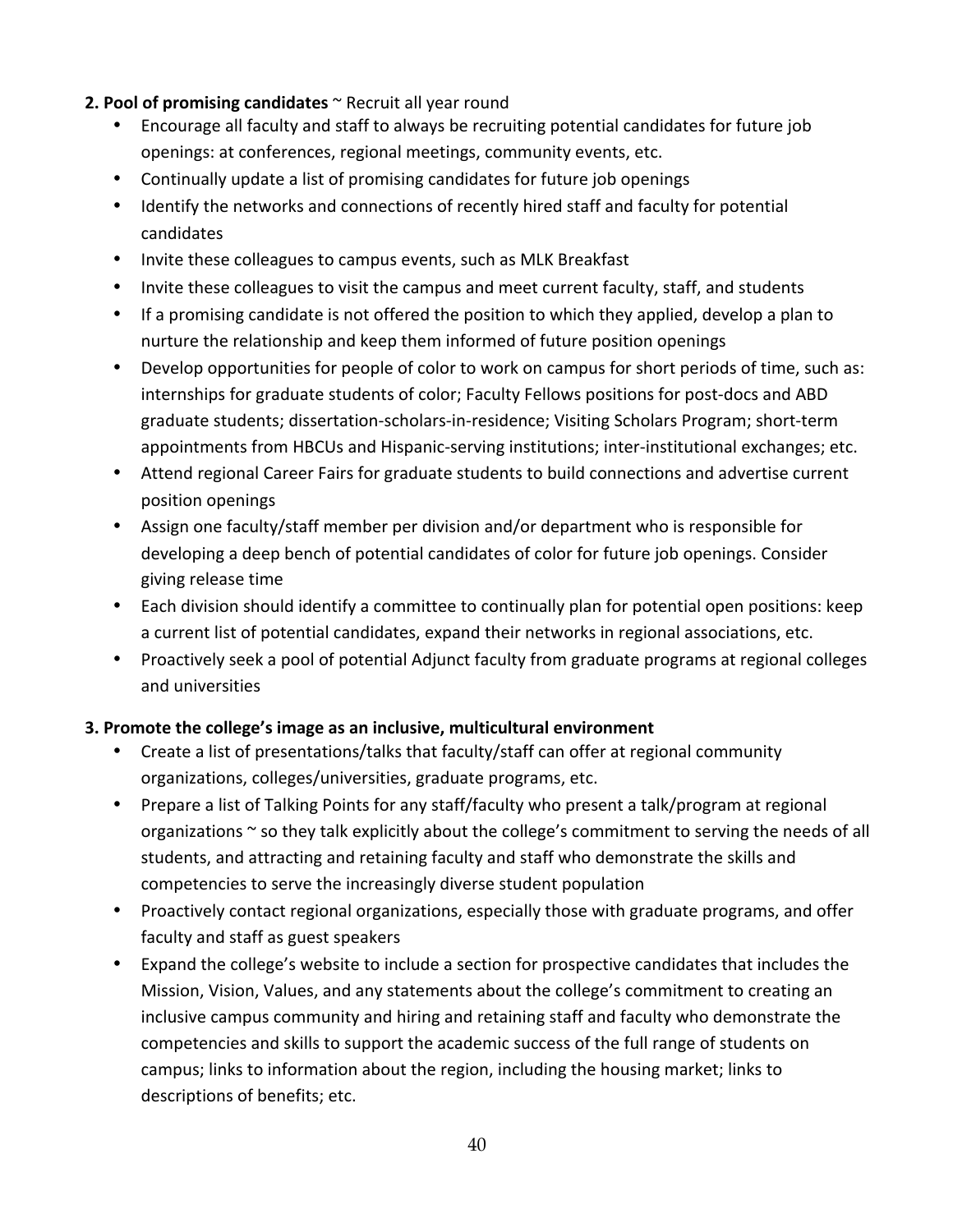- Create a "research center" on campus that is inter-disciplinary and focuses on issues of diversity, inclusion, and multiculturalism
- **4. Advertising**  $\sim$  Expand advertising efforts to include:
	- Review the data about the demographics of applicants from each of the current advertising venues
	- Assess the current advertising venues of peer institutions and local corporations/non-profits who attract and retain a racially diverse workforce
	- Expand the list of listservs/bulletin boards/newsletters/web sites for posting positions to include the professional organizations that faculty and staff participate in within their field
	- Post job announcements on additional venues, such as: National Name Exchange Program, www.grad.washington.edu
	- Send all position descriptions and list of preferred competencies and experiences to all staff/faculty, and ask them to help recruit applicants and to send the announcement to colleagues on listservs, etc.
	- Send a personalized email with Position Announcements to all recent hires and members of all Diversity Councils, Task Forces, Caucuses, Committees, etc.
	- Send Position Announcements to all networks and contacts: department chairs, deans, career centers, faculty advisers, etc.
	- Meet with key leaders and groups on campus to brainstorm additional advertising and recruiting strategies (union leadership; key leaders of Diversity Caucuses, Task Forces, etc., Academic Coordinators, expanded leadership team, etc.)

#### **5. Develop additional funding streams**

- Set aside funding pools to hire faculty/staff who have highly valued skills and competencies with respect to creating inclusive, multicultural campuses (Target of Opportunity Appointments)
- Create reward incentives that reinforce departments and leaders with a success record of retaining a racially diverse workforce

#### **6. Seek feedback on current processes and procedures**

• Gather feedback from recently hired faculty and staff regarding ways to improve the search process

#### **7.** Create a formal process to support the successful transition of new hires

- Focus on retention through formal mentoring programs for all new faculty and staff
- Create a template for "Transition Teams" to provide support to new hires over the first 12-18 months of employment
- Dual-careers: Plan how to support the partner/spouse of final candidates who are job searching in the region  $\sim$  pay for spouses to come to campus for the final interview; arrange for them to meet regional employers in their field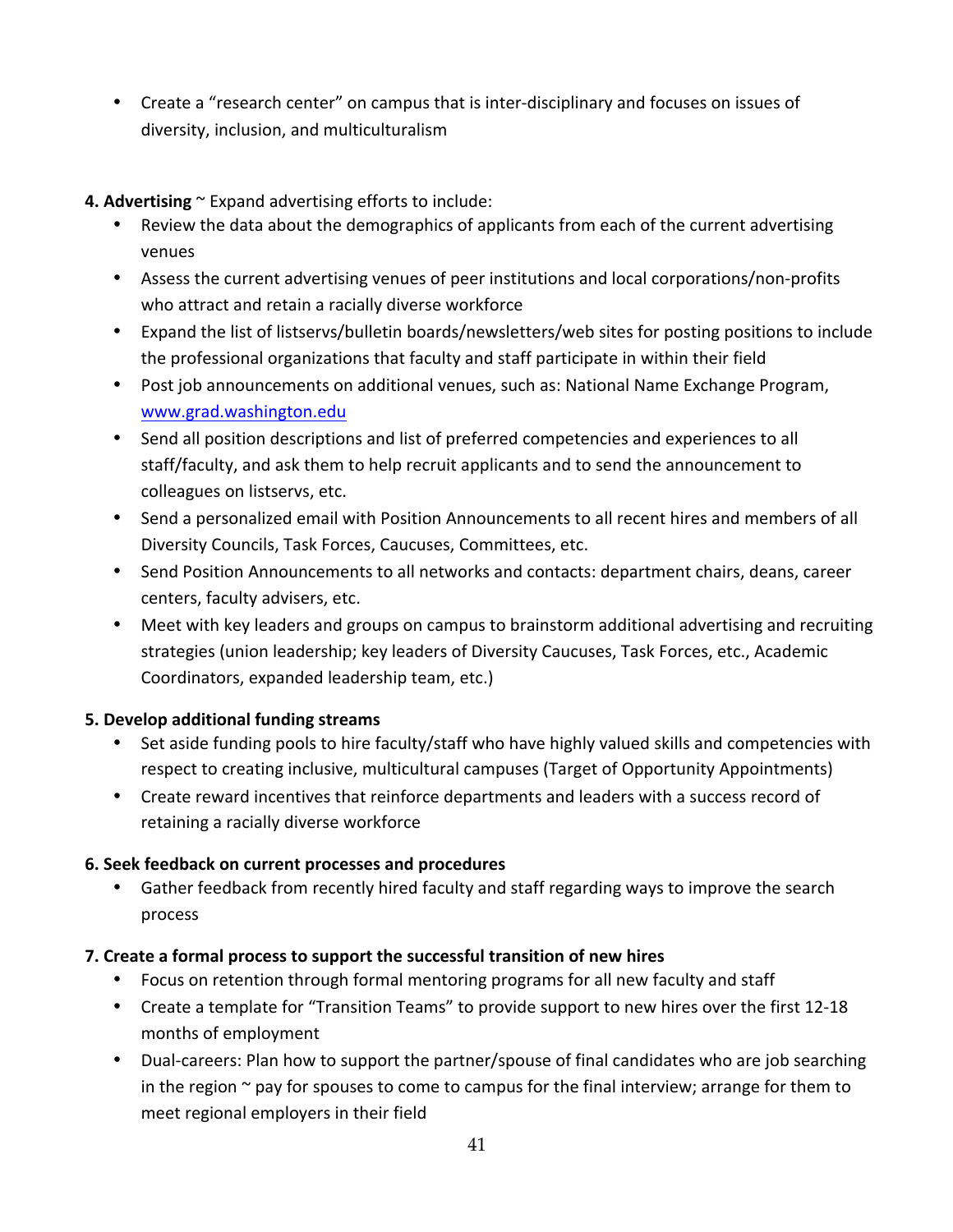#### 8. Create institutional structures that encourage and reward efforts to increase multicultural **competencies**

- Create the opportunity for staff and faculty to participate in a training program to become a "Diversity Practitioner." Participants would develop deeper skills and competencies to track and recognize comments and practices that could undermine the college's commitment to diversity and inclusion, as well as practice effective ways to respond and intervene in situations to create greater inclusion and fairness.
- Require that all Search Committees have at least one "Diversity Practitioner" on the team
- Create resources for the development of new cross-department/division programs and services to meet the needs of students from under-represented groups
- Create resources to support faculty who are developing new multicultural courses and/or infusing issues of diversity into existing courses
- Allocate resources to support faculty and staff research on issues of academic success of underrepresented groups
- Schedule several programs each year that explore issues of integrating diversity into daily practices, such as: panels of faculty discussing how they infuse issues of diversity and inclusion into the curriculum; speakers and training sessions on the competencies to effectively serve various segments of the student population; presentations by faculty on their current research related to issues of multiculturalism and diversity; roundtables of interested faculty and staff to share promising practices; faculty and staff retreats to increase skills and competencies and share best practices; etc.
- Require all staff and faculty to participate in a diversity training session every 2-3 years
- Add to the annual planning process: Planned strategies to increase the skills and competencies of current staff/faculty to serve the increasingly diverse student population; planned strategies to increase the pool of promising candidates for future job openings; planned strategies to increase the retention of current staff/faculty, especially those that demonstrate competencies and skills to serve the increasingly diverse student population

#### **9. Assess current practices and procedures**

- Gather data on the past 10 years and analyze the race/gender demographics by: job category; pools of all applicants/position opening; pools for  $1<sup>st</sup>$  round interviews; pools for  $2<sup>nd</sup>$  round interviews; candidates recommended for hiring; candidates offered positions; candidates hired; length of stay of new hires
- Gather feedback from recent hires about the search process, and suggestions for improvement
- Gather feedback from recent participants in the interview processes and search committees for ideas for continuous improvement
- Share Lessons Learned with all Hiring Managers and potential chairs of future search committees 1-2 times/year; invite members of the Diversity Caucus/Task Force to attend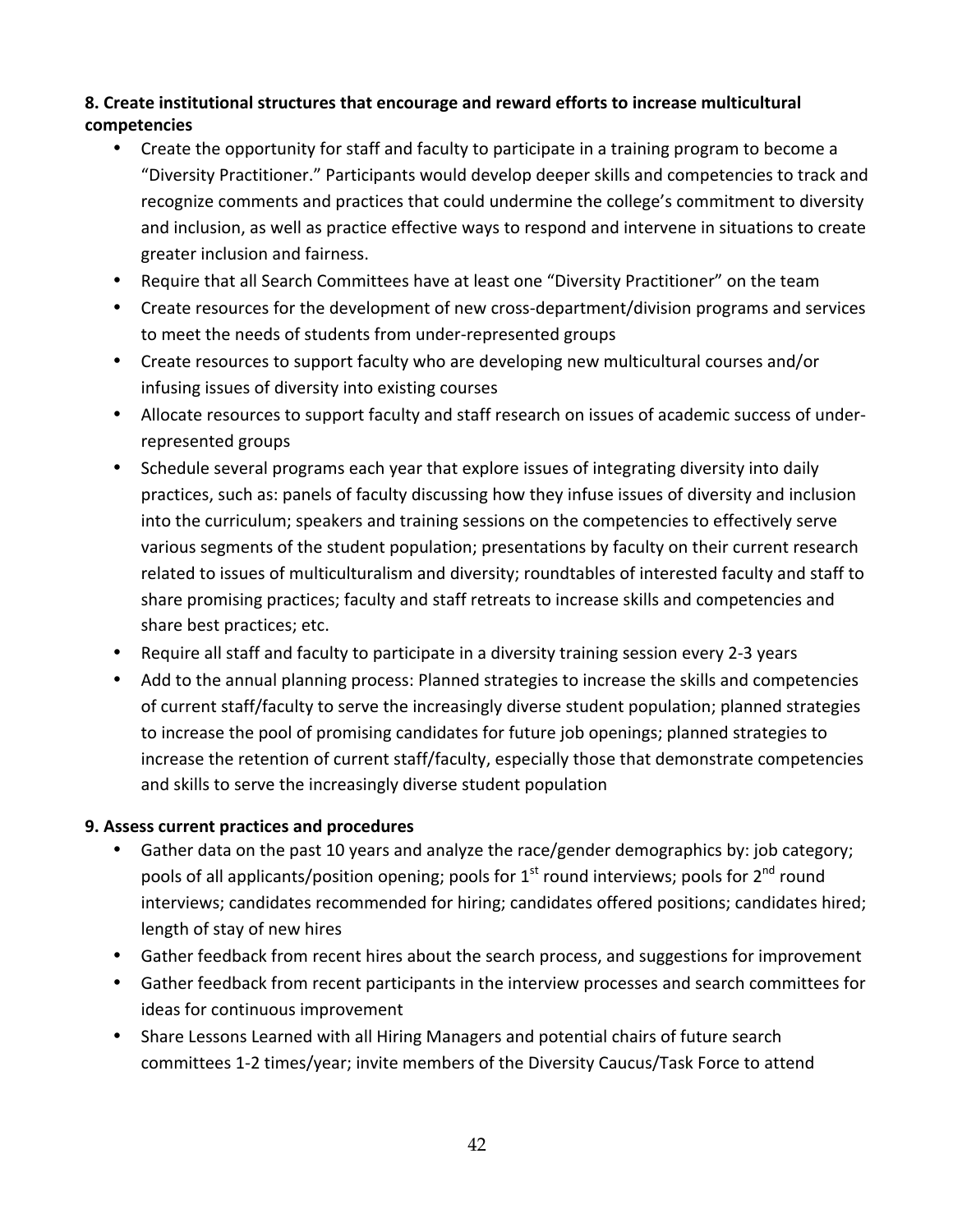#### 10. Define what the college means by a "racially diverse pool" ~ create minimum benchmarks

- Search Committees should strive to have people of color represent one-third of the initial interview pool
- The  $2^{nd}/$  final interview pool should have at least 2-3 people of color in it
- The set of recommended finalists to the Hiring Manager should include 1-2 people of color

#### **11. Ensure that the training of Search Committees includes exploring potential bias**

- Review potential for unconscious bias; see Turner, pgs. 15-17
- Debunk common myths about recruiting people of color: see Moody, pgs. 89-92
- Discuss the tendency to assume people of color may be "less qualified," and therefore, committee members may unconsciously require greater evidence of the skills and competencies of people of color than white candidates
- Discuss the unconscious tendency to hire people who are similar to you by demeanor, style, values, interests, educational background, experience, etc.
- Discuss how the potential for "elitism" can eliminate promising candidates; explore possible unconscious preferences for certain graduate schools and preparation programs
- Discuss how promising candidates may have developed the preferred competencies through alternative job experiences and career pathways, i.e., community organizations, business, volunteer work and community service, military service, government work, etc.
- Emphasize how an effective search process is a powerful tool for retention of staff and faculty; therefore, reinforce the need to ensure that all candidates have a very inclusive, welcoming, and supportive experience throughout the search process

"The more successful search committees believe that racial and ethnic diversity both meets the programmatic needs of the department and advances the institution's overall mission." (Turner, pg. 5)

"All steps taken during the search process can contribute to a solid foundation for the successful retention of faculty of color hired as well as to successful recruitment in the future."  $(Turner, pg. 13)$ 

#### 12. Adjunct hiring processes ~ Form a cross-functional team of hiring managers of adjunct/part-time faculty to:

- Gather current race/gender demographics of adjunct faculty and staff; disaggregate data by job function and division
- Review the recommendations in this document
- Consider similar strategies to increase the hiring of adjuncts/03 who demonstrate the skills and competencies to effectively serve the increasingly diverse student population on campus
- Discuss how can the members of the Diversity Caucus/Task Force be involved in creating a broader network of potential candidates for adjunct positions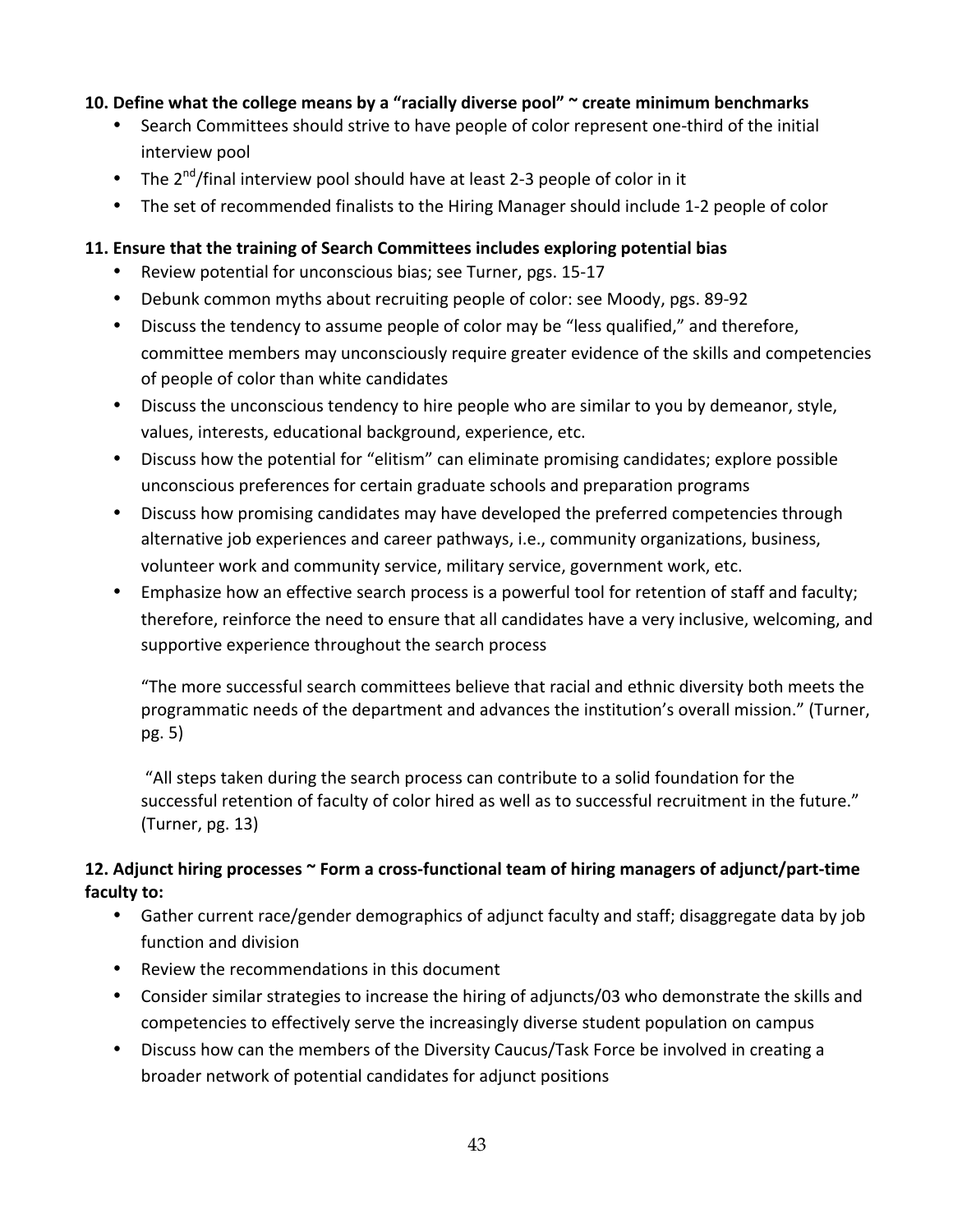# **B. Individual Position Openings**

### **1. Job Posting/Job Description**

- Review and rewrite (as needed) the current job description to align with the college's Strategic Plan, Commitment to Diversity, and list of Preferred Competencies and Experiences, etc.
- Ensure that the stated "minimum requirements" are essential to the position
- Ensure that the listed core competencies and preferred experiences specifically identify demonstrated multicultural competencies to serve the increasingly diverse college student populations
- In the college overview, emphasize the institutional commitment to creating an inclusive campus environment, and the expectation that all members of the community actively work to create inclusion and create programs and services that meet the needs of the increasingly diverse student population
- Suggested phrase to emphasize the organizational commitment to diversity: "The college is committed to increasing the diversity of the college community and the curriculum. Candidates who can contribute to that goal are encouraged to apply and to identify their strengths and experiences in this area." (Moody, pg. 97) See also Turner pgs. 17-18.
- Encourage candidates to apply who demonstrate the skills and competencies to serve an increasingly diverse student population  $\sim$  "We encourage candidates to apply who have demonstrated experience and competence to support the academic success of the increasingly diverse student population at colleges and universities."
- List any credential(s) as preferred, unless mandated by laws or regulations
- List any years of experience desired as preferred
- Do not specify a deadline for applications; instead, "The Committee will begin reviewing applications ."
- Refer candidates to the college's website where they can review: Strategic Plan, Mission, Values, Mutual Expectations, etc.

### **2. Developing the list of Preferred Competencies and Experiences for this Position**  $\sim$  **These will be** used as **Screening Criteria** by the Search Committee

- Gather input for this list from a broad group of constituencies who have reviewed both the revised job description and the position description
- To prompt input, ask: What knowledge, skills, attitudes, and personal traits are critical for the candidate to succeed in this position? Especially as they support the academic success of all students on campus? What skills and qualities do you want to see demonstrated by the person who is selected for this position?
- Search Committee Chair meets with Hiring Manager and Affirmative Action Officer to create an initial draft for Committee review
- Preferred Competencies and Experiences that relate to serving a diverse student population:
	- 1. Demonstrated experience in serving the full breadth of students at a college/university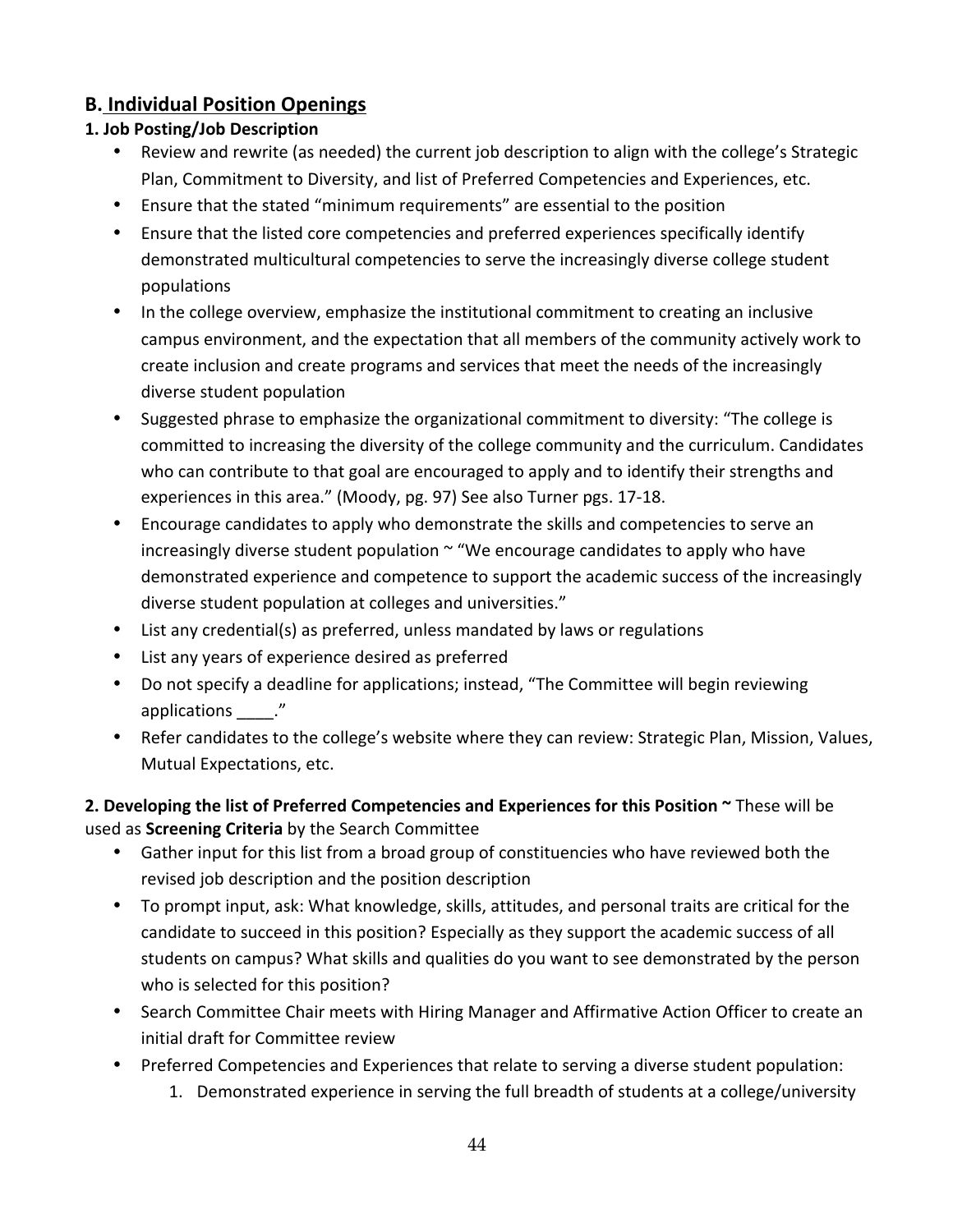- 2. Demonstrated ability to collaborate and partner with colleagues across the college community to design and deliver innovative programs and services to support the academic success of all students on campus
- 3. Demonstrated experience working effectively on diverse work teams
- 4. Demonstrated ability to work effectively with students from the full range of differences reflected on college campuses, including, but not limited to: ableness/disability, age, economic/social class, English proficiency, ethnicity, family status, gender identity and expression, national origin/citizenship status, race, religious/spiritual expression, and sexual orientation
- 5. Experience developing and implementing programs, services, courses, etc., that are designed to meet the needs of the increasingly diverse student population

#### **3. Advertising**

- Send the posting with a cover letter to key colleagues at graduate programs and peer institutions who could recommend potential candidates and/or pass along the job posting
- Seek nominations from current staff and faculty
- Send the job announcement to all contacts and networks who have access to potential candidates of color; invite nominations and ask them to circulate the job announcement throughout their networks
- Send a letter to all people who have been nominated and invite them to apply
- Ask leaders and colleagues to make personal contact with potential candidates and invite them to apply

#### **4. Develop effective relationships with promising candidates**

- Ensure timely communications, such as: acknowledge receiving the application, call candidates prior to interviews to answer any of their questions and provide information about the interview, contact candidates to gather their questions about the position, the college and the region so this information can be shared with them during the interview or through other means, etc.
- Make personalized contacts with promising potential candidates of color; research their interests and areas of expertise, and discuss how these are valued and will be supported in their future research, professional development, and career paths; avoid sending generic emails and letters to promising candidates

#### **5.** Develop a racially diverse pool of promising candidates

- The Hiring Manager and the respective executive leader should confer with Human Resources regularly to assess the racial diversity of the applicant pool prior to the committee's review of applications, and increase recruiting efforts as needed to ensure a robust, racially diverse pool
- Talk directly with contacts who have nominated promising candidates; be explicit about the college's commitment to creating an inclusive campus community and hiring staff and faculty who actively contribute to the academic success of the full range of students on campus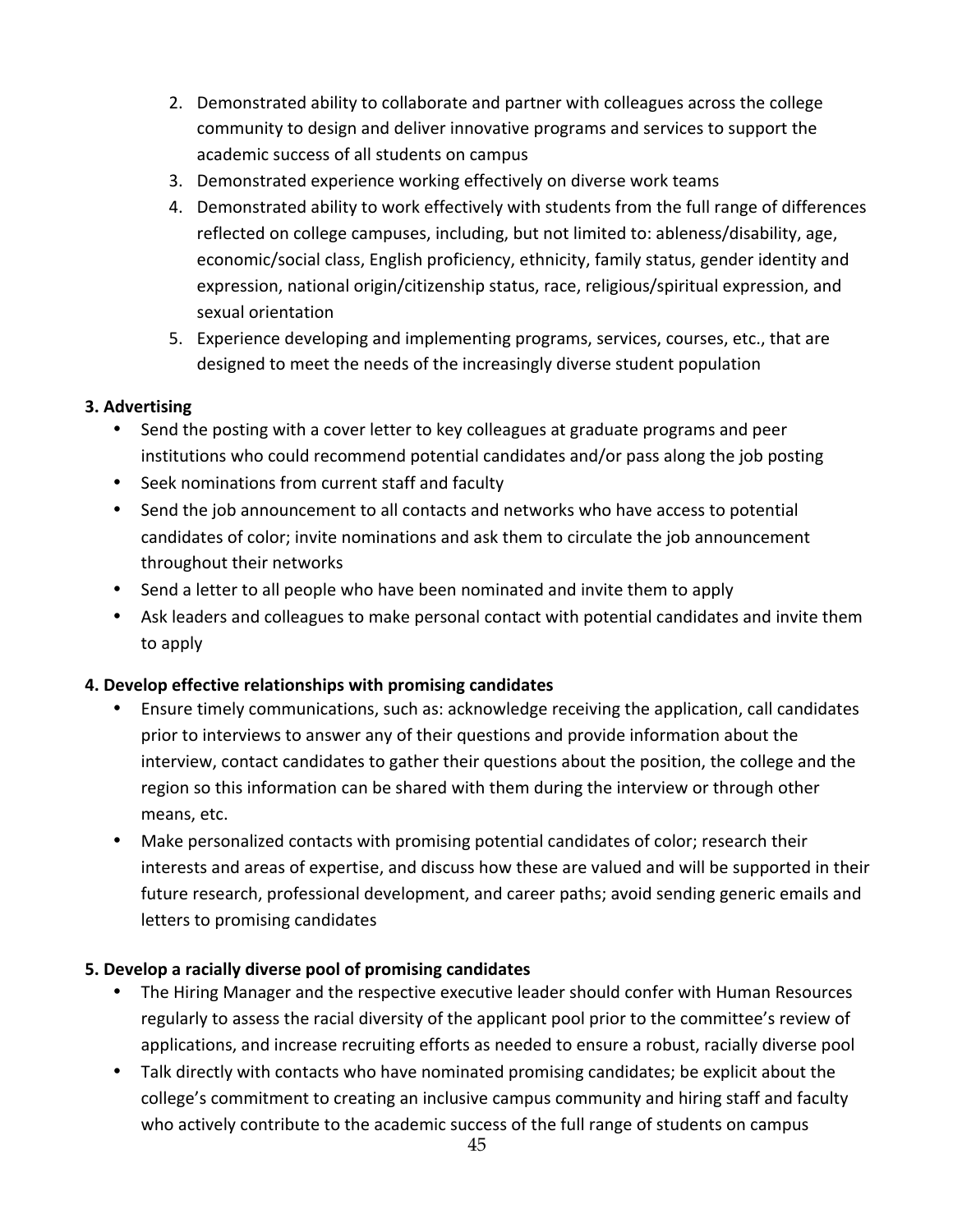#### **6. Forming Search Committees**

- Require that each committee's membership is diverse by race and gender, at a minimum
- Require that all committee members have participated in a diversity training program within the past 2-3 years
- If do not have enough people of color within the department to sit on the committee, pull from across campus and from the surrounding community, local colleges/universities, etc.
- Require that at least 1 member has completed the training for Diversity Practitioners
- Require that all members have demonstrated understanding of what skills and competencies are necessary for supporting success of all students on campus
- Require that all committee members are committed to creating inclusion on campus and to serving the increasingly diverse student population
- Identify 2-3 members of the committee that have demonstrated competency in creating inclusive campus environments for all students, staff and faculty
- Appoint one committee member to serve as the "Diversity Officer" whose role is to partner with the chair to track the team dynamics as members discuss candidates, the demographics of the interview pools, and the fairness and equity of interview dynamics, and as the committee debriefs interviews and makes recommendations
- Membership of the committee should be reviewed and approved by the executive leader of the division

#### **7. Charge to Search Committee**

- The Hiring Manager, executive leader of the division, and/or the President meets with the Search Committee
- The executive leader and/or President talk about: the commitment to hiring faculty and staff who not only mirror the diversity of the students but also demonstrate the skills and competencies to effectively serve all students on campus; why having a racially diverse staff and faculty is crucial to college's success; why hiring people who demonstrate the competencies to effectively serve the increasingly diverse student population is critical to the organization's future; their expectations regarding the identification of a diverse pool of candidates who meet the minimum requirements for the position; and emphasize the expectation for fair, inclusive search practices
- The committee is given their Charge by the Hiring Manager and/or divisional leader
- The Committee reviews and discusses the Charge and the list of Preferred Competencies and Experiences

#### **8. Preparing to review resumes**

• Chair and a subset of committee, or entire committee, reviews all applications listed in "All Applicant" pool, in case someone meets the minimum requirements, but answered that online question inaccurately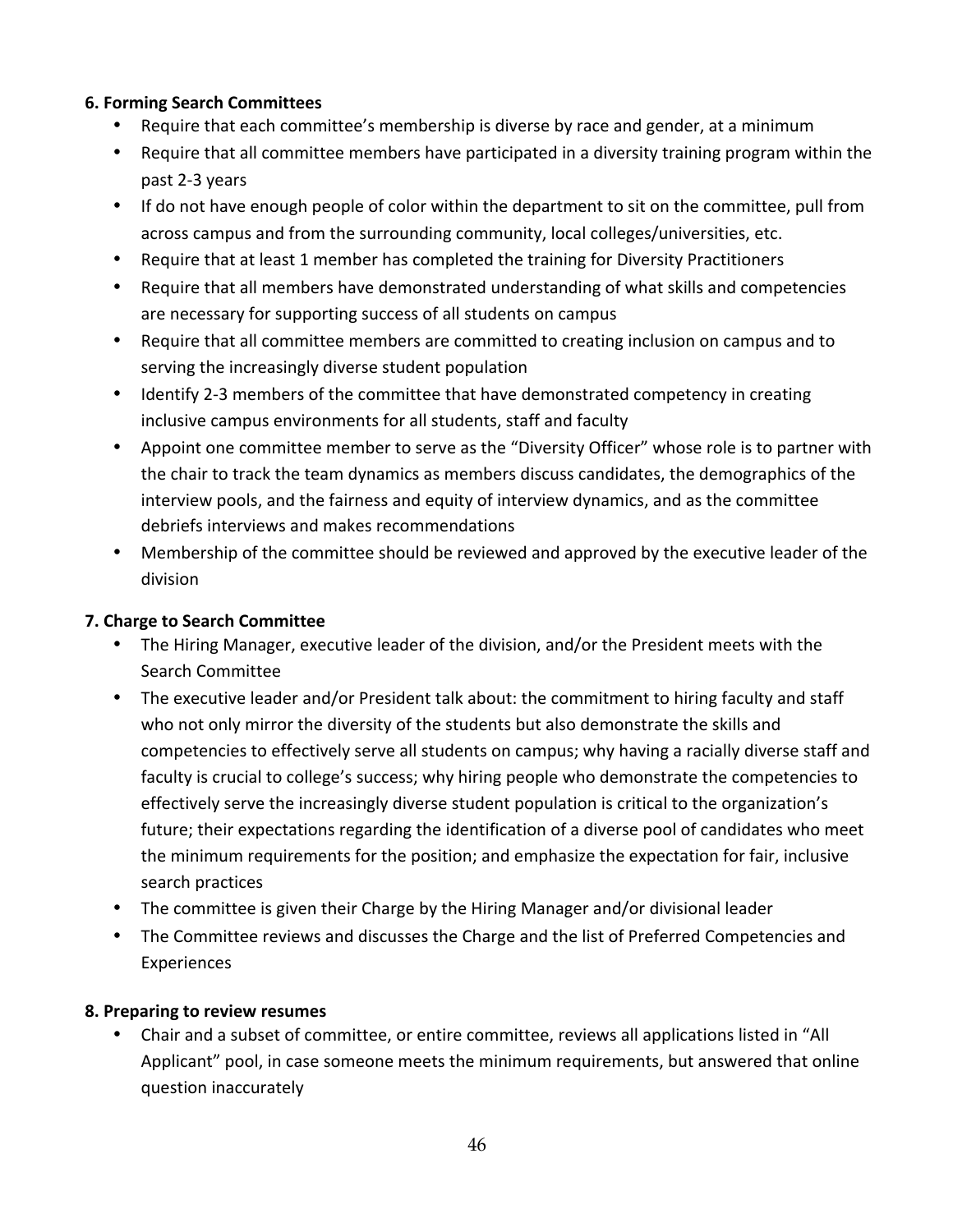- Review with committee members: What are the core competencies, skills and experiences we are looking for? What types of data and information will give us insights into whether this candidate possesses and demonstrates these skills and competencies?
- Create a Preferred Competencies and Experiences Matrix chart: list the 6-10 key preferred competencies and experiences and assess each resume/cover letter for indicators of these
- Conduct a practice session with the Committee to review several different types of resumes using the Preferred Competencies and Experiences Matrix chart

### **9. Selecting a candidate pool for the 1<sup>st</sup> round of interviews**

- Review the position description and list of preferred competencies and experiences
- Develop a list of potential candidates (12-20 people)
- Note the demographics of this list by race and gender
- If there is not sufficient racial diversity among the candidates (25-30% of pool), then consider creating several smaller pools using different key criteria; form the pool for  $1<sup>st</sup>$  round interviews from the top candidates across all of these smaller pools
- If the potential pool is not diverse enough by race and gender, consider reviewing candidates by race/gender alike groups, and select the top 2-3 from each group to interview

#### **10. Preparing for the 1st round of interviews**

- Invite the initial set of 8-12 candidates to submit additional materials that demonstrate their competencies and experiences working with the types of students who attend universities and colleges, i.e., articles, course syllabi, workshop outlines, copies of policies and procedures they developed, descriptions of programs they developed, course material they developed, etc.
- Ask each candidate to send a written response to the following questions: 1) Describe your experience working with students, faculty and staff who reflect the full range of diversity on a college campus. 2) Describe 2-3 specific examples that illustrate your skills and competencies for supporting the academic success of the full breadth of college students.
- Committee members review these additional materials prior to  $1<sup>st</sup>$  round interviews

#### **11. After each Search Committee interview**

- The committee members use the job description and the list of preferred competencies and experiences to discuss their initial reflections about the strengths and areas of possible concern for the candidate
- The Chair takes notes and prepares a summary of the committee's comments

#### **12. Selecting a pool of candidates to invite for 2<sup>nd</sup> round interviews**

- Review the position description and list of preferred competencies and experiences
- Solicit input from all committee members, even if they did not participate in a  $1<sup>st</sup>$  round interview; they can still speak to their assessment based upon the resume, cover letter, and additional materials of the candidate, as well as the evaluations of those who participated in the interview(s)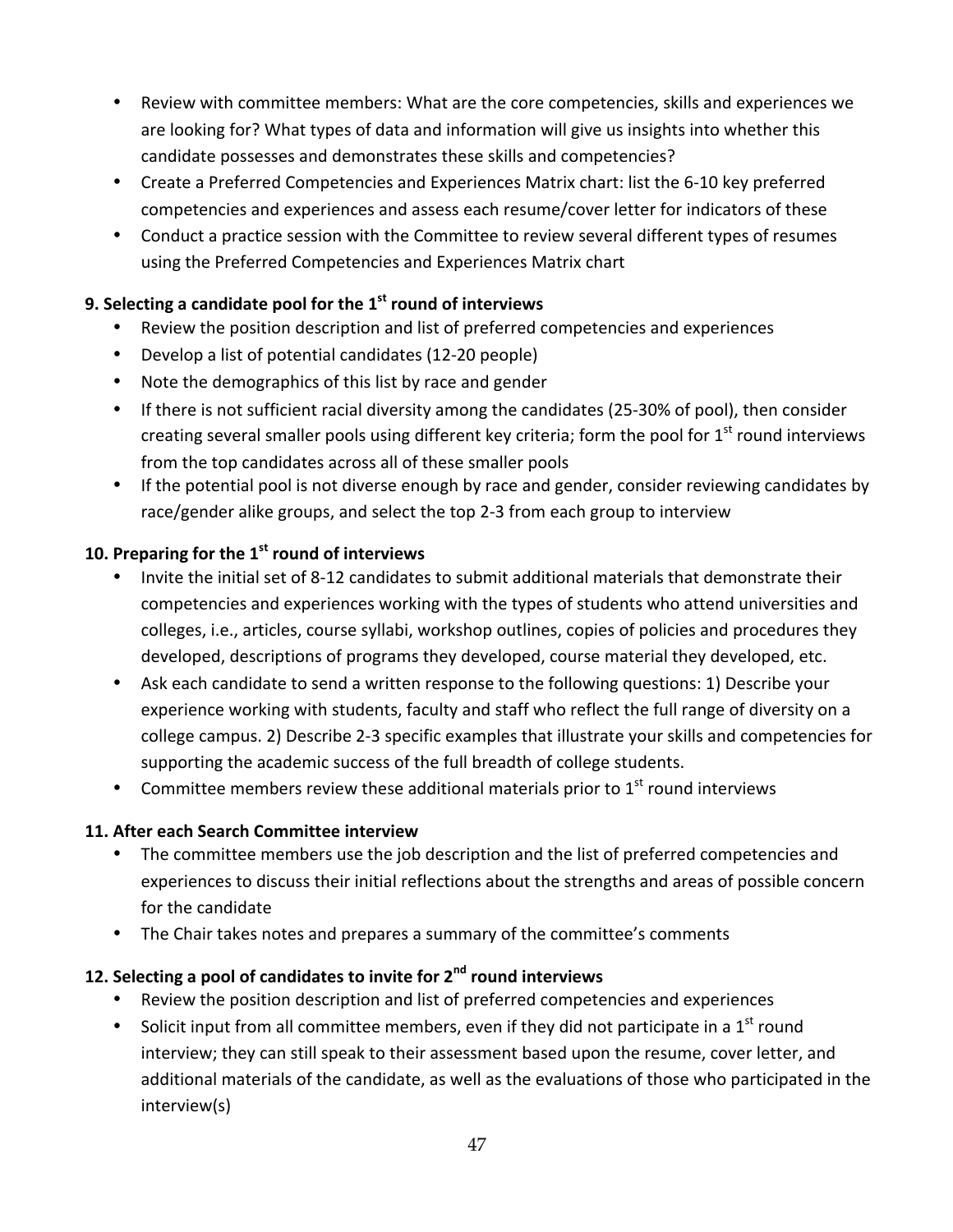- Select 4-6 candidates for a  $2^{nd}$  round interview
- Select at least 2-3 people of color to participate in  $2^{nd}$  round interviews
- Discuss and note the rationale for both selecting and not selecting each candidate for a  $2^{nd}$ round interview
- Discuss the rationale for this list of candidates with the Hiring Manager and the Affirmative Action Officer

### 13. Clarify the specific guidelines and requirements for the Presentation session for 2<sup>nd</sup> round campus **interviews**

- Review the position description and preferred competencies and experiences as you prepare to discuss the specific outcomes for the Candidate Presentation
- Develop a clear, consistent set of requirements for the Presentation to send each of the candidates you intend to invite to a  $2^{nd}$  interview; include a description of the type of audience they can expect
- Ensure that the candidates will have the opportunity to demonstrate several of the key preferred multicultural competencies during the Presentation

# **14. Preparing to bring candidates to campus for the 2nd round of interviews**

- Call each candidate and ask them with which individuals and groups they would like to meet during the interview process, i.e., staff/faculty with similar backgrounds and interests, students, recent hires, long-term employees, peers in other divisions, etc.
- Ask them what questions they have about the community, the region  $\sim$  gather and send them materials related to their questions, i.e., schools, housing market, spousal employment, etc.
- Review the Presentation requirements in detail with each candidate
- Be prepared to discuss issues raised by the candidate with respect to family and partner needs

### **15. Preparing for 2<sup>nd</sup> round interviews**

- Committee members review Interview Guide to ensure there are enough questions and opportunities to explore the preferred skills and multicultural competencies of each candidate
- Suggested questions: Describe an example that illustrates your demonstrated competencies to work effectively with a student population that is diverse by a wide range of group memberships, such as age, parental status, race, ethnicity, economic class, gender identity, national origin,  $1^{st}$  language, sexual orientation, educational status of parents, etc. Describe a time you were not as inclusive as you would have wanted to be; what did you learn from that experience? Talk about how you have developed your skills and competencies to serve our increasingly diverse student population. What are some of your areas of strengths in serving a diverse student population; and what are some areas you need to develop further to increase your capacity to serve the full breadth of students on campus? Describe situations that demonstrate your ability to supervise and/or partner with people who are different from you?
- Candidates who are invited for  $2^{nd}$  round on-campus interviews should be asked to submit additional materials for review by the search committee and hiring manager prior to their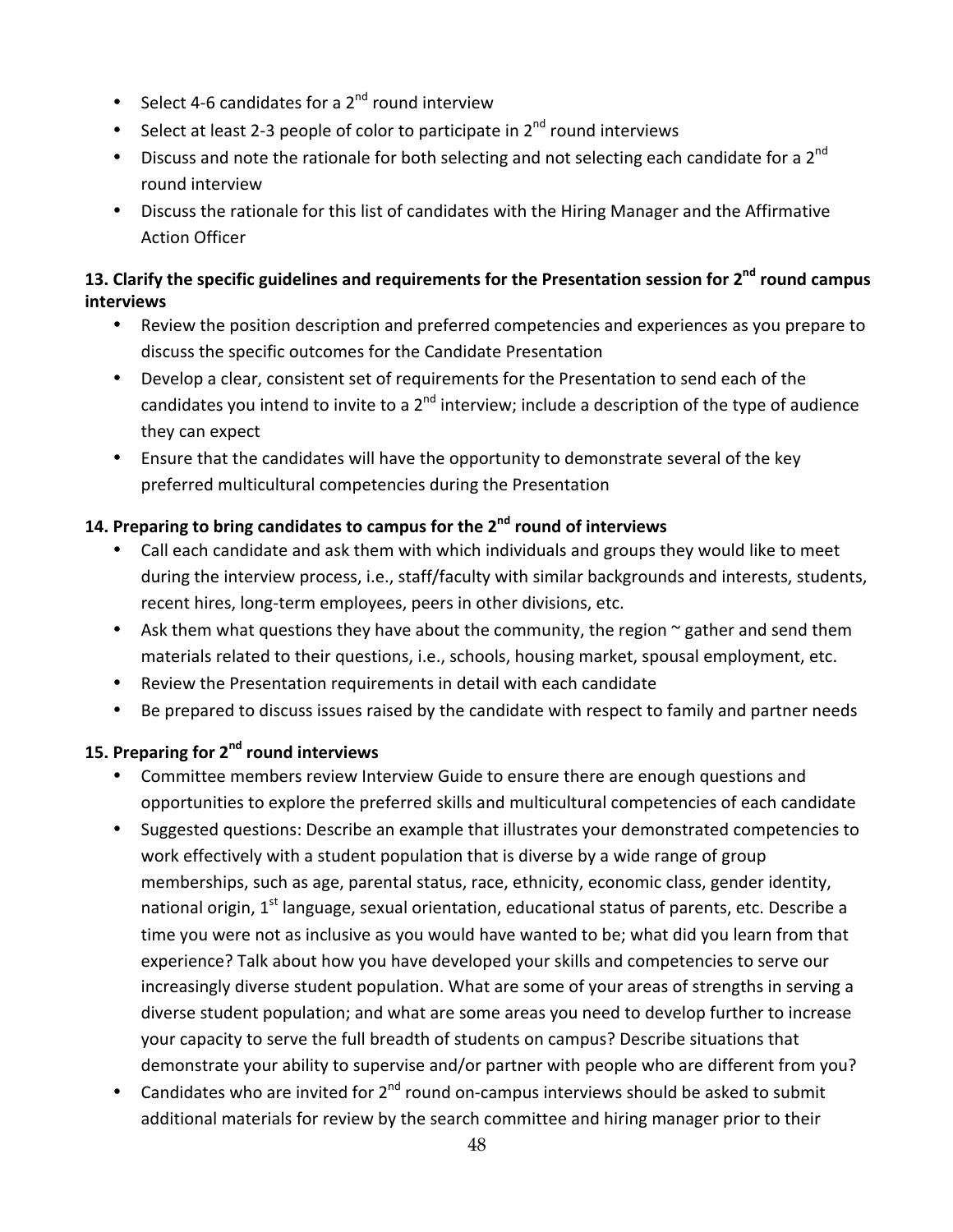campus visit, such as: a **Portfolio of materials** that demonstrate their commitment to creating inclusive campus communities that serve the needs of all students (i.e., training outlines they have facilitated, committee reports they have chaired, departmental mission statements they have developed, cultural audits they have implemented in their areas of responsibility, programs and services they have championed and developed that serve under-represented groups; letters they've written that were published in the campus or local newspapers; blogs they have written; etc. Their answers to the following question: Please describe three recent examples that illustrate the depth and breadth of your multicultural competencies to create campus environments which serve the needs of an increasingly diverse student population.

• On-campus  $2^{nd}$  round interviews need to include opportunities for candidates to interact with students who represent a wide range of differences on campus, such as during a public presentation and Q&A session or a group interview with the Student Senate and other interested students; committee members' observations of the candidate's ability to effectively interact with all students should be included in the evaluation materials

# 16. Call candidate-identified references before candidates come to the 2<sup>nd</sup> interview/on-campus **interview**

- Send each reference, prior to the call, the position description and the list of preferred competencies and experiences
- Develop a set of behavioral and performance-based interview questions to explore how each candidate aligns with the preferred competencies and experiences

#### **17.** Presenting a realistic view of the position and the college

During interviews and discussions with candidates it is important to always present a realistic view of the campus environment, i.e., positive strengths and possible concerns regarding the current culture, climate, and unwritten expectations and norms; any additional expectations regarding advising, college service, research, regional and community involvement, etc.

#### **18. Evaluations**

- Give each person scheduled to meet with a candidate an evaluation, the interview schedule, the job description and position description, and the list of preferred competencies and experiences
- Evaluations should include questions that ask for a summary of the strengths and areas of possible concern for each candidate, and the related data/experience from which they based their assessment

#### **19. Contacting references beyond those supplied by the candidate initially**

- Before the Committee meets to identify their recommendations to the Hiring Manager, the Chair needs to call several additional people for references who have experience working with the candidates
- The Chair could ask the candidate for additional names, and/or let the candidate know that s/he will be calling a few more people for references, beyond the list of names already provided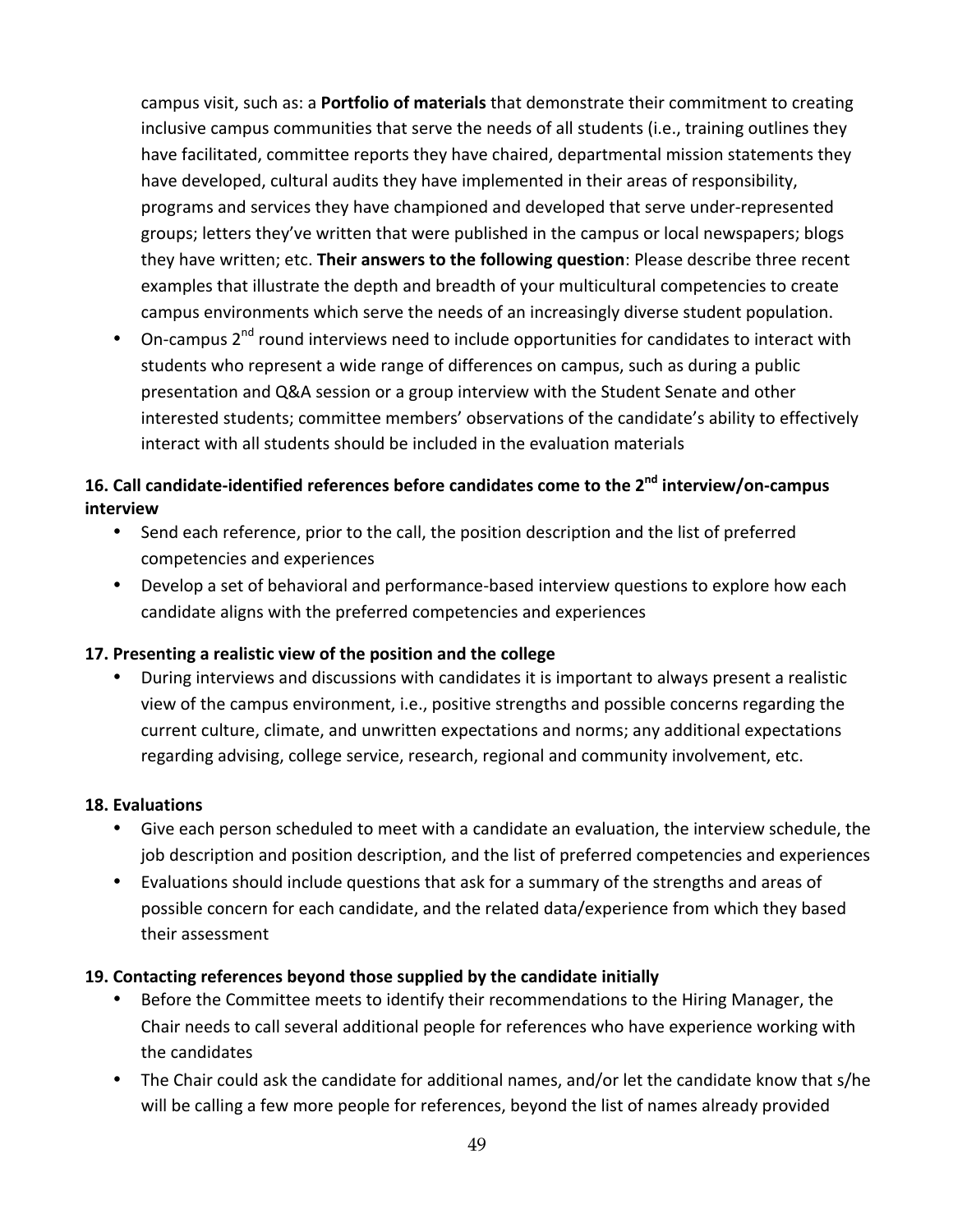#### **20. Selecting final candidates to recommend to Hiring Manager**

- Committees should send a list of 3 candidates, unranked to the Hiring Manager
- This list should only include candidates who the committee clearly recommend for hiring
- This list should include at least 1-2 people of color

### **21.** Reaffirm the policy and procedures for Hiring Managers to use if the 1<sup>st</sup> or 2<sup>nd</sup> interview pools or the final list for hiring is all white and/or all male.

- Hiring Manager meets with the Chair to review the process to date
- Hiring Manager, and potentially the Affirmative Action Officer, personally reviews all resumes
- If the Hiring Manager finds more people of color to add to candidate pool, Hiring Manager confers with Chair to invite these candidates for interviews
- If no other candidates are found, reopen the search and/or extend the deadline for applying and increase advertising efforts
- Reassess original minimal qualifications and/or position requirements, and revise if needed

#### **22. Make the offer to the top candidate**

• The Hiring Manger should be prepared to discuss additional "incentives" with the top candidate, such as professional development opportunities, stretch assignments, reduced teaching loads, research opportunities, etc.

#### **23. Preparing for the new hire's orientation and transition to campus**

- Create a "Transition Team" to support the new employee's transition and orientation to the college; include members from the Search Committee, colleagues in the department, peers from other divisions/departments, student leaders, etc.
- Have the team members plan how they will individually and collectively support their new colleague
- Hiring Manager meets with the Transition Team and to review their plan to support the new hire's transition
- Ensure that their office space is ready when they arrive; have the keys, parking pass, ID card, etc., readily available; make sure the computer, phone, etc., are in working order
- Find out when they intend to arrive on campus, and plan to have members of the department available to greet them and help them move in, if possible

#### **24. Orientation and transition to campus**

- Design team-building activities to fast-track the new hires entry into the department
- Schedule 1-1 meetings with the executive leader of the division, and other divisions
- Schedule a meeting with the President
- Schedule meet and greet meetings with key colleagues and partners
- Develop a mentoring program to support new hires for the first 12-18 months of campus; create 2 mentors/new hires: one from their area, and one from across the campus community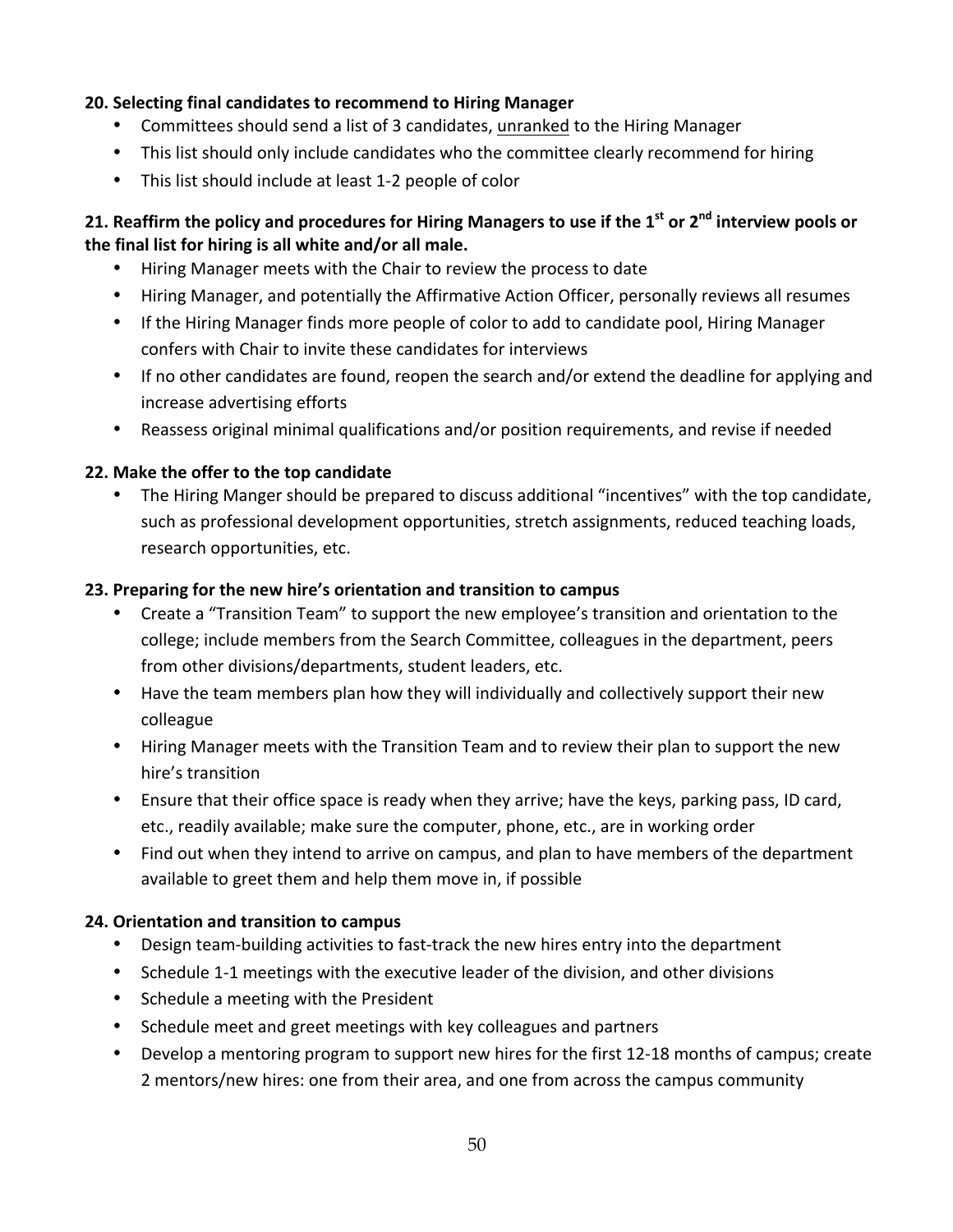- Develop a professional development plan for new hires to ensure they receive critical information about the campus culture, procedures, policies, governance structures, etc.
- Sponsor regular gatherings for all new hires to meet and network with each other and campus colleagues

#### **References**

Evans, A. and Chun, E. B. (2007). Are the Walls Really Down? Behavioral and Organizational Barriers to Faculty and Staff. ASHE, Wiley.

Marchese, T. J. and Lawrence, J. F. (2006). The Search Committee Handbook: A Guide to Recruiting Administrators,  $(2^{nd}$  ed.). Stylus.

Moody, J. (2004). Faculty Diversity: Problems and Solutions. Routledge.

Smith, D. (1996). Achieving Faculty Diversity: Debunking the Myths. Association of American Colleges and Universities, www.aacu.org

Turner, Caroline S. V. (2002). Diversifying the Faculty: A Guidebook for Search Committees. Association of American Colleges and Universities, www.aacu.org

# Additional Questions to Consider to Recruit and Retain a Culturally Competent, **Racially and Gender Diverse Faculty and Staff**

# **A. Recruiting Practices**

- Are there any unnecessary required "qualifications" or criteria that may limit the potential pool?
- Have you advertised with every related professional organization that has caucuses for people of color and women (across all races)?
- Have you mobilized alumni to help identify potential candidates?
- Is your website updated with relevant information about the local community, partner/spousal hiring assistance, family friendly policies, family care resources, campus climate, tenure policies and practices (stop the clock), etc.
- Are current faculty and alumni highlighted on the website?
- Are departments given access to resources to support "cluster hiring," targets of opportunity, dual career hiring, or to offer financial incentives?
- Does the school/college sponsor conferences and institutes on Preparing Future Faculty designed to better prepare doctoral students and postdoctoral fellows of color and white women for their next steps in academia?
- Do all faculty and administrators review scholarship/research and conference presentations for potential candidates to network with?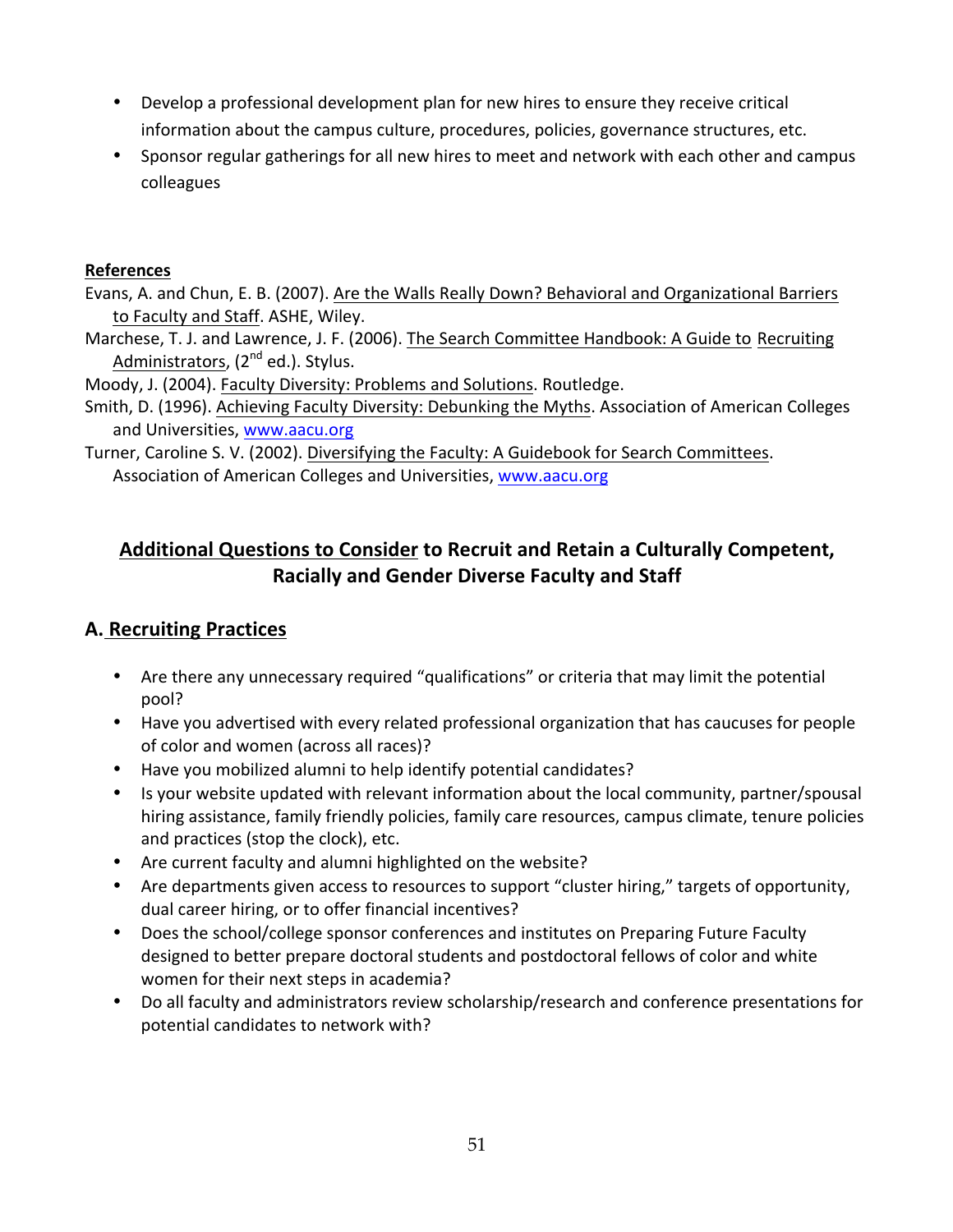# **B. Hiring Manager/Search Committee Tasks**

- Do all search committees participate in identifying the expected cultural competencies of successful candidates, such as demonstrated capacity to:
	- $\circ$  Create inclusive campus and classroom environments
	- $\circ$  Support the personal and academic success of men and women of color and white women
	- $\circ$  Infuse critical academic and life skills/competencies into the curriculum and pedagogy
	- $\circ$  Collaborate with other faculty on department planning, course development, teaching, research, etc.
	- $\circ$  Mentor junior faculty and doctoral students who are people of color and white women
- Do all search committee members participate in meaningful trainings of Eliminating Implicit Bias?

### **C. Selecting Candidates to Interview**

- Are candidates with "non-traditional" training and experience considered?
- Do search committee members vigilantly track how members talk about candidates from different racial and gender identities? And interrupt all micro-messages and biased comments?

#### **D. Interview Questions to Consider**

- Describe your experience working with creating an inclusive classroom environment.
	- What do you hope to accomplish with these tactics?
- Describe how you have intentionally supported the personal and academic success of students who are traditionally under-represented in engineering.
	- What were the outcomes of your efforts?
- What change have you made to increase your capacity to create inclusive classrooms and support the persistence and success of the full breadth of students you teach and advise?
- Describe how you have intentionally designed your pedagogy and curricula to help all students develop critical life and work competencies to live, work and lead in an increasingly diverse global context.
- How have you continued to deepen your multicultural competencies and capacity to teach and work effectively with students and faculty from the full range of differences on college campuses?
- Talk about your efforts at the local, regional, national, and international level to develop and encourage greater cultural competence and racial and gender diversity among doctoral candidates and junior faculty.
- Describe your research and scholarship that is related to increasing the racial and gender diversity in STEM fields.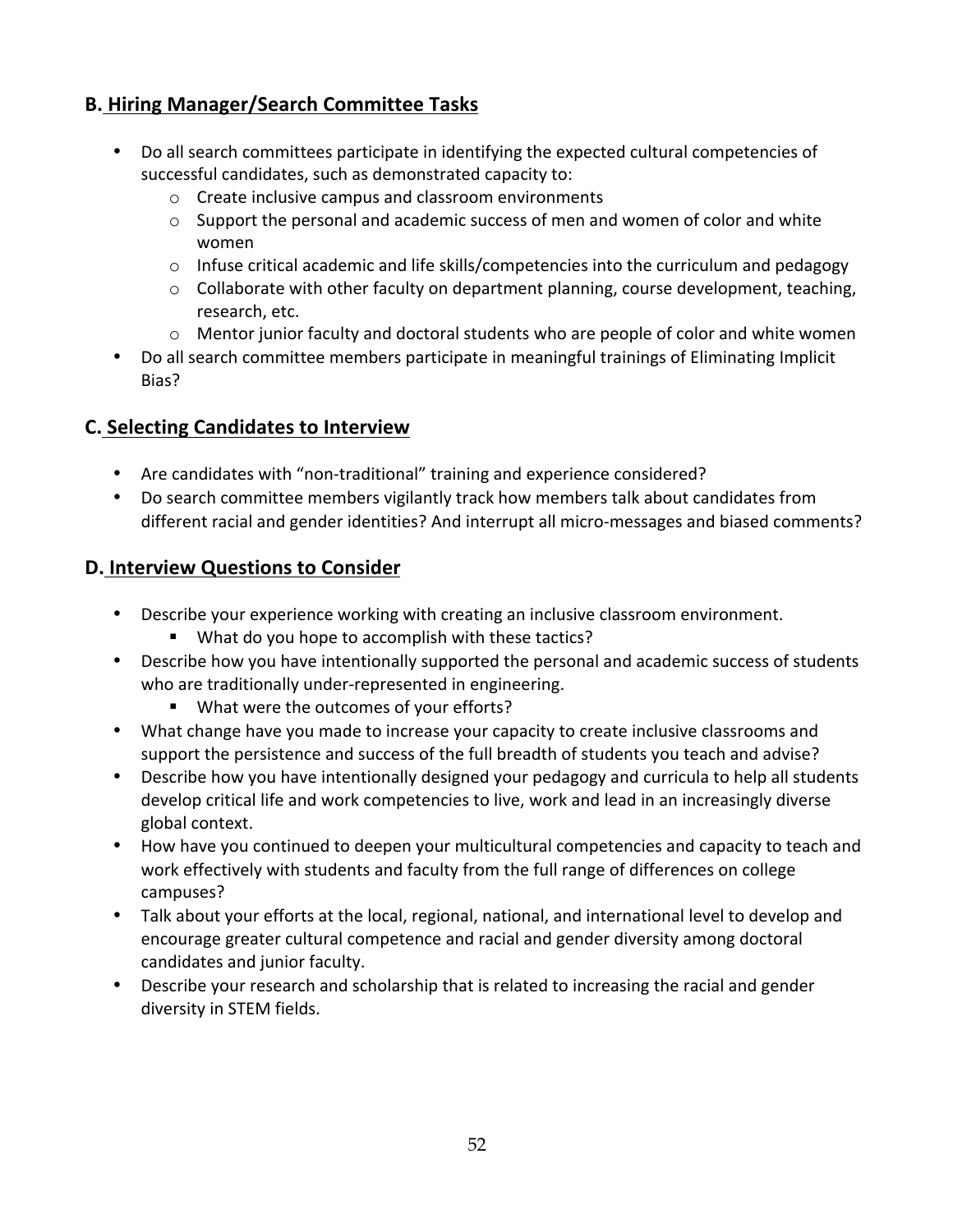# **E. Campus Visit**

• Do all candidates have the opportunity to meet with HR personnel to discuss issues related to spousal/partner benefits, dual career issues, family care, the local community, health benefits, etc. 

# **F. Selecting Final Candidates**

Do Search Committee members intentionally discuss potential evaluation bias and implicit bias as they review candidates?

# **G. Hiring Practices**

• Are people of color and white women hired in groups or "clusters?"

# **H. Mentoring Programs for New Faculty**

- Do all new faculty have support to develop relationships with mentors within the department and outside of the department?
- Are all formal and informal mentors given clear expectations, training, and resources to guide their mentoring activities?
- Are group mentoring opportunities provided for new faculty (heterogeneous groups as well as more homogeneous groups by social identity)?

# **I. Development Practices**

- How are senior faculty held accountable for providing effective mentoring and development of junior faculty?
- Are all new faculty and junior faculty participating in formal and informal mentoring programs?
- Do all pre-tenure faculty have regular access to:
	- $\circ$  Transparent information about tenure requirements
	- $\circ$  Coaching and honest feedback about their progress on tenure requirements: service, teaching, and scholarship, etc.
	- $\circ$  Support and skill development to enhance effective teaching and classroom/lab management capacities
	- $\circ$  Mentoring to support their research and scholarship
	- $\circ$  Support for work–life balance and family responsibilities
	- o Meaningful connections with other faculty within and outside of department
	- $\circ$  Travel funds and support for presenting papers and conducting research
	- $\circ$  Institutional support for writing grants
	- $\circ$  Writing groups
	- $\circ$  Release time to write
	- $\circ$  Collaborative course development
- Do all deans meet individually with new faculty once a semester to discuss climate, department dynamics, development opportunities, tenure processes, etc.
- Do all faculty have access to high quality development opportunities, including learner-centered teaching and active pedagogies, culturally relevant pedagogies and curricula, navigating difficult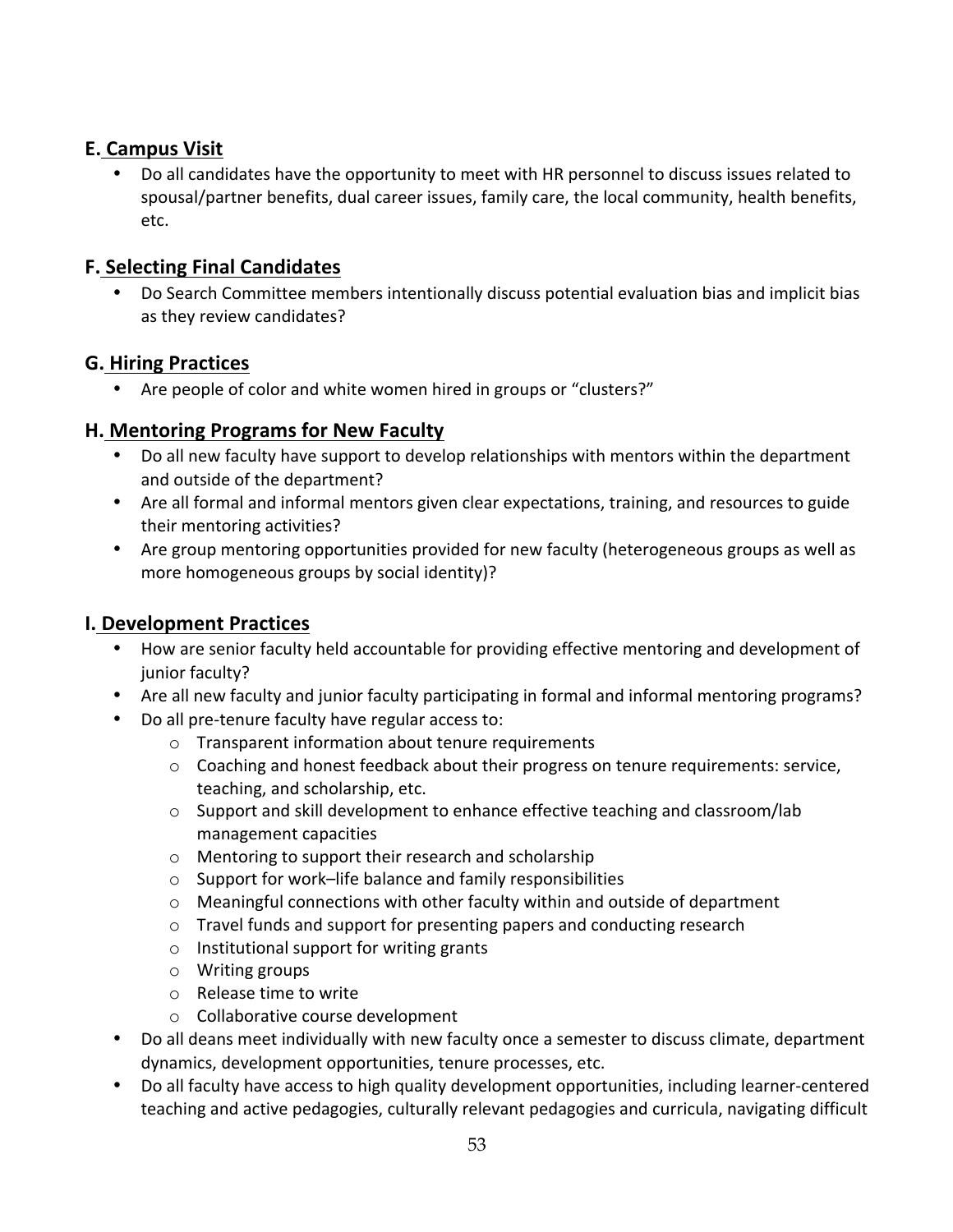dialogues in the classroom, etc.

- Do all faculty have access to faculty learning communities and opportunities to build interdisciplinary connections and communities of practice?
- Does each department designate at least 1 faculty member to partner with the Chair to lead and support faculty development within department?

# **J. Promotion and Tenure**

- Do all faculty have opportunities to meet with members of the Personnel/P&T Committee each semester to explore questions about portfolio preparation, the tenure process, reappointment, promotion, etc.
- Are there annual assessments, disaggregated by race and gender, of the time spent on research, teaching and service (advising, committees, mentoring under-represented students)?
	- $\circ$  Time to tenure
	- $\circ$  Time to promotion
- Do you offer leave and "stop the clock" provisions for tenure? And part-time tenure-track positions?
- Are the following activities valued in promotion and tenure decisions?
	- $\circ$  Advising and supporting the personal and academic success of students of color and white women
	- $\circ$  Supporting the graduation of students of color and white women
	- $\circ$  Mentoring and supporting the retention of faculty of color and white female faculty
	- $\circ$  Increasing the cultural competence of faculty
	- $\circ$  Collaborative and interdisciplinary research and scholarship
	- $\circ$  Co-teaching, within and across disciplines
	- $\circ$  Research/scholarship collaborations with students
	- $\circ$  Creating inclusive classrooms and curricula that enhance students' capacity to lead and work effectively in increasingly diverse and global contexts
- Is effective teaching truly valued?

# **K. Continuous Assessment and Improvement**

- Do you assess reasons why white women, men and women of color turn down offers? Leave after 1-3 years?
- Do you track the careers of men and women of color and white women who were not offered positions: Where are they now? How are they contributing?
- Do you conduct annual assessments, disaggregated by race and gender, of salaries, development opportunities, promotion and tenure, and recruiting, hiring, and onboarding practices?
- Do faculty and staff regularly discuss the impact of privilege and marginalization within the department and school?
- Does each department have at least one "Inclusion Practitioner" who partners with the chair to use an Inclusion Lens to continuously review and revise practices, policies and development activities to support the continuous improvement in the department and individual faculty development?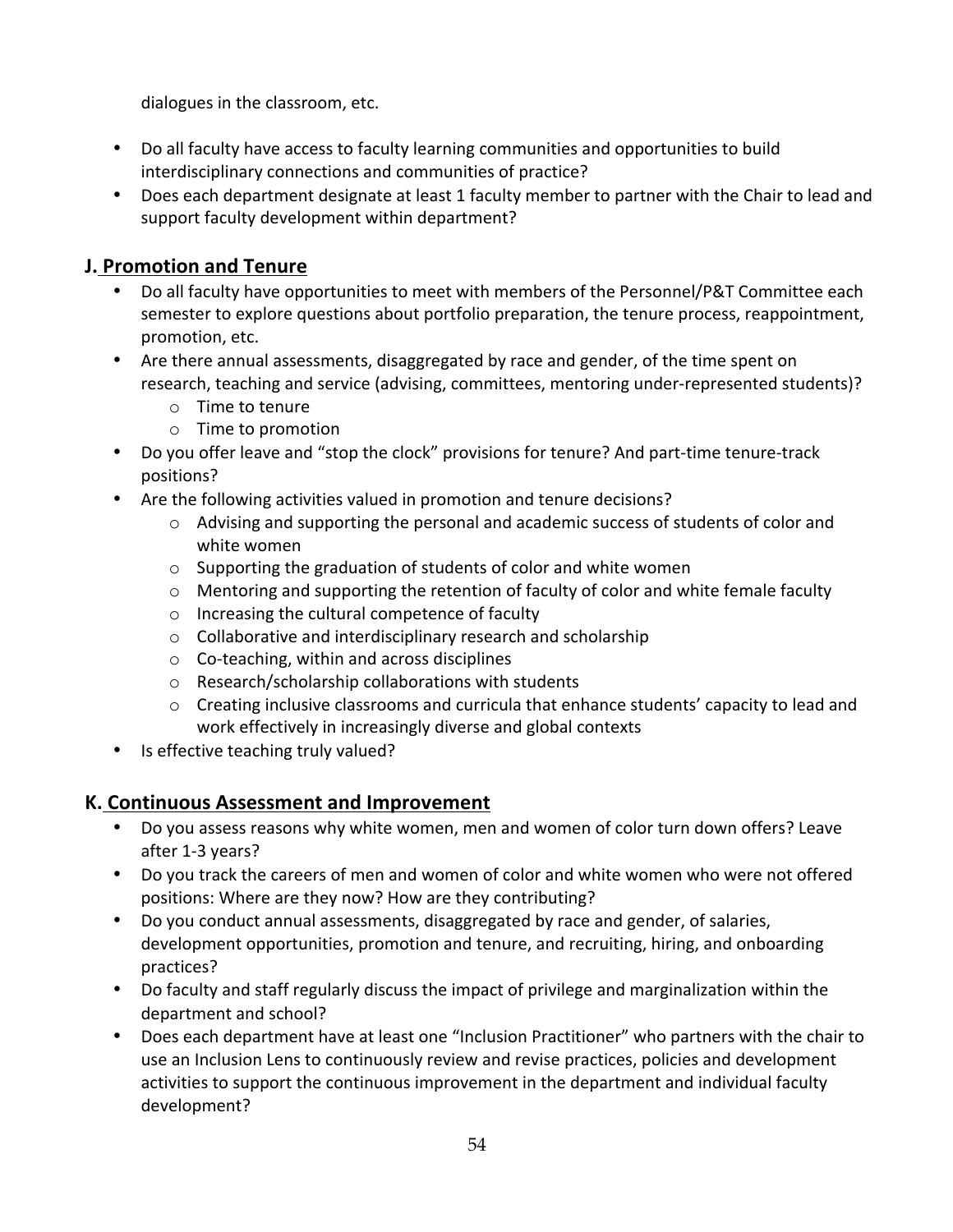- Are top academic leaders leading task forces focused on increasing the racial and gender diversity among faculty (recruiting, retention, promotion, tenure)?
- Is there an Assistant/Associate Provost for faculty recruiting and retention?

# **L. Retention**

- How are chairs and department heads incentivized to recruit, retain and promote a more culturally competent, racially and gender diverse faculty?
- How are they held accountable for "moving the needle?"
- Are there meaningful systems to recognize and reward faculty for outstanding contributions to service, teaching, and research?
- Do academic leaders annually collect and analyze data about climate and satisfaction among faculty that is disaggregated by race, gender, hierarchical level/position, etc.
- Do academic leaders and faculty discuss these data annually and explore ways to improve the climate, culture, policies, and practices?
- Do faculty have access to high-quality graduate student assistance and administrative support?
- Are all faculty expected and held accountable for maintaining collegial, professional behavior?
- Do academic leaders annually review faculty job assignments, "stretch opportunities," seed money for new projects, and rewards for job performance to ensure equity and fairness?
- Are men and women of color and white women encouraged to seek leadership positions in the department and college/school?
- Are academic leaders connected to Board members who are charged with increasing the racial and gender diversity of the entire faculty?

# **M. Organizational Climate**

- Do all faculty and staff understand the expected behaviors to create inclusive classrooms and campus environments as well as the consequences for exclusionary behaviors?
- Are faculty held accountable for creating inclusive classrooms, deepening their cultural competence, mentoring and developing other faculty, supporting the personal and academic success of all students, and creating inclusive dynamics in faculty meetings and other settings?
- Are all faculty and staff held accountable for participating in required trainings on sexual harassment, Title IX, grievance procedures, etc.
- Is there a process of continuous improvement where faculty and staff are engaged in assessing current practices, policies, programs, and services with an Inclusion Lens?
- Are there effective systems for faculty and staff to discuss and/or report and resolve issues and incidents that create a hostile, chilly work environment?
- Do all academic leaders consistently discuss the "business case" for successfully recruiting, retaining, and promoting a culturally competent racially and gender diverse faculty?
- Do academic leaders conduct annual Cultural Audits of individual departments and the overall school/college?
- Are all academic leaders, including chairs, required to submit annual Inclusion Plans that outline meaningful progress and strategies for achieving equity and inclusion goals that are aligned with the institution's Strategic Plan?
- Do all academic leaders and faculty discuss the unwritten norms and rules as well as how the organizational culture may be unintentionally grounded in, and perpetuating, male-centric,